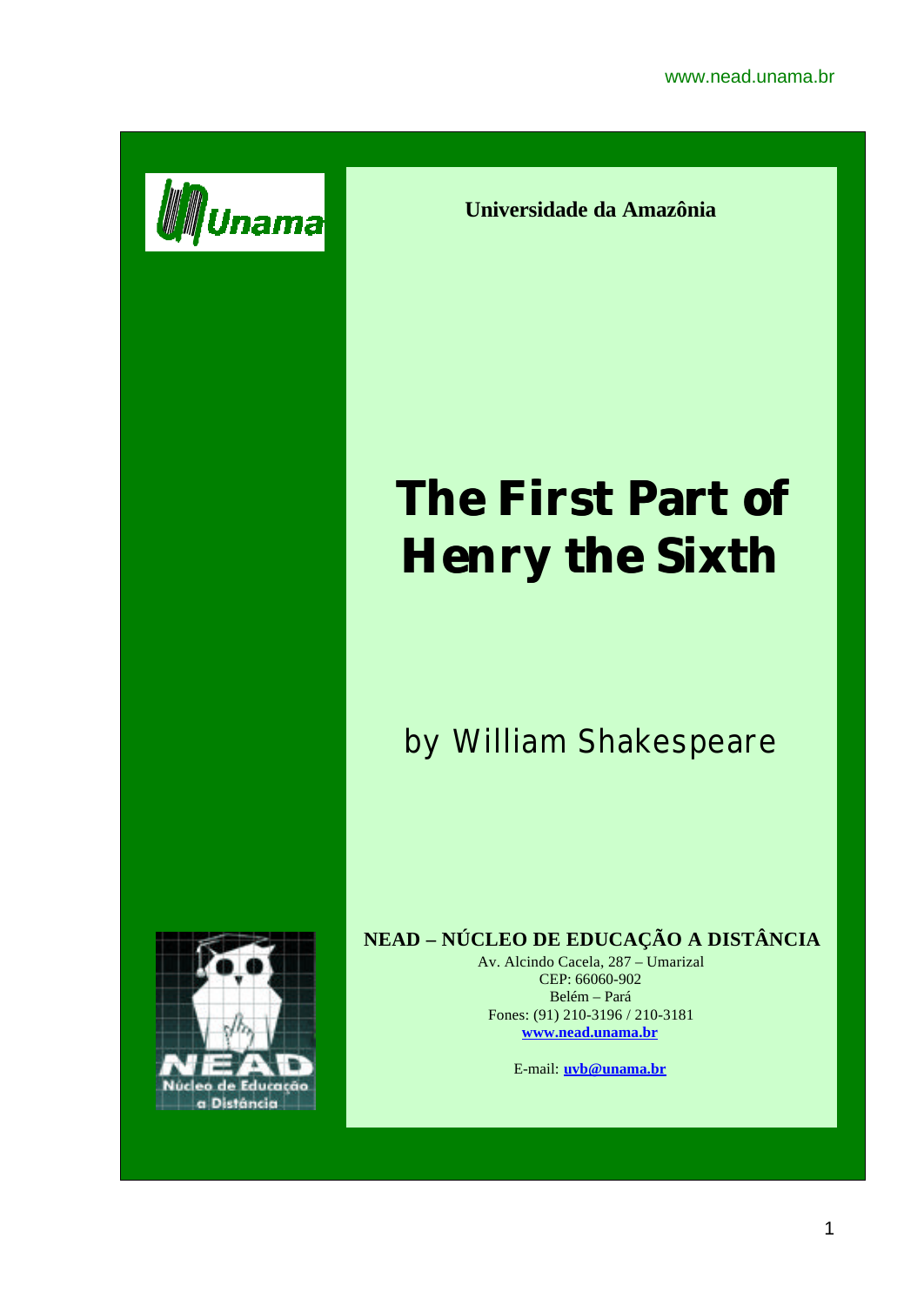#### **The First Part of Henry the Sixth**

by William Shakespeare **1592**

Dramatis Personae

King Henry the Sixth Duke of Gloucester, uncle to the King, and Protector Duke of Bedford, uncle to the King, and Regent of France Thomas Beaufort, Duke of Exeter , great-uncle to the king Henry Beaufort, great-uncle to the King, Bishop of Winchester, and afterwards **Cardinal** John Beaufort , Earl of Somerset, afterwards Duke Richard Plantagenet, son of Richard late Earl of Cambridge, afterwards Duke of York Earl of Warwick Earl of Salisbury Earl of Suffolk Lord Talbot, afterwards Earl of Shrewsbury John Talbot, his son Edmund Mortimer, Earl of March Sir John Fastolfe Sir William Lucy Sir William Glansdale Sir Thomas Gargrave Mayor of London Woodville, Lieutenant of the Tower Vernon, of the White Rose or York faction Basset, of the Red Rose or Lancaster faction A Lawyer Gaolers, to Mortimer Charles, Dauphin, and afterwards King of France Reignier, Duke of Anjou, and titular King of Naples Duke of Burgundy Duke of Alencon Bastard of Orleans Governor of Paris Master-Gunner of Orleans, and his son General of the French Forces in Bordeaux A French Sergeant A Porter Na old Shepherd, father to Joan la Pucelle Margaret, daughter to Reignier, afterwards married to King Henry Countess of Auvergne Joan la Pucelle, Commonly called Joan of Arc

Lords, Warders of the Tower, Heralds, Officers, Soldiers, Messengers, English and French Attendants. Fiends appearing to La Pucelle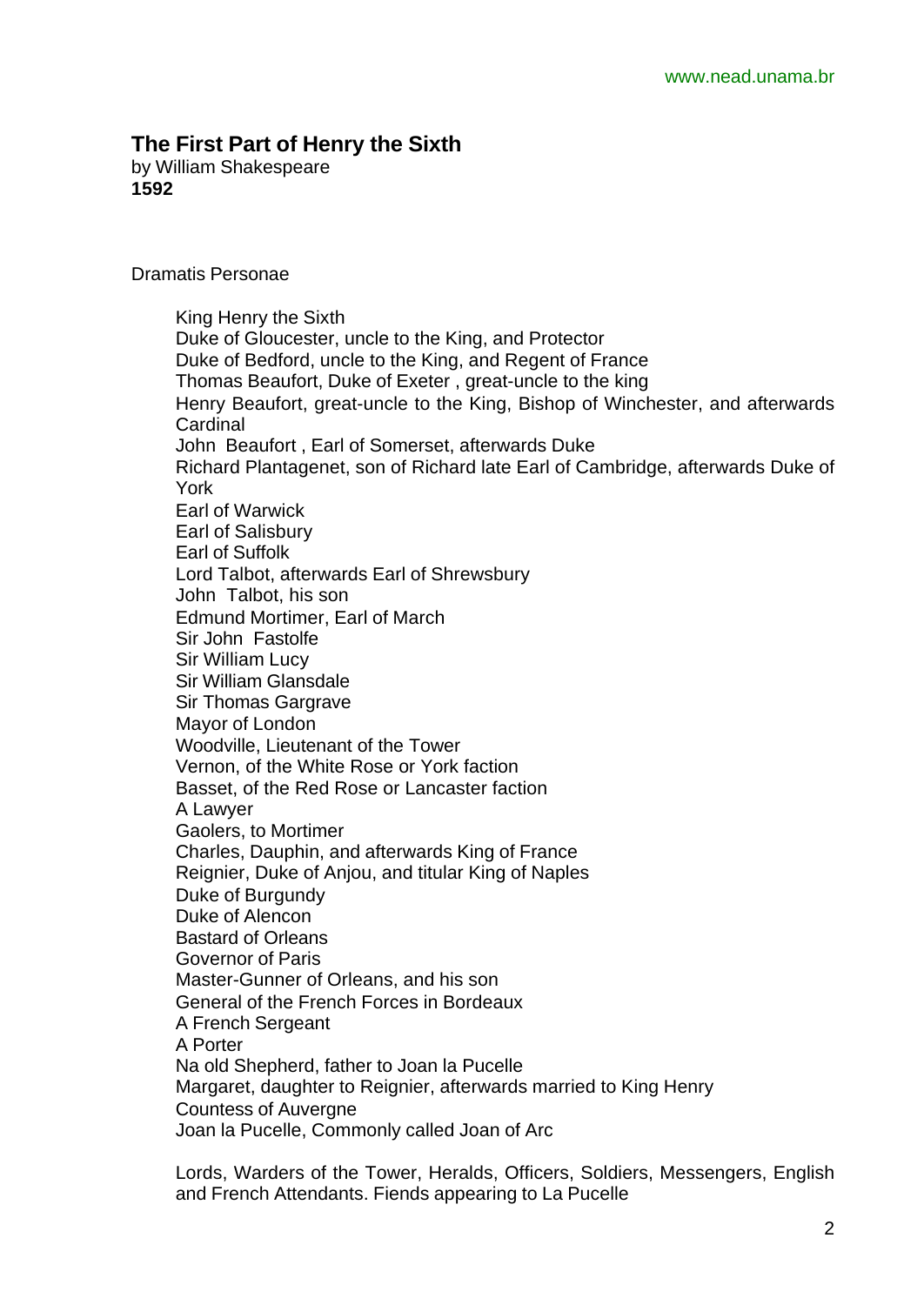SCENE: England and France

ACT I. SCENE 1. Westminster Abbey

(Dead March. Enter the funeral of King Henry the fifth, attended on by the Duke of Bedford, Regent of France, the Duke of Gloucester, Protector, the Duke of Exeter, the Earl of Warwick, the Bishop of Winchester)

**Bedford**. — Hung be the heavens with black, yield day to night! Comets, importing change of times and states, Brandish your crystal tresses in the sky and with them scourge the bad revolting stars that have consented unto Henry's death! King Henry the Fifth, too famous to live long! England ne'er lost a king of so much worth.

**Gloucester**. — England ne'er had a king until his time. Virtue he had, deserving to command; his brandish'd sword did blind men with his beams; his arms spread wider than a dragon's wings; his sparkling eyes, replete with wrathful fire, more dazzled and drove back his enemies than mid-day sun fierce bent against their faces. What should I say? His deeds exceed all speech: He ne'er lift up his hand but conquered.

**Exeter** . — We mourn in black; why mourn we not in blood? Henry is dead and never shall revive. Upon a wooden coffin we attend; and death's dishonourable victory we with our stately presence glorify, like captives bound to a triumphant car. What! shall we curse the planets of mishap that plotted thus our glory's overthrow? Or shall we think the subtle-witted French conjurers and sorcerers, that, afraid of him, by magic verses have contriv'd his end?

**Winchester** . — He was a king bless'd of the King of kings; unto the French the dreadful judgment-day so dreadful will not be as was his sight. The battles of the Lord of Hosts he fought; the Church's prayers made him so prosperous.

**Gloucester**. — The Church! Where is it? Had not churchmen pray'd, his thread of life had not so soon decay'd. None do you like but an effeminate prince, whom like a school-boy you may overawe.

**Winchester** . Gloucester, whate'er we like, thou art Protector and lookest to command the Prince and realm. Thy wife is proud; she holdeth thee in awe more than God or religious churchmen may.

**Gloucester**. — Name not religion, for thou lov'st the flesh; and ne'er throughout the year to church thou go'st, except it be to pray against thy foes.

**Bedford**. — Cease, cease these jars and rest your minds in peace; Let's to the altar. Heralds, wait on us. Instead of gold, we'll offer up our arms, since arms avail not, now that Henry's dead. Posterity, await for wretched years, when at their mothers' moist'ned eyes babes shall suck, our isle be made a nourish of salt tears, and none but women left to wail the dead. Henry the Fifth, thy ghost I invocate: Prosper this realm, keep it from civil broils, combat with adverse planets in the heavens. A far more glorious star thy soul will make than Julius Caesar or bright

(Enter a Messenger)

**Messenger**. — My honourable lords, health to you all! Sad tidings bring I to you out of France, of loss, of slaughter, and discomfiture: Guienne, Champagne, Rheims, Orleans, Paris, Guysors, Poictiers, are all quite lost.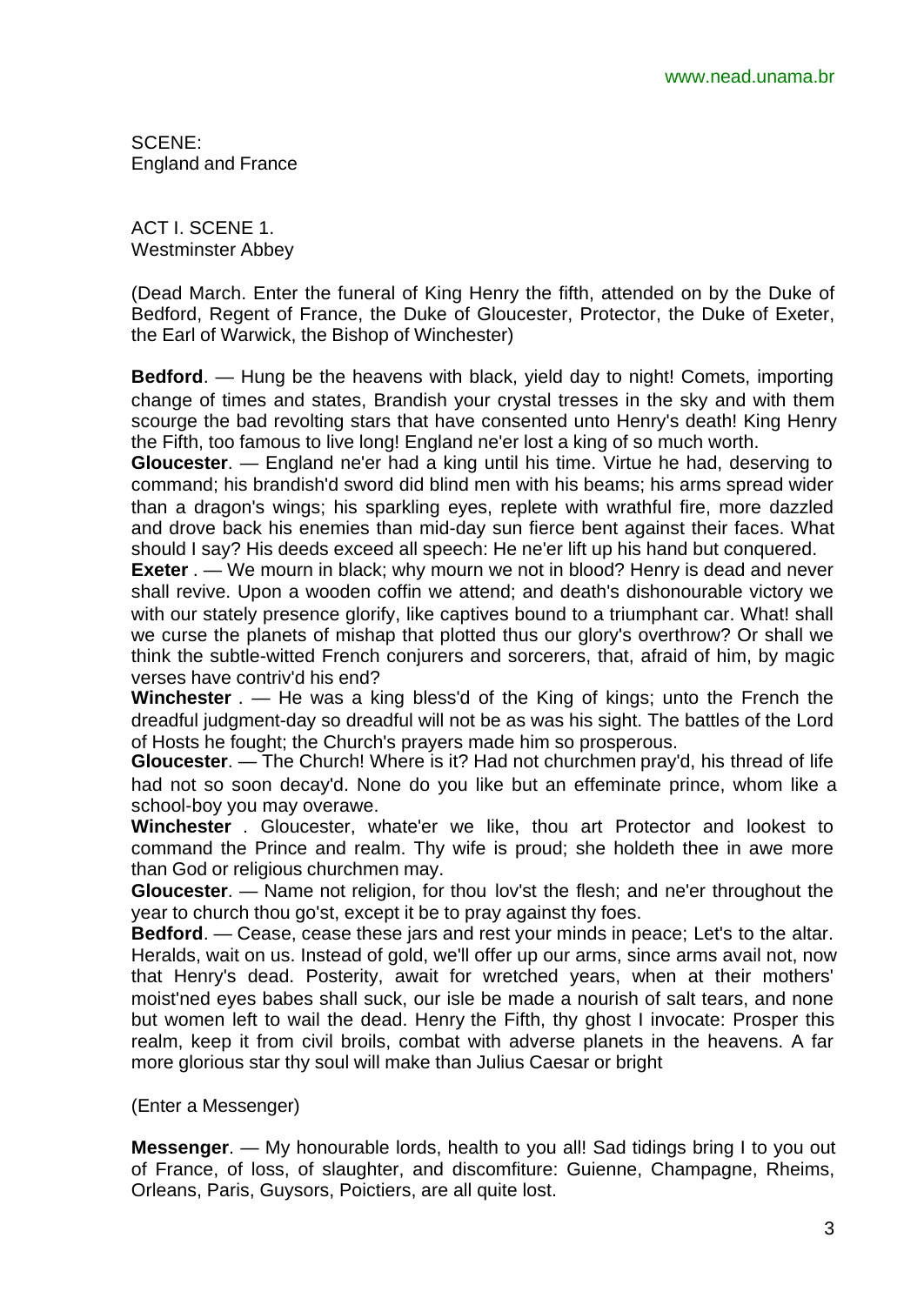**Bedford**. — What say'st thou, man, before dead Henry's corse? Speak softly, or the loss of those great towns will make him burst his lead and rise from death.

**Gloucester**. — Is Paris lost? Is Rouen yielded up? If Henry were recall'd to life again, these news would cause him once more yield the ghost.

**Exeter** .— How were they lost? What treachery was us'd?

**Messenger**. — No treachery, but want of men and money. Amongst the soldiers this is muttered that here you maintain several factions; and whilst a field should be dispatch'd and fought, you are disputing of your generals: one would have ling'ring wars, with little cost; another would fly swift, but wanteth wings; a third thinks, without expense at all, by guileful fair words peace may be obtain'd. Awake, awake, English nobility! Let not sloth dim your honours, new-begot. Cropp'd are the flower-de-luces in your arms; of England's coat one half is cut away.

**Exeter** . — Were our tears wanting to this funeral, these tidings would call forth their flowing tides.

**Bedford**. — Me they concern; Regent I am of France. Give me my steeled coat; I'll fight for France. Away with these disgraceful wailing robes! Wounds will I lend the French instead of eyes, to weep their intermissive miseries.

(Enter a second Messenger)

**Second Messenger**. — Lords, view these letters full of bad mischance. France is revolted from the English quite, except some petty towns of no import. The Dauphin Charles is crowned king in Rheims; the Bastard of Orleans with him is join'd; Reignier, Duke of Anjou, doth take his part; the Duke of Alencon flieth to his side.

**Exeter** . — The Dauphin crowned king! all fly to him! O, whither shall we fly from this reproach?

**Gloucester**. — We will not fly but to our enemies' throats. Bedford, if thou be slack I'll fight it out.

**Bedford**. — Gloucester, why doubt'st thou of my forwardness? An army have I muster'd in my thoughts, wherewith already France is overrun.

(Enter a third Messenger)

**Third Messenger**. — My gracious lords, to add to your laments, wherewith you now bedew King Henry's hearse, I must inform you of a dismal fight betwixt the stout Lord Talbot and the French.

**Winchester** . — What! Wherein Talbot overcame? Is't so?

**Third Messenger**. — O, no; wherein Lord Talbot was o'erthrown. The circumstance I'll tell you more at large. The tenth of August last this dreadful lord, retiring from the siege of Orleans, having full scarce six thousand in his troop, by three and twenty thousand of the French was round encompassed and set upon. No leisure had he to enrank his men; he wanted pikes to set before his archers; Instead whereof sharp stakes pluck'd out of hedges they pitched in the ground confusedly to keep the horsemen off from breaking in. More than three hours the fight continued; where valiant Talbot, above human thought, enacted wonders with his sword and lance: Hundreds he sent to hell, and none durst stand him; here, there, and everywhere, enrag'd he slew the French exclaim'd the devil was in arms; all the whole army stood agaz'd on him. His soldiers, spying his undaunted spirit, 'A Talbot! a Talbot!' cried out amain, and rush'd into the bowels of the battle. Here had the conquest fully been seal'd up if Sir John Fastolfe had not play'd the coward. He, being in the vaward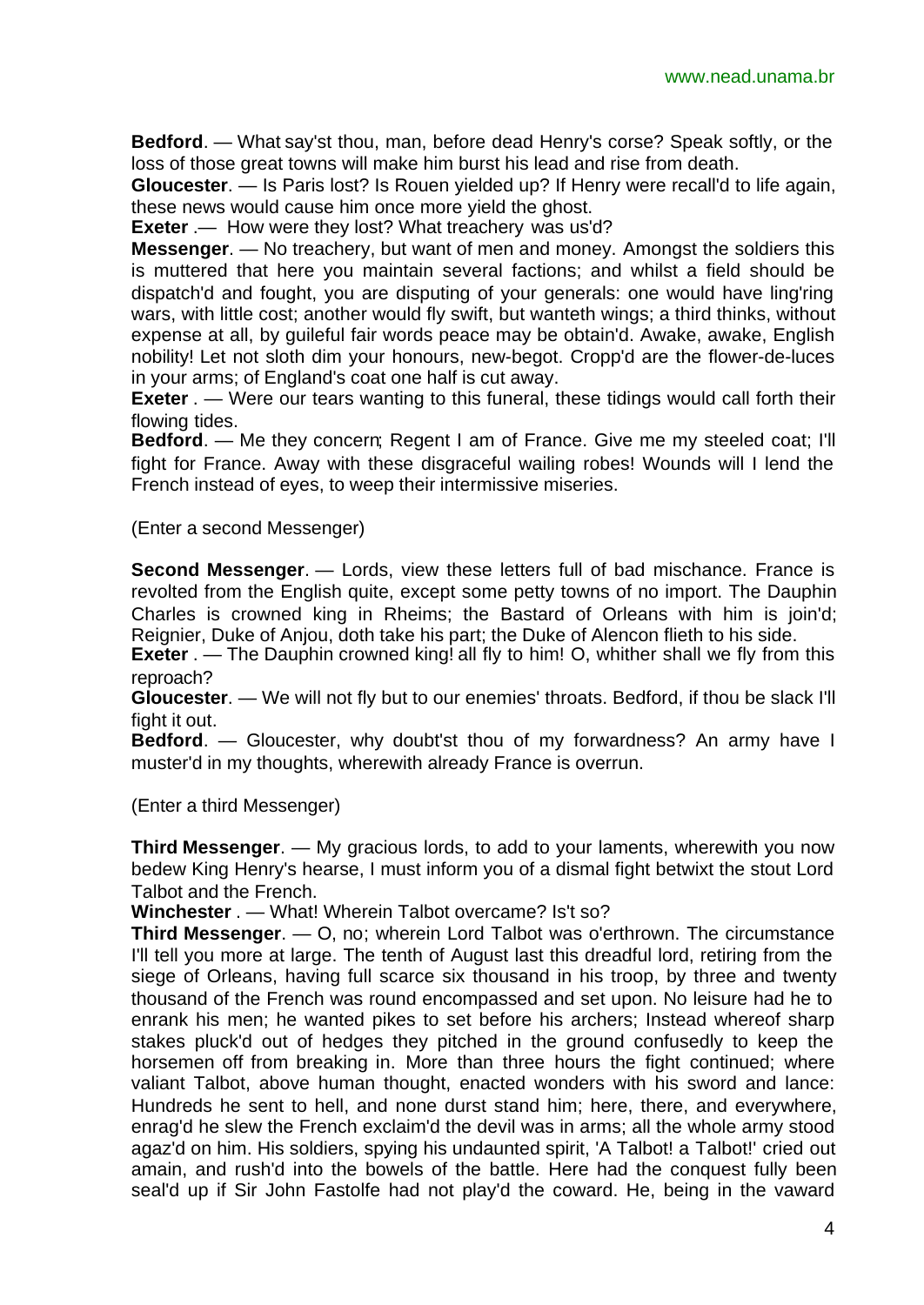plac'd behind with purpose to relieve and follow them-Cowardly fled, not having struck one stroke; Hence grew the general wreck and massacre. Enclosed were they with their enemies. A base Walloon, to win the Dauphin's grace, thrust Talbot with a spear into the back; whom all France, with their chief assembled strength, durst not presume to look once in the face.

**Bedford.** — Is Talbot slain? Then I will slay myself, for living idly here in pomp and ease, whilst such a worthy leader, wanting aid, Unto his dastard foemen is betray'd.

**Third Messenger**. — O no, he lives, but is took prisoner, and Lord Scales with him, and Lord Hungerford; most of the rest slaughter'd or took likewise.

**Bedford.** — His ransom there is none but I shall pay. I'll hale the Dauphin headlong from his throne; his crown shall be the ransom of my friend; four of their lords I'll change for one of ours. Farewell, my masters; to my task will I; bonfires in France forthwith I am to make to keep our great Saint George's feast withal. Ten thousand soldiers with me I will take, whose bloody deeds shall make an Europe quake.

**Third Messenger**. — So you had need; for Orleans is besieg'd; the English army is grown weak and faint; the Earl of Salisbury craveth supply and hardly keeps his men from mutiny, since they, so few, watch such a multitude.

**Exeter** . — Remember, lords, your oaths to Henry sworn, either to quell the Dauphin utterly, or bring him in obedience to your yoke.

**Bedford**. — I do remember it, and here take my leave to go about my preparation.

(Exit)

**Gloucester**. — I'll to the Tower with all the haste I can to view th' artillery and munition; and then I will proclaim young Henry king.

(Exit)

**Exeter** . — To Eltham will I, where the young King is, being ordain'd his special governor; and for his safety there I'll best devise.

(Exit)

**Winchester** .[Aside] — Each hath his place and function to attend: I am left out; for me nothing remains. But long I will not be Jack out of office. The King from Eltham I intend to steal, and sit at chiefest stern of public weal.

(Exeunt)

SCENE 2. France. Before Orleans

(Sound a flourish. Enter Charles the Dauphin, Alencon, and Reignier, marching with drum and soldiers)

**Charles**. — Mars his true moving, even as in the heavens so in the earth, to this day is not known. Late did he shine upon the English side; now we are victors, upon us he smiles. What towns of any moment but we have? At pleasure here we lie near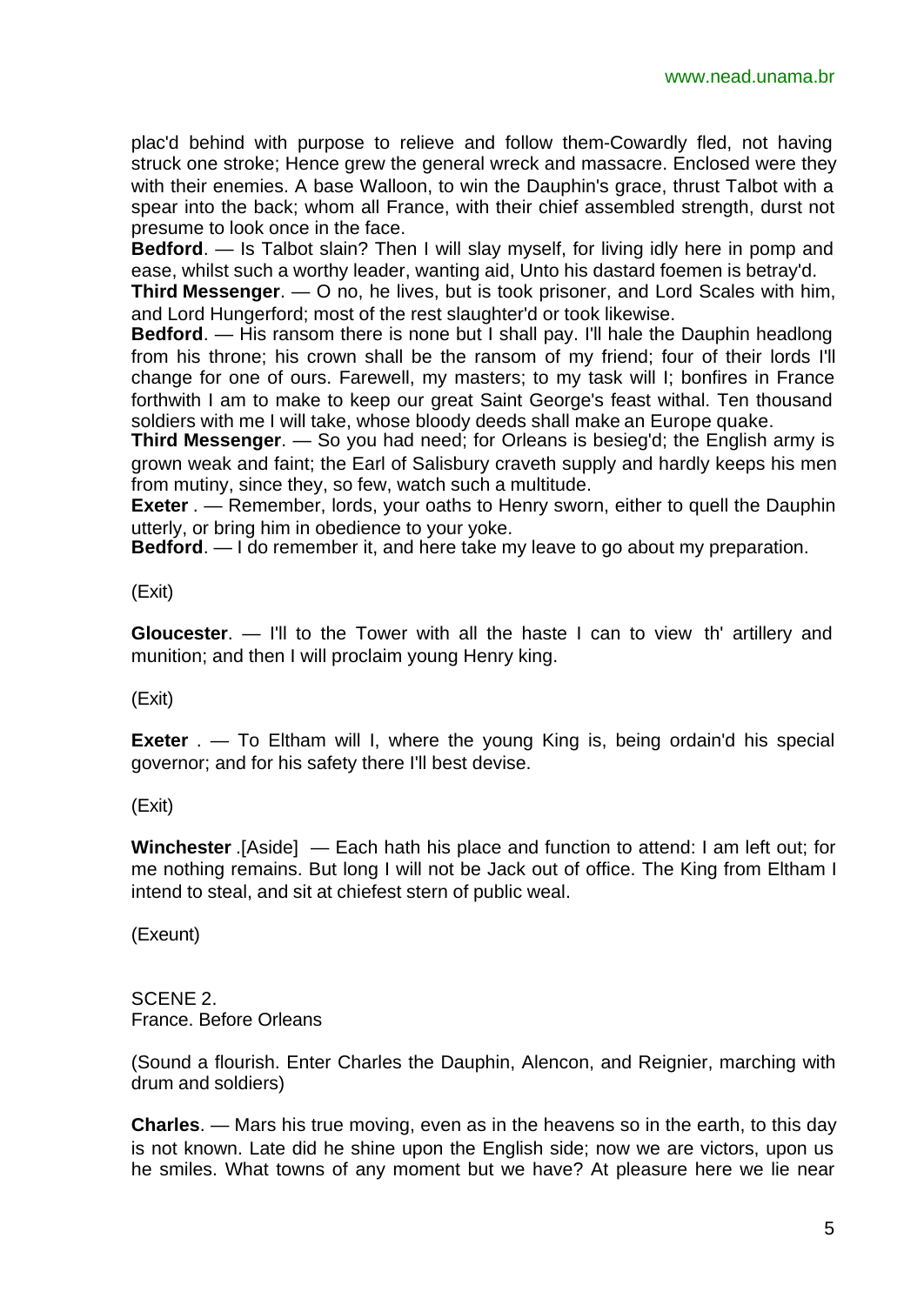Orleans; otherwhiles the famish'd English, like pale ghosts, faintly besiege us one hour in a month.

**Alencon**. — They want their porridge and their fat bull beeves. Either they must be dieted like mules and have their provender tied to their mouths, or piteous they will look, like drowned mice.

**Reignier**. — Let's raise the siege. Why live we idly here? Talbot is taken, whom we wont to fear; remaineth none but mad-brain'd Salisbury, and he may well in fretting spend his gall nor men nor money hath he to make war.

**Charles**. — Sound, sound alarum; we will rush on them. Now for the honour of the forlorn French! Him I forgive my death that killeth me, when he sees me go back one foot or flee.

(Exeunt)

(Here alarum. They are beaten hack by the English, with great loss. Re-enter Charles, Alencon, and Reignier)

**Charles**. — Who ever saw the like? What men have I! Dogs! cowards! dastards! I would ne'er have fled but that they left me midst my enemies.

**Reignier**. — Salisbury is a desperate homicide; he fighteth as one weary of his life. The other lords, like lions wanting food, do rush upon us as their hungry prey.

**Alencon**. — Froissart, a countryman of ours, records England all Olivers and Rowlands bred during the time Edward the Third did reign. More truly now may this be verified; for none but Samsons and Goliases it sendeth forth to skirmish. One to ten! Lean raw-bon'd rascals! Who would e'er suppose they had such courage and audacity?

**Charles**. — Let's leave this town; for they are hare-brain'd slaves, and hunger will enforce them to be more eager. Of old I know them; rather with their teeth the walls they'll tear down than forsake the siege.

**Reignier**. — I think by some odd gimmers or device their arms are set, like clocks, still to strike on; else ne'er could they hold out so as they do. By my consent, we'll even let them alone.

**Alencon**. — Be it so.

(Enter the Bastard of Orleans)

**Bastard**. — Where's the Prince Dauphin? I have news for him.

**Charles**. — Bastard of Orleans, thrice welcome to us.

**Bastard**. — Methinks your looks are sad, your cheer appall'd. Hath the late overthrow wrought this offence? Be not dismay'd, for succour is at hand. A holy maid hither with me I bring, which, by a vision sent to her from heaven, Ordained is to raise this tedious siege and drive the English forth the bounds of France. The spirit of deep prophecy she hath, exceeding the nine sibyls of old Rome: What's past and what's to come she can descry. Speak, shall I call her in? Believe my words, for they are certain and unfallible.

**Charles**. — Go, call her in.

[Exit Bastard]

But first, to try her skill, Reignier, stand thou as Dauphin in my place; question her proudly; let thy looks be stern; by this means shall we sound what skill she hath.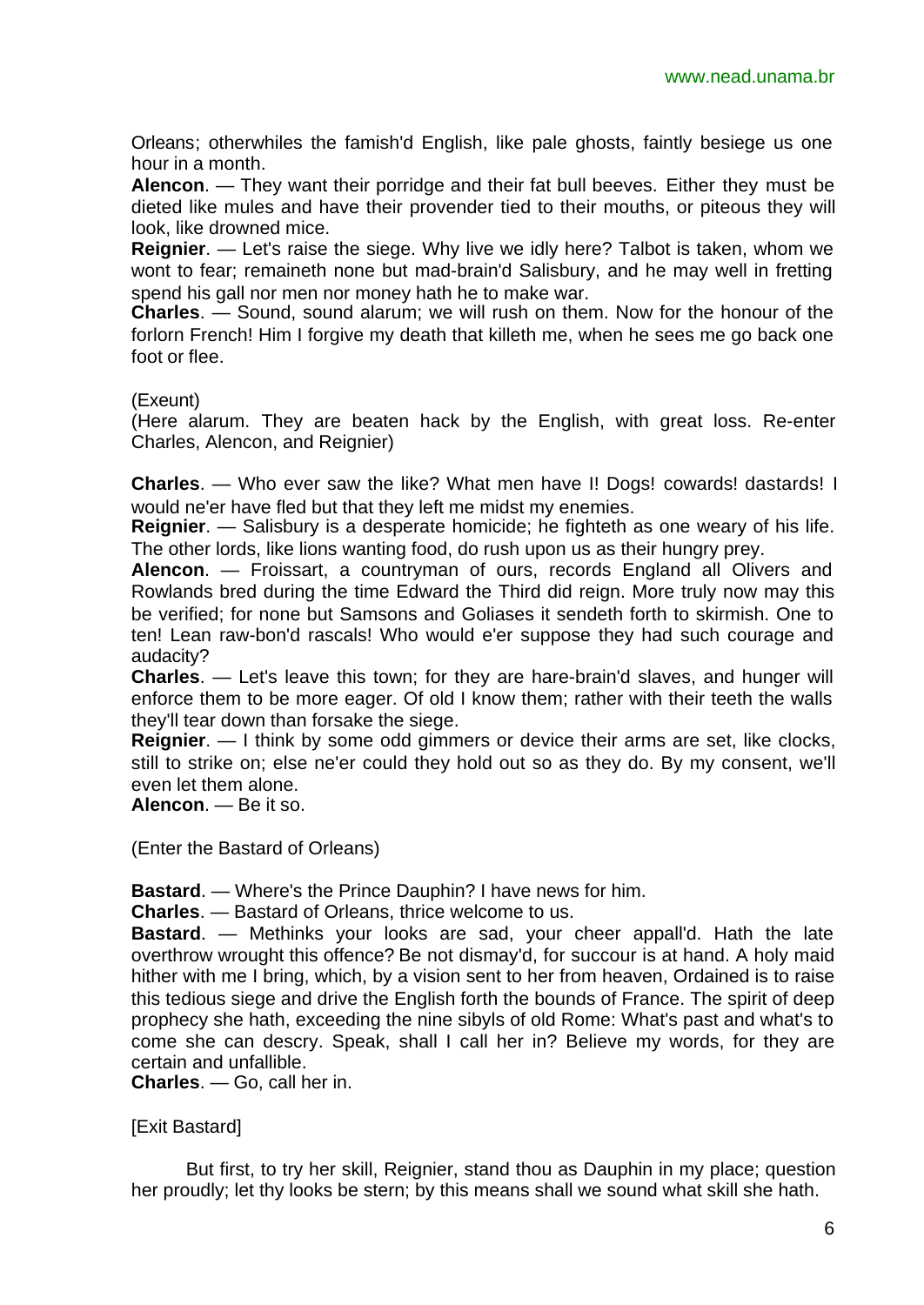(Re-enter the Bastard of Orleans with Joan la Pucelle)

**Reignier**.— Fair maid, is 't thou wilt do these wondrous feats?

**Pucelle**. — Reignier, is 't thou that thinkest to beguile me? Where is the Dauphin? Come, come from behind; I know thee well, though never seen before. Be not amaz'd, there's nothing hid from me. In private will I talk with thee apart. Stand back, you lords, and give us leave awhile.

**Reignier**. — She takes upon her bravely at first dash.

**Pucelle**. — Dauphin, I am by birth a shepherd's daughter, my wit untrain'd in any kind of art. Heaven and our Lady gracious hath it pleas'd to shine on my contemptible estate. Lo, whilst I waited on my tender lambs and to sun's parching heat display'd my cheeks, god's Mother deigned to appear to me, and in a vision full of majesty Will'd me to leave my base vocation and free my country from calamity her aid she promis'd and assur'd success. In complete glory she reveal'd herself; and whereas I was black and swart before, with those clear rays which she infus'd on me that beauty am I bless'd with which you may see. Ask me what question thou canst possible, and I will answer unpremeditated. My courage try by combat if thou dar'st, and thou shalt find that I exceed my sex. Resolve on this: thou shalt be fortunate if thou receive me for thy warlike mate.

**Charles**. — Thou hast astonish'd me with thy high terms. Only this proof I'll of thy valour make in single combat thou shalt buckle with me; and if thou vanquishest, thy words are true; otherwise I renounce all confidence.

**Pucelle**. — I am prepar'd; here is my keen-edg'd sword, deck'd with five flower-deluces on each side, the which at Touraine, in Saint Katherine's churchyard, out of a great deal of old iron I chose forth.

**Charles**. — Then come, o' God's name; I fear no woman.

**Pucelle**. — And while I live I'll ne'er fly from a man. [Here they fight and Joan la Pucelle overcomes]

**Charles**. — Stay, stay thy hands; thou art an Amazon, and fightest with the sword of Deborah.

**Pucelle**. — Christ's Mother helps me, else I were too weak.

**Charles.** — Whoe'er helps thee, 'tis thou that must help me. Impatiently I burn with thy desire; my heart and hands thou hast at once subdu'd. Excellent Pucelle, if thy name be so, let me thy servant and not sovereign be. 'Tis the French Dauphin sueth to thee thus.

**Pucelle**. — I must not yield to any rites of love, for my profession's sacred from above. When I have chased all thy foes from hence, then will I think upon a recompense.

**Charles**. — Meantime look gracious on thy prostrate thrall.

**Reignier**. — My lord, methinks, is very long in talk.

**Alencon**. — Doubtless he shrives this woman to her smock; else ne'er could he so long protract his speech.

**Reignier**. — Shall we disturb him, since he keeps no mean?

**Alencon**. — He may mean more than we poor men do know; these women are shrewd tempters with their tongues.

**Reignier**. — My lord, where are you? What devise you on? Shall we give o'er Orleans, or no?

**Pucelle**. — Why, no, I say; distrustful recreants! Fight till the last gasp; I will be your guard.

**Charles**. — What she says I'll confirm; we'll fight it out.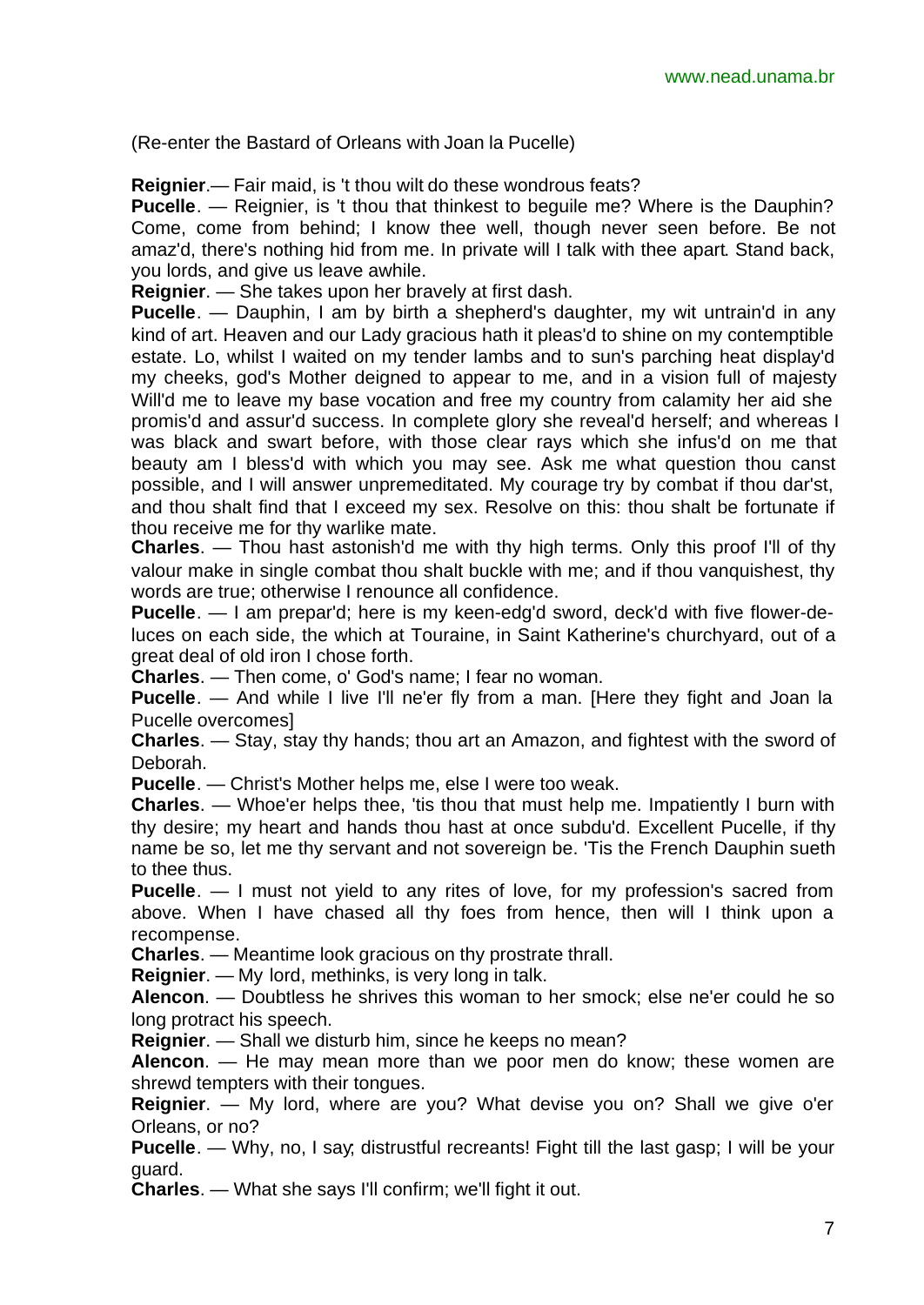**Pucelle**. — Assign'd am I to be the English scourge. This night the siege assuredly I'll raise. Expect Saint Martin's summer, halcyon days, since I have entered into these wars. Glory is like a circle in the water, which never ceaseth to enlarge itself till by broad spreading it disperse to nought. With Henry's death the English circle ends; dispersed are the glories it included. Now am I like that proud insulting ship which Caesar and his fortune bare at once.

**Charles**. — Was Mahomet inspired with a dove? Thou with an eagle art inspired then. Helen, the mother of great Constantine, nor yet Saint Philip's daughters were like thee. Bright star of Venus, fall'n down on the earth, how may I reverently worship thee enough?

**Alencon**. — Leave off delays, and let us raise the siege.

**Reignier**. — Woman, do what thou canst to save our honours; drive them from Orleans, and be immortaliz'd.

**Charles**. — Presently we'll try. Come, let's away about it. No prophet will I trust if she prove false.

(Exeunt)

SCENE 3. London. Before the Tower gates

(Enter the Duke of Gloucester, with his serving-men in blue coats)

**Gloucester**. — I am come to survey the Tower this day; since Henry's death, I fear, there is conveyance. Where be these warders that they wait not here? Open the gates; 'tis Gloucester that calls.

**First Warder**. [Within] — Who's there that knocks so imperiously?

**First Servinf-man**. — It is the noble Duke of Gloucester.

**Second Warder**.[Within] — Whoe'er he be, you may not be let in.

**First Servinf-man**. — Villains, answer you so the Lord Protector?

**First Warder**. [Within] — The Lord protect him! so we answer him. We do no otherwise than we are will'd.

**Gloucester**. — Who willed you, or whose will stands but mine? There's none Protector of the realm but I. Break up the gates, I'll be your warrantize. Shall I be flouted thus by dunghill grooms? [Gloucester's men rush at the Tower gates, and Woodville the Lieutenant speaks within]

**Woodville**. [Within] — What noise is this? What traitors have we here?

**Gloucester**. — Lieutenant, is it you whose voice I hear? Open the gates; here's Gloucester that would enter.

**Woodville**. [Within] — Have patience, noble Duke, I may not open; the Cardinal of Winchester forbids. From him I have express commandment that thou nor none of thine shall be let in.

**Gloucester**. — Faint-hearted Woodville, prizest him fore me? Arrogant Winchester, that haughty prelate whom Henry, our late sovereign, ne'er could brook! Thou art no friend to God or to the King. Open the gates, or I'll shut thee out shortly.

**Serving-men**. — Open the gates unto the Lord Protector, or we'll burst them open, if that you come not quickly.

(Enter to the Protector at the Tower gates Winchester and his men in tawny coats)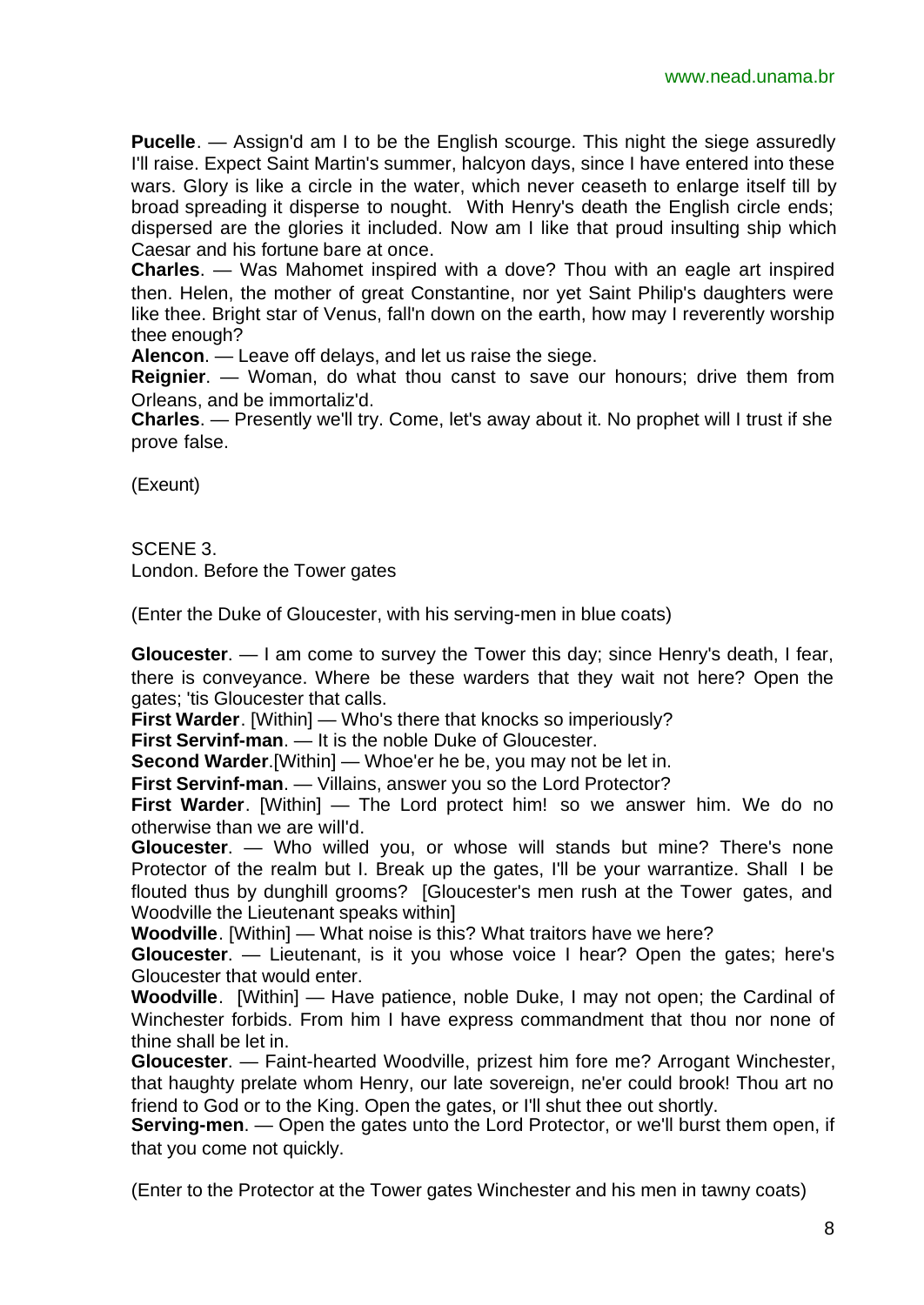**Winchester** . — How now, ambitious Humphry! What means this?

**Gloucester**. — Peel'd priest, dost thou command me to be shut out?

**Winchester** . — I do, thou most usurping proditor, and not Protector of the King or realm.

**Gloucester**. — Stand back, thou manifest conspirator, thou that contrived'st to murder our dead lord; thou that giv'st whores indulgences to sin. I'll canvass thee in thy broad cardinal's hat, if thou proceed in this thy insolence.

**Winchester** . — Nay, stand thou back; I will not budge a foot. This be Damascus; be thou cursed Cain, to slay thy brother Abel, if thou wilt.

**Gloucester**. — I will not slay thee, but I'll drive thee back. Thy scarlet robes as a child's bearing-cloth I'll use to carry thee out of this place.

**Winchester** . — Do what thou dar'st; I beard thee to thy face.

**Gloucester**. — What! am I dar'd and bearded to my face? Draw, men, for all this privileged place blue-coats to tawny-coats. Priest, beware your beard; I mean to tug it, and to cuff you soundly; Under my feet I stamp thy cardinal's hat; in spite of Pope or dignities of church, here by the cheeks I'll drag thee up and down.

**Winchester** . — Gloucester, thou wilt answer this before the Pope.

**Gloucester**. — Winchester goose! I cry 'A rope, a rope!' now beat them hence; why do you let them stay? Thee I'll chase hence, thou wolf in sheep's array. Out, tawnycoats! Out, scarlet hypocrite!

(Here Gloucester's men beat out the Cardinal 's men; and enter in the hurly burly the Mayor of London and his Officers)

**Mayor**. — Fie, lords! that you, being supreme magistrates, thus contumeliously should break the peace!

**Gloucester**. — Peace, Mayor! thou know'st little of my wrongs: Here's Beaufort, that regards nor God nor King, hath here distrain'd the Tower to his use.

**Winchester** . — Here's Gloucester, a foe to citizens; one that still motions war and never peace, o'ercharging your free purses with large fines; that seeks to overthrow religion, because he is Protector of the realm, and would have armour here out of the Tower, to crown himself King and suppress the Prince.

**Gloucester**. — I Will not answer thee with words, but blows. [Here they skirmish againl

**Mayor**. — Nought rests for me in this tumultuous strife but to make open proclamation. Come, officer, as loud as e'er thou canst, cry.

**Officer**. [Cries] — All manner of men assembled here in arms this day against God's peace and the King's, we charge and command you, in his Highness' name, to repair to your several dwelling-places; and not to wear, handle, or use, any sword, weapon, or dagger, henceforward, upon pain of death.

**Gloucester**. — Cardinal, I'll be no breaker of the law; but we shall meet and break our minds at large.

**Winchester** . — Gloucester, we'll meet to thy cost, be sure; thy heart-blood I will have for this day's work.

**Mayor**. — I'll call for clubs if you will not away. This Cardinal's more haughty than the devil.

**Gloucester**. — Mayor, farewell; thou dost but what thou mayst.

**Winchester** . — Abominable Gloucester, guard thy head, for I intend to have it ere long.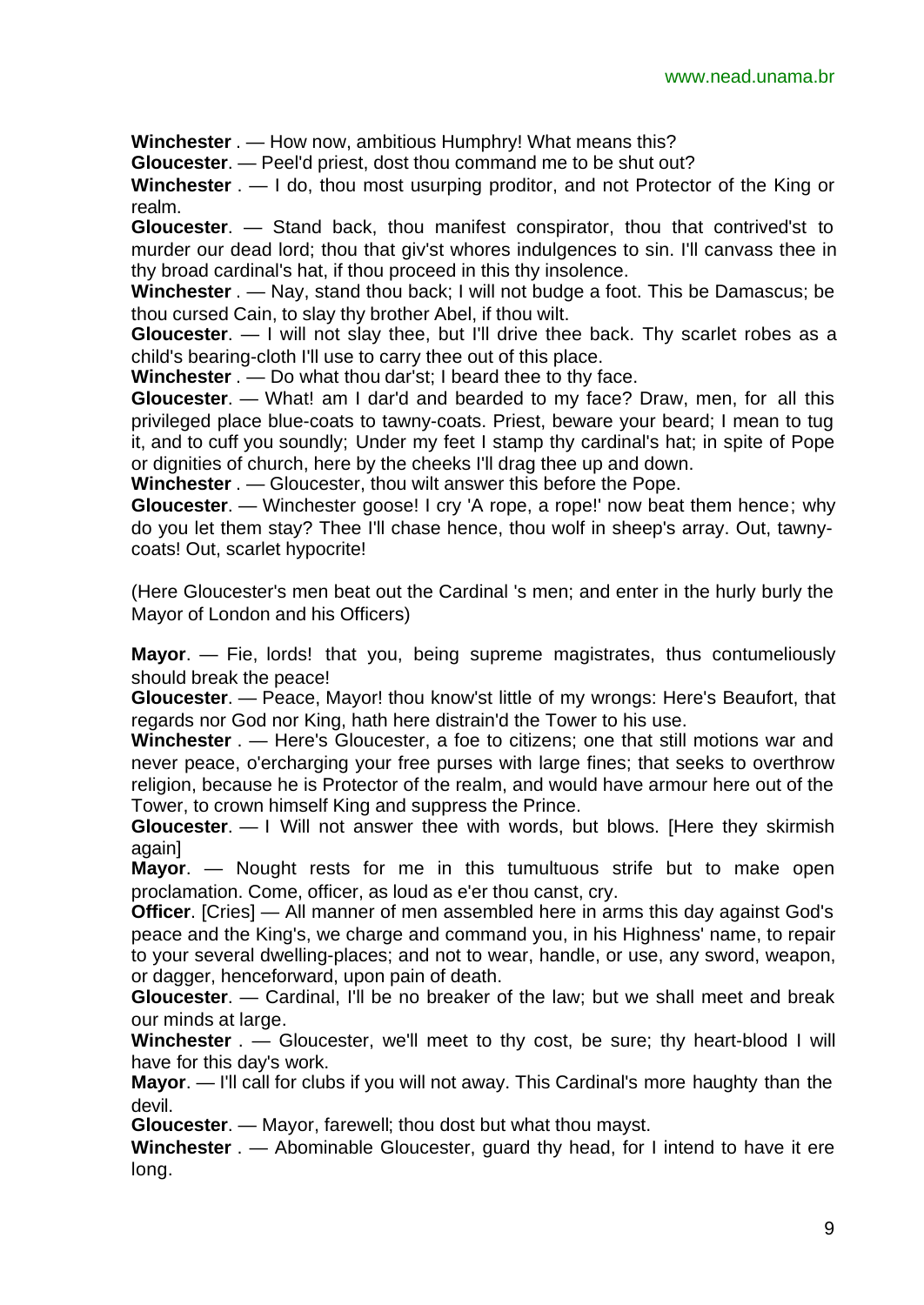(Exeunt, severally, Gloucester and Winchesterwith their servants)

**Mayor**. — See the coast clear'd, and then we will depart. Good God, these nobles should such stomachs bear! I myself fight not once in forty year.

(Exeunt)

SCENE 4. France. Before Orleans

(Enter, on the walls, the Master-Gunner of Orleans and his boy)

**Master-Gunner**. — Sirrah, thou know'st how Orleans is besieg'd, and how the English have the suburbs won.

**Boy**. — Father, I know; and oft have shot at them, howe'er unfortunate I miss'd my aim.

**Master-Gunner**. — But now thou shalt not. Be thou rul'd by me. Chief master-gunner am I of this town; something I must do to procure me grace. The Prince's espials have informed me how the English, in the suburbs close intrench'd, wont, through a secret grate of iron bars in yonder tower, to overpeer the city, and thence discover how with most advantage they may vex us with shot or with assault. To intercept this inconvenience, a piece of ordnance 'gainst it I have plac'd; and even these three days have I watch'd if I could see them. Now do thou watch, for I can stay no longer. If thou spy'st any, run and bring me word; and thou shalt find me at the Governor's.

(Exit)

**Boy**. — Father, I warrant you; take you no care; I'll never trouble you, if I may spy them.

(Exit)

(Enter Salisbury and Talbot on the turrets, with Sir William Glansdale, Sir Thomas Gargrave, and others)

**Salisbury**. — Talbot, my life, my joy, again return'd! How wert thou handled being prisoner? Or by what means got'st thou to be releas'd? Discourse, I prithee, on this turret's top.

**Talbot**. — The Earl of Bedford had a prisoner Call'd the brave Lord Ponton de Santrailles; for him was I exchang'd and ransomed. But with a baser man of arms by far once, in contempt, they would have barter'd me; which I disdaining scorn'd, and craved death Rather than I would be so vile esteem'd. In fine, redeem'd I was as I desir'd. But, O! the treacherous Fastolfe wounds my heart whom with my bare fists I would execute, if I now had him brought into my power.

**Salisbury**. — Yet tell'st thou not how thou wert entertain'd.

**Talbot**. — With scoffs, and scorns, and contumelious taunts, in open market-place produc'd they me to be a public spectacle to all; here, said they, is the terror of the French, the scarecrow that affrights our children so. Then broke I from the officers that led me, and with my nails digg'd stones out of the ground to hurl at the beholders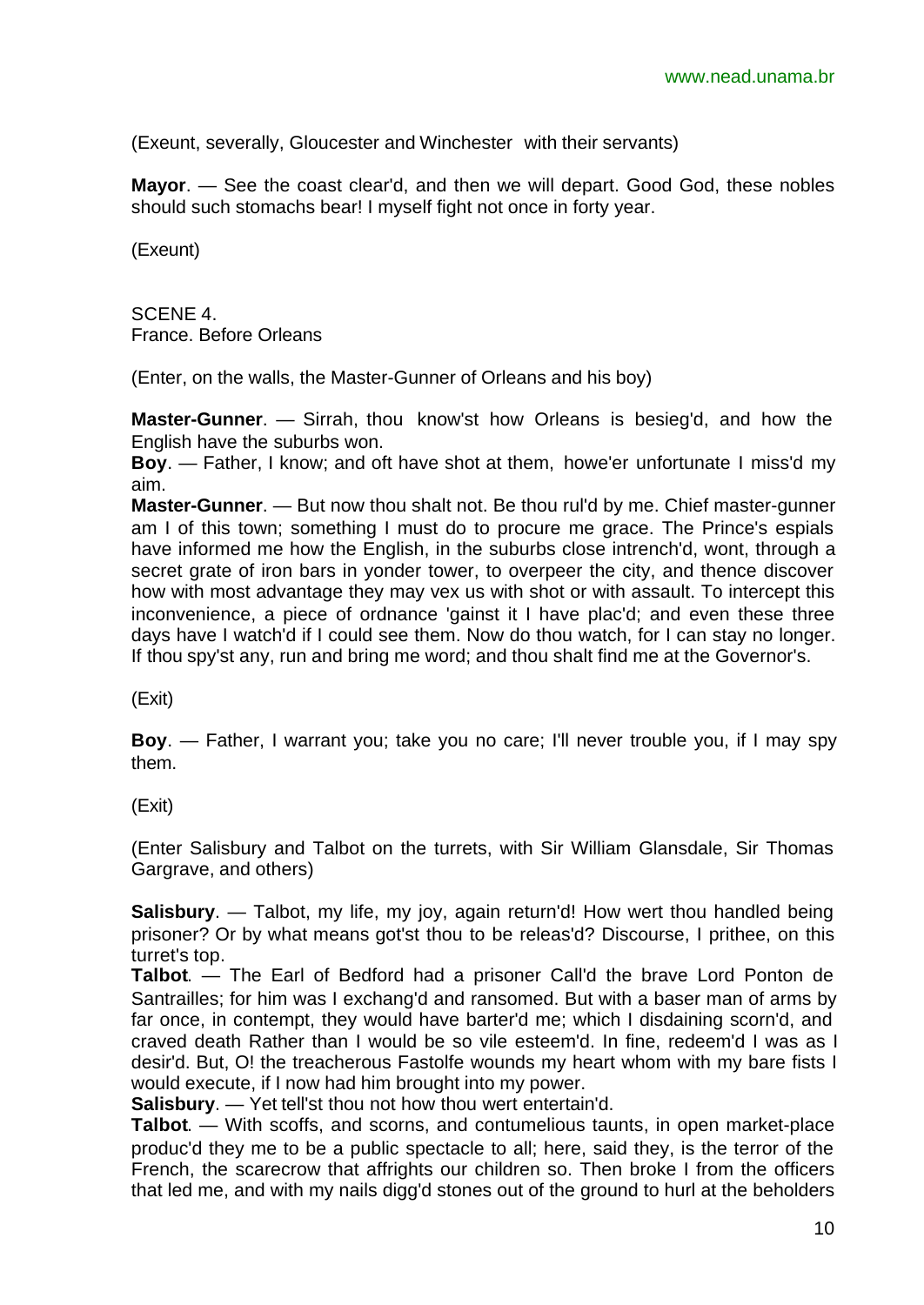of my shame; my grisly countenance made others fly; none durst come near for fear of sudden death. In iron walls they deem'd me not secure; so great fear of my name 'mongst them was spread that they suppos'd I could rend bars of steel and spurn in pieces posts of adamant; wherefore a guard of chosen shot I had that walk'd about me every minute-while; and if I did but stir out of my bed, ready they were to shoot me to the heart.

(Enter the Boy with a linstock)

**Salisbury**. — I grieve to hear what torments you endur'd; but we will be reveng'd sufficiently. Now it is supper-time in Orleans: here, through this grate, I count each one and view the Frenchmen how they fortify. Let us look in; the sight will much delight thee. Sir Thomas Gargrave and Sir William Glansdale, let me have your express opinions where is best place to make our batt'ry next.

**Gargrave**. — I think at the North Gate; for there stand lords.

**Glansdale**. — And I here, at the bulwark of the bridge.

**Talbot**. — For aught I see, this city must be famish'd, or with light skirmishes enfeebled. [Here they shoot and Salisbury and Gargrave fall down]

**Salisbury**. — O Lord, have mercy on us, wretched sinners!

**Gargrave**. — O Lord, have mercy on me, woeful man!

**Talbot**. — What chance is this that suddenly hath cross'd us? Speak, Salisbury; at least, if thou canst speak. How far'st thou, mirror of all martial men? One of thy eyes and thy cheek's side struck off! Accursed tower! accursed fatal hand that hath contriv'd this woeful tragedy! In thirteen battles Salisbury o'ercame; Henry the Fifth he first train'd to the wars; whilst any trump did sound or drum struck up, his sword did ne'er leave striking in the field. Yet liv'st thou, Salisbury? Though thy speech doth fail, one eye thou hast to look to heaven for grace; the sun with one eye vieweth all the world. Heaven, be thou gracious to none alive if Salisbury wants mercy at thy hands! Bear hence his body; I will help to bury it. Sir Thomas Gargrave, hast thou any life? Speak unto Talbot; nay, look up to him. Salisbury, cheer thy spirit with this comfort, thou shalt not die whiles he beckons with his hand and smiles on me, as who should say 'When I am dead and gone, remember to avenge me on the French.' Plantagenet, I will; and like thee, Nero, play on the lute, beholding the towns burn. Wretched shall France be only in my name. [Here an alarum, and it thunders and lightens] What stir is this? What tumult's in the heavens? Whence cometh this alarum and the noise?

(Enter a Messenger)

**Messenger**. — My lord, my lord, the French have gather'd head the Dauphin, with one Joan la Pucelle join'd, a holy prophetess new risen up, is come with a great power to raise the siege. [Here Salisbury lifteth himself up and groans]

**Talbot**. — Hear, hear how dying Salisbury doth groan. It irks his heart he cannot be reveng'd. Frenchmen, I'll be a Salisbury to you. Pucelle or puzzel, dolphin or dogfish, your hearts I'll stamp out with my horse's heels and make a quagmire of your mingled brains. Convey me Salisbury into his tent, and then we'll try what these dastard Frenchmen dare.

(Alarum. Exeunt)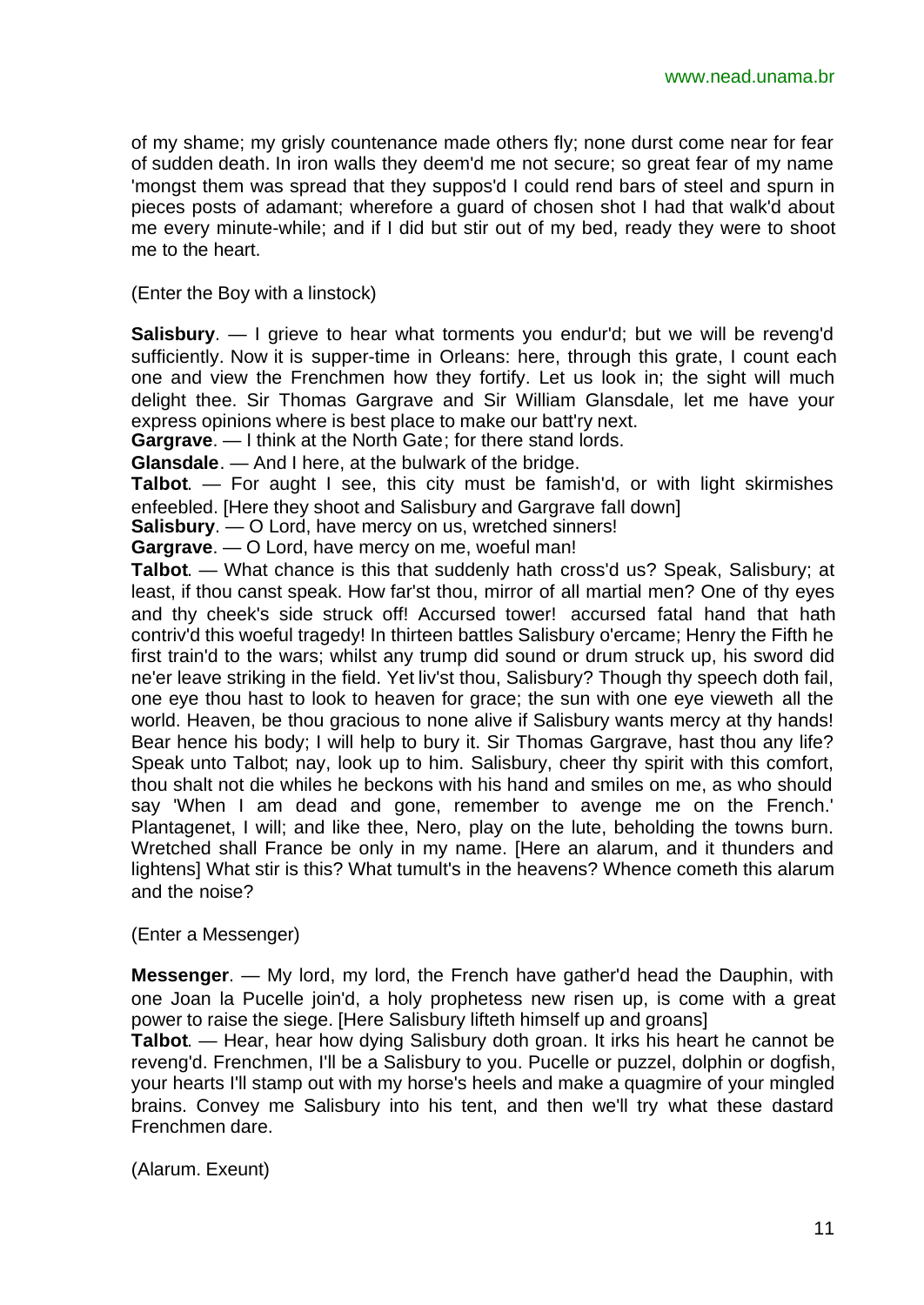SCENE 5. Before Orleans

(Here an alarum again, and Talbot pursueth the Dauphin and driveth him. Then enter Joan la Pucelle driving Englishmen before her. Then enter Talbot)

**Talbot**. — Where is my strength, my valour, and my force? Our English troops retire, I cannot stay them; a woman clad in armour chaseth them.

(Enter la Pucelle)

Here, here she comes. I'll have a bout with thee. Devil or devil's dam, I'll conjure thee; blood will I draw on thee-thou art a witch and straightway give thy soul to him thou serv'st.

**Pucelle**. — Come, come, 'tis only I that must disgrace thee. [Here they fight] **Talbot**. — Heavens, can you suffer hell so to prevail? My breast I'll burst with straining of my courage. And from my shoulders crack my arms asunder, but I will chastise this high minded strumpet. [They fight again]

**Pucelle**. — Talbot, farewell; thy hour is not yet come. I must go victual Orleans forthwith. A short alarum; then enter the town with soldiers] O'ertake me if thou canst; I scorn thy strength. Go, go, cheer up thy hungry starved men; help Salisbury to make his testament. This day is ours, as many more shall be.

(Exit)

**Talbot.** — My thoughts are whirled like a potter's wheel; I know not where I am nor what I do. A witch by fear, not force, like Hannibal, drives back our troops and conquers as she lists. So bees with smoke and doves with noisome stench are from their hives and houses driven away. They call'd us, for our fierceness, English dogs; now like to whelps we crying run away. [A short alarum] Hark, countrymen! Either renew the fight or tear the lions out of England's coat; renounce your soil, give sheep in lions' stead: Sheep run not half so treacherous from the wolf, or horse or oxen from the leopard, as you fly from your oft subdued slaves. Alarum. Here another skirmish] it will not be-retire into your trenches. You all consented unto Salisbury's death, for none would strike a stroke in his revenge. Pucelle is ent'red into Orleans in spite of us or aught that we could do. O, would I were to die with Salisbury! The shame hereof will make me hide my head.

(Exit Talbot. Alarum; retreat)

SCENE 6. **Orleans** 

(Flourish. Enter on the walls, la Pucelle, Charles, Reignier, Alencon, and soldiers)

**Pucelle**. — Advance our waving colours on the walls; Rescu'd is Orleans from the English. Thus Joan la Pucelle hath perform'd her word.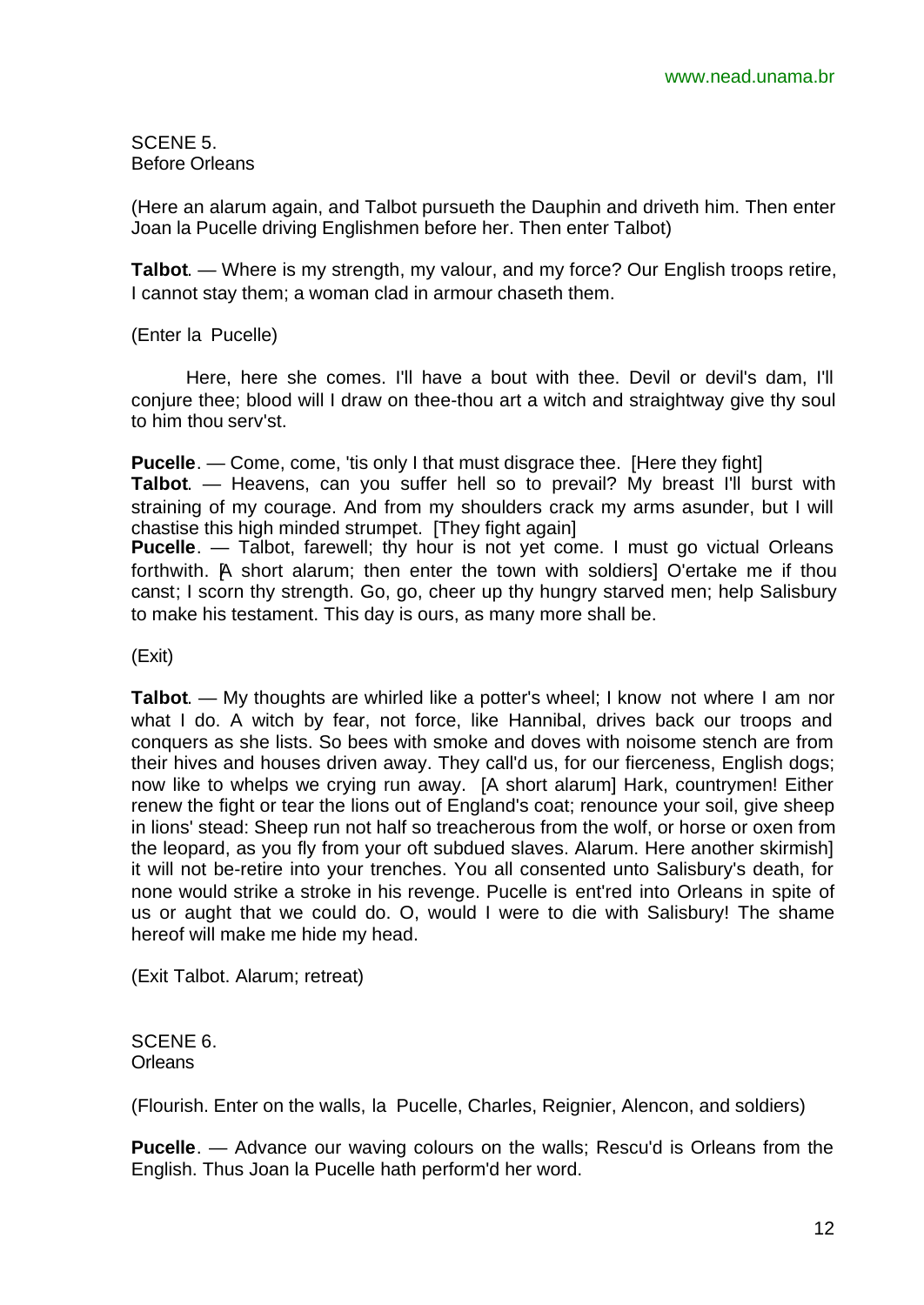**Charles**. — Divinest creature, Astraea's daughter, how shall I honour thee for this success? Thy promises are like Adonis' gardens, that one day bloom'd and fruitful were the next. France, triumph in thy glorious prophetess. Recover'd is the town of Orleans. More blessed hap did ne'er befall our state.

**Reignier**. — Why ring not out the bells aloud throughout the town? Dauphin, command the citizens make bonfires and feast and banquet in the open streets to celebrate the joy that God hath given us.

**Alencon**. — All France will be replete with mirth and joy when they shall hear how we have play'd the men.

**Charles**. — 'Tis Joan, not we, by whom the day is won; for which I will divide my crown with her; and all the priests and friars in my realm shall in procession sing her endless praise. A statelier pyramis to her I'll rear than Rhodope's of Memphis ever was. In memory of her, when she is dead, her ashes, in an urn more precious than the rich jewel'd coffer of Darius, transported shall be at high festivals before the kings and queens of France. No longer on Saint Denis will we cry, but Joan la Pucelle shall be France's saint. Come in, and let us banquet royally after this golden day of victory. Flourish.

(Exeunt)

ACT II. SCENE 1. Before Orleans

(Enter a French Sergeant and two Sentinels)

**Sergeant**. — Sirs, take your places and be vigilant. If any noise or soldier you perceive near to the walls, by some apparent sign let us have knowledge at the court of guard.

**First Sentinel**. — Sergeant, you shall.

[Exit Sergeant]

Thus are poor servitors, when others sleep upon their quiet beds, constrain'd to watch in darkness, rain, and cold.

(Enter Talbot, Bedford, Burgundy, and forces, with scaling-ladders; their drums beating a dead march)

**Talbot**. — Lord Regent, and redoubted Burgundy, by whose approach the regions of Artois, Wallon, and Picardy, are friends to us, this happy night the Frenchmen are secure, having all day carous'd and banqueted; embrace we then this opportunity, as fitting best to quittance their deceit, Contriv'd by art and baleful sorcery.

**Bedford**. — Coward of France, how much he wrongs his fame, despairing of his own arm's fortitude, to join with witches and the help of hell!

**Burgundy**. — Traitors have never other company. But what's that Pucelle whom they term so pure?

**Talbot**. — A maid, they say.

**Bedford**. — A maid! and be so martial!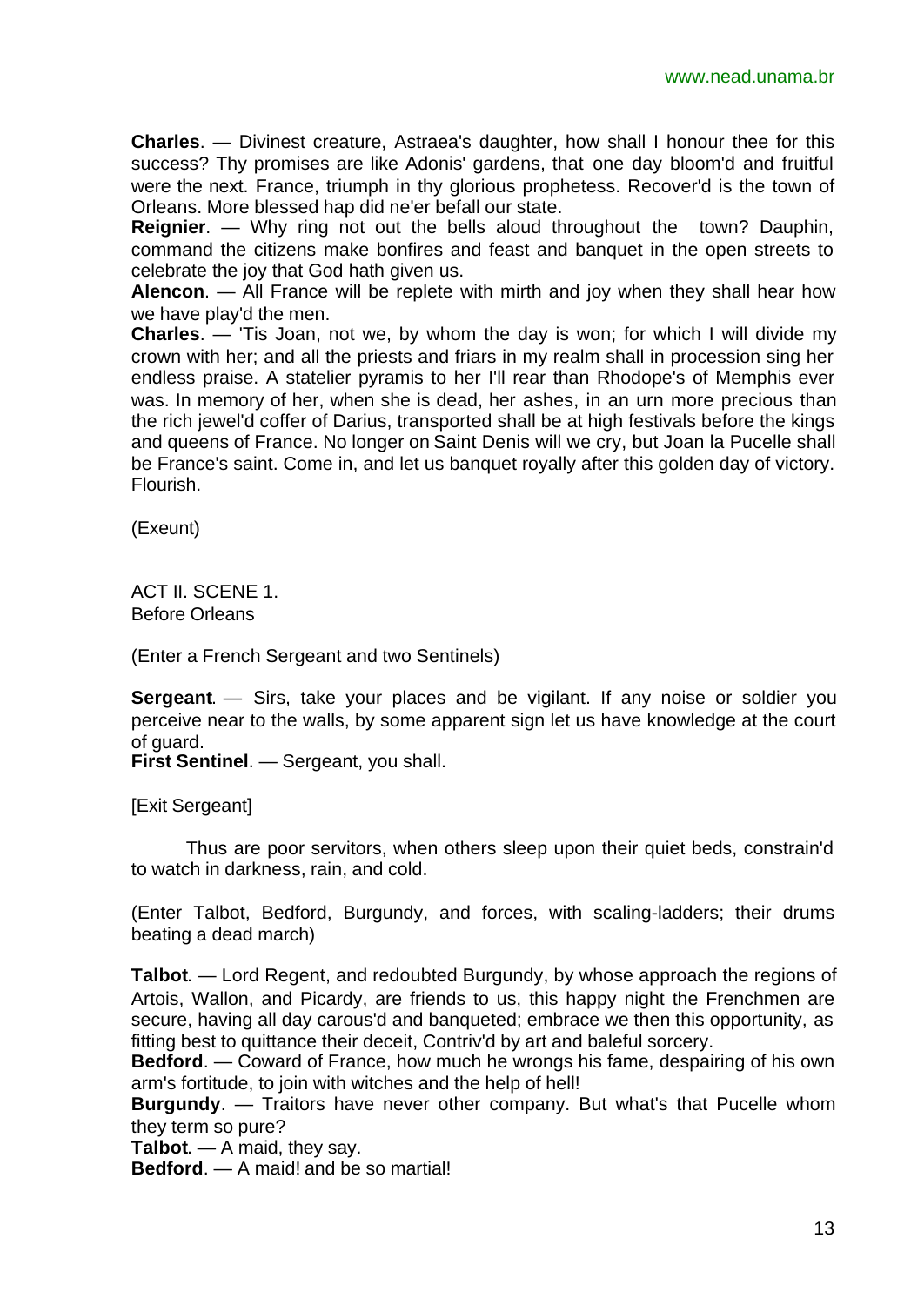**Burgundy**. — Pray God she prove not masculine ere long, if underneath the standard of the French she carry armour as she hath begun.

**Talbot**. — Well, let them practise and converse with spirits: God is our fortress, in whose conquering name let us resolve to scale their flinty bulwarks.

**Bedford**. — Ascend, brave Talbot; we will follow thee.

**Talbot**. — Not all together; better far, I guess, that we do make our entrance several ways; that if it chance the one of us do fail the other yet may rise against their force. **Bedford**. — Agreed; I'll to yond corner.

**Burgundy**. — And I to this.

**Talbot**. — And here will Talbot mount or make his grave. Now, Salisbury, for thee, and for the right of English Henry, shall this night appear how much in duty I am bound to both. [The English scale the walls and cry 'Saint George! a Talbot!'] **Sentinel**. — Arm! arm! The enemy doth make assault.

(The French leap o'er the walls in their shirts. Enter, several ways, Bastard, Alencon, Reignier, half ready and half unready)

**Alencon**. — How now, my lords? What, all unready so?

**Bastard**. — Unready! Ay, and glad we 'scap'd so well.

**Reignier**. — 'Twas time, I trow, to wake and leave our beds, hearing alarums at our chamber doors.

**Alencon**. — Of all exploits since first I follow'd arms ne'er heard I of a warlike enterprise more venturous or desperate than this.

**Bastard**. — I think this Talbot be a fiend of hell.

**Reignier**. — If not of hell, the heavens, sure, favour him

**Alencon**. — Here cometh Charles; I marvel how he sped.

(Enter Charles and la Pucelle)

**Bastard**. — Tut! holy Joan was his defensive guard.

**Charles**. — Is this thy cunning, thou deceitful dame? Didst thou at first, to flatter us withal, make us partakers of a little gain that now our loss might be ten times so much?

**Pucelle**. — Wherefore is Charles impatient with his friend? At all times will you have my power alike? Sleeping or waking, must I still prevail or will you blame and lay the fault on me? Improvident soldiers! Had your watch been good this sudden mischief never could have fall'n.

**Charles**. — Duke of Alencon, this was your default that, being captain of the watch to-night, did look no better to that weighty charge.

**Alencon**. — Had all your quarters been as safely kept as that whereof I had the government, we had not been thus shamefully surpris'd.

**Bastard**. — Mine was secure.

**Reignier**. — And so was mine, my lord.

**Charles**. — And, for myself, most part of all this night, within her quarter and mine own precinct I was employ'd in passing to and from about relieving of the sentinels. Then how or which way should they first break in?

**Pucelle**. — Question, my lords, no further of the case, how or which way; 'tis sure they found some place but weakly guarded, where the breach was made. And now there rests no other shift but this to gather our soldiers, scatter'd and dispers'd, and lay new platforms to endamage them.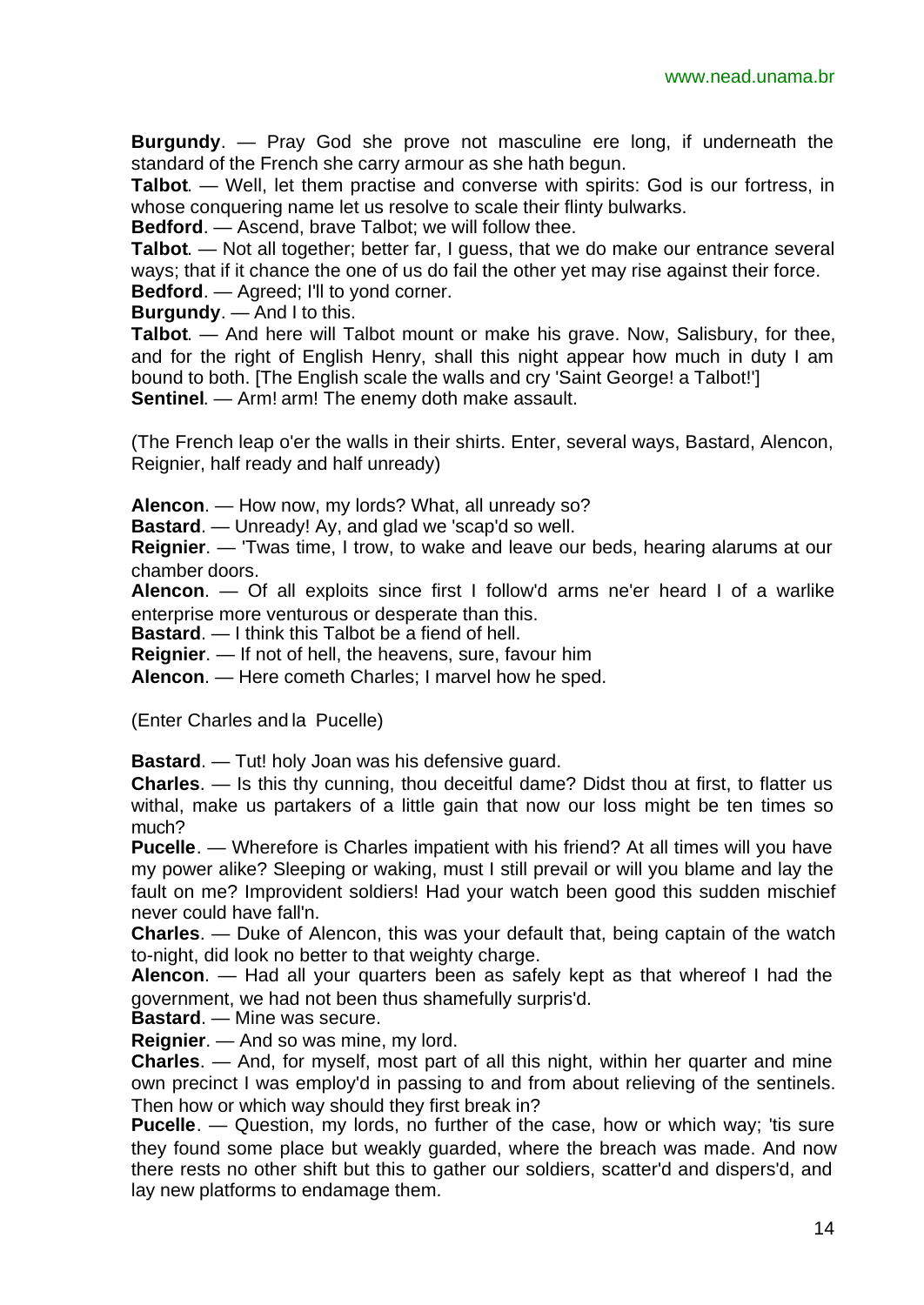(Alarum. Enter an English Soldier, crying 'A Talbot! A Talbot!' They fly, leaving their clothes behind)

**Soldier**. — I'll be so bold to take what they have left. The cry of Talbot serves me for a sword; for I have loaden me with many spoils, Using no other weapon but his name.

(Exit)

SCENE 2.

**Orleans**. — Within the town

(Enter Talbot, Bedford, Burgundy, a Captain, and others)

**Bedford**. — The day begins to break, and night is fled whose pitchy mantle overveil'd the earth. Here sound retreat and cease our hot pursuit. [Retreat sounded] **Talbot**. — Bring forth the body of old Salisbury and here advance it in the marketplace, the middle centre of this cursed town. Now have I paid my vow unto his soul; for every drop of blood was drawn from him there hath at least five Frenchmen died to-night. And that hereafter ages may behold what ruin happened in revenge of him, within their chiefest temple I'll erect a tomb, wherein his corpse shall be interr'd; upon the which, that every one may read, shall be engrav'd the sack of Orleans, the treacherous manner of his mournful death, and what a terror he had been to France. But, lords, in all our bloody massacre, I muse we met not with the Dauphin's grace, his new-come champion, virtuous Joan of Arc, nor any of his false confederates.

**Bedford**. — 'Tis thought, Lord Talbot, when the fight began, Rous'd on the sudden from their drowsy beds, they did amongst the troops of armed men leap o'er the walls for refuge in the field.

**Burgundy**. — Myself, as far as I could well discern for smoke and dusky vapours of the night, am sure I scar'd the Dauphin and his trull, when arm in arm they both came swiftly running, like to a pair of loving turtle-doves that could not live asunder day or night. After that things are set in order here, we'll follow them with all the power we have.

(Enter a Messenger)

**Messenger**. — All hail, my lords! Which of this princely train Call ye the warlike Talbot, for his acts so much applauded through the realm of France?

**Talbot**. — Here is the Talbot; who would speak with him?

**Messenger**. — The virtuous lady, Countess of Auvergne, with modesty admiring thy renown, by me entreats, great lord, thou wouldst vouchsafe to visit her poor castle where she lies, that she may boast she hath beheld the man whose glory fills the world with loud report.

**Burgundy**. — Is it even so? Nay, then I see our wars will turn into a peaceful comic sport, when ladies crave to be encount'red with. You may not, my lord, despise her gentle suit.

**Talbot**. — Ne'er trust me then; for when a world of men could not prevail with all their oratory, yet hath a woman's kindness overrul'd; and therefore tell her I return great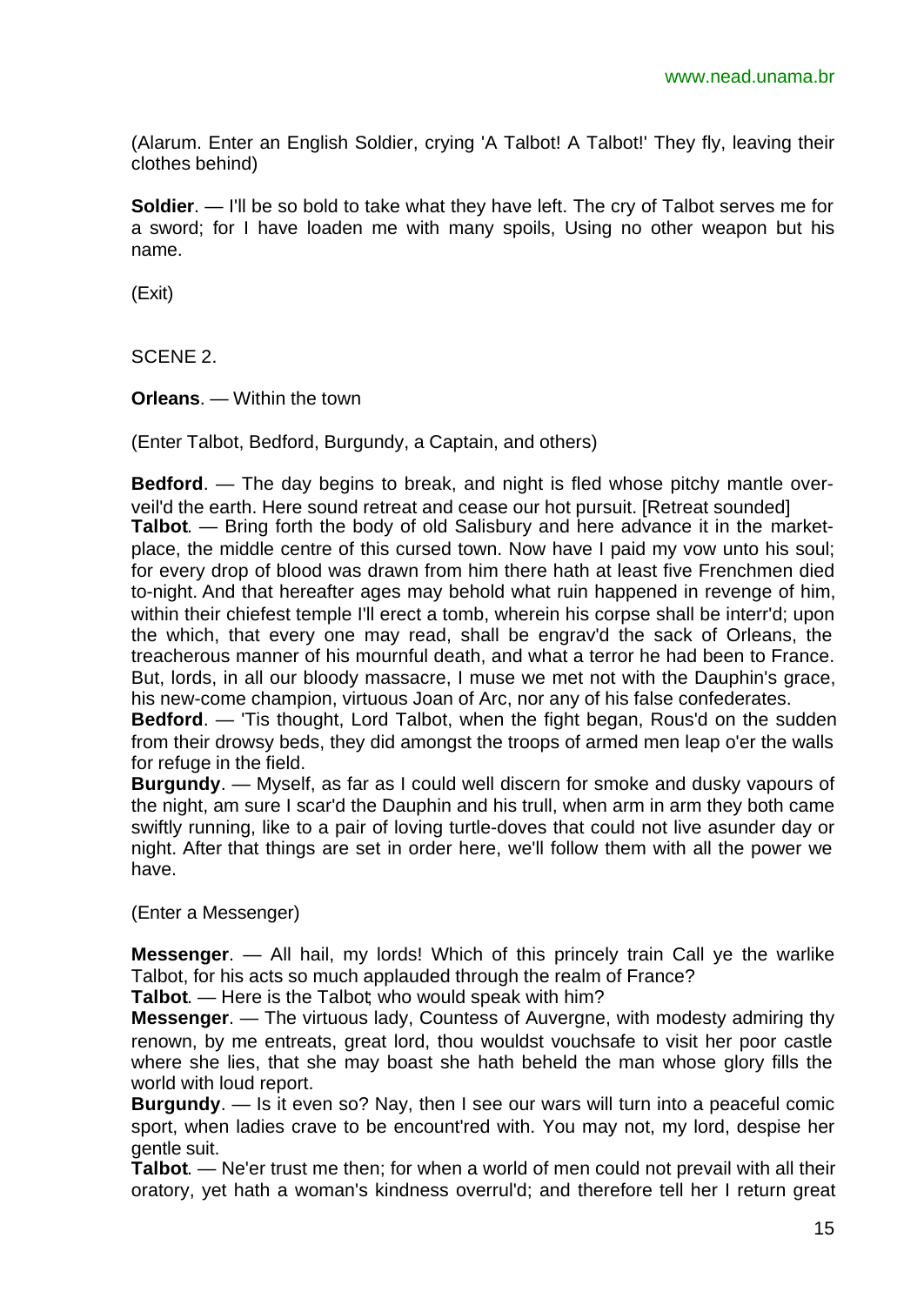thanks and in submission will attend on her. Will not your honours bear me company?

**Bedford**. — No, truly; 'tis more than manners will; and I have heard it said unbidden guests are often welcomest when they are gone.

**Talbot**. — Well then, alone, since there's no remedy, I mean to prove this lady's courtesy. Come hither, Captain. [Whispers] You perceive my mind?

**Captain**. — I do, my lord, and mean accordingly.

(Exeunt)

SCENE 3. Auvergne. The Castle

(Enter the Countess and her Porter)

**Countess**. — Porter, remember what I gave in charge; and when you have done so, bring the keys to me.

**Porter**. — Madam, I will.

**Countess**. — The plot is laid; if all things fall out right, I shall as famous be by this exploit. As Scythian Tomyris by Cyrus' death. Great is the rumour of this dreadful knight, and his achievements of no less account. Fain would mine eyes be witness with mine ears to give their censure of these rare reports.

(Enter Messenger and Talbot.)

**Messenger**. — Madam, according as your ladyship desir'd, by message crav'd, so is Lord Talbot come.

**Countess**. — And he is welcome. What! is this the man?

**Messenger**. — Madam, it is.

**Countess**. — Is this the scourge of France? Is this Talbot, so much fear'd abroad that with his name the mothers still their babes? I see report is fabulous and false. I thought I should have seen some Hercules, a second Hector, for his grim aspect and large proportion of his strong-knit limbs. Alas, this is a child, a silly dwarf! It cannot be this weak and writhled shrimp should strike such terror to his enemies.

**Talbot**. — Madam, I have been bold to trouble you; but since your ladyship is not at leisure, I'll sort some other time to visit you. [Going]

**Countess**. — What means he now? Go ask him whither he goes.

**Messenger**. — Stay, my Lord Talbot; for my lady craves to know the cause of your abrupt departure.

**Talbot**. — Marry, for that she's in a wrong belief, I go to certify her Talbot's here.

(Re-enter Porter With keys)

**Countess**. — If thou be he, then art thou prisoner.

**Talbot**. — Prisoner! To whom?

**Countess**. — To me, blood-thirsty lord and for that cause I train'd thee to my house. Long time thy shadow hath been thrall to me, for in my gallery thy picture hangs; but now the substance shall endure the like and I will chain these legs and arms of thine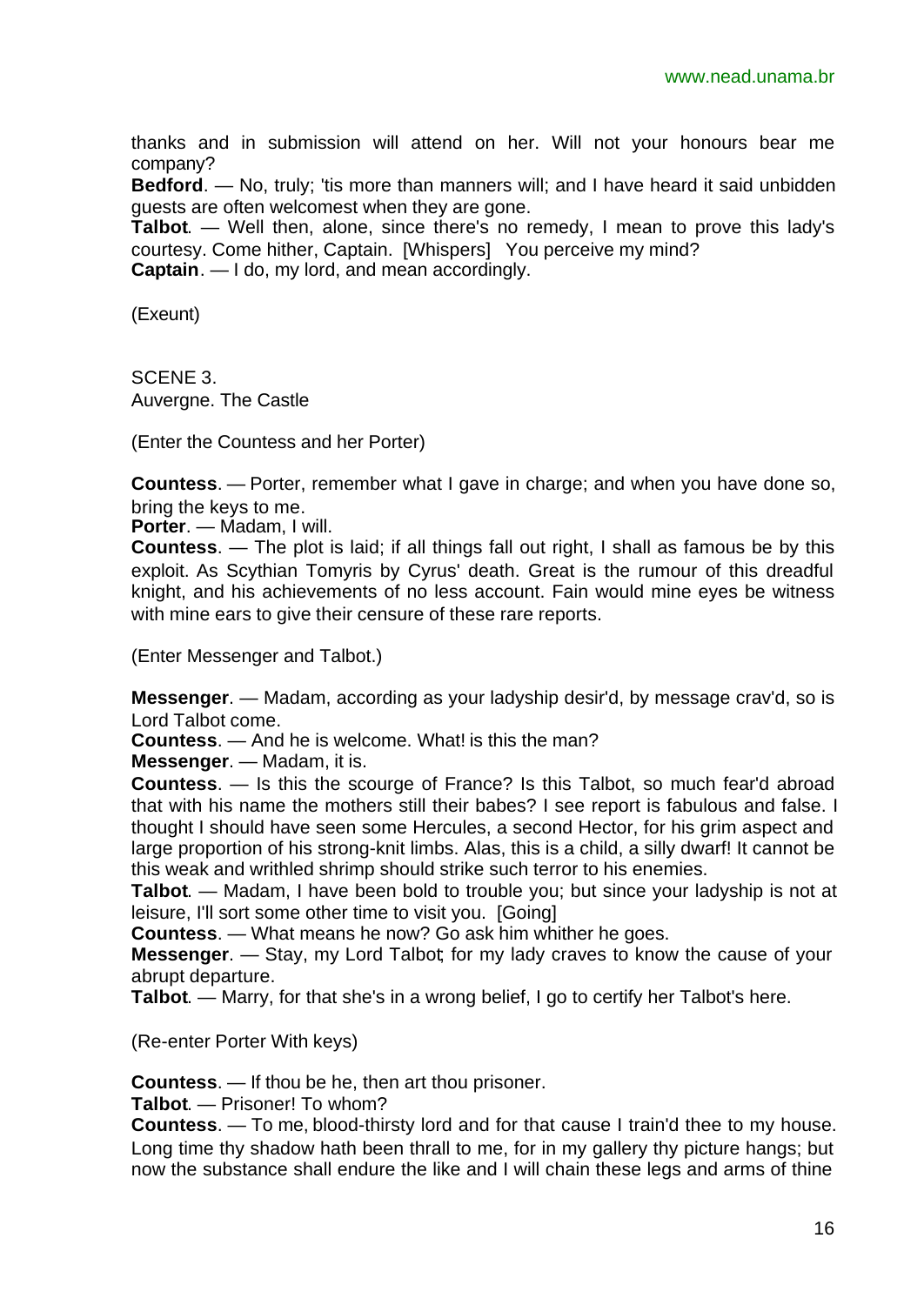that hast by tyranny these many years wasted our country, slain our citizens, and sent our sons and husbands captivate.

**Talbot**. — Ha, ha, ha!

**Countess**. — Laughest thou, wretch? Thy mirth shall turn to moan.

**Talbot**. — I laugh to see your ladyship so fond to think that you have aught but Talbot's shadow whereon to practise your severity.

**Countess**. — Why, art not thou the man?

**Talbot**. — I am indeed.

**Countess**. — Then have I substance too.

**Talbot**. — No, no, I am but shadow of myself. You are deceiv'd, my substance is not here; for what you see is but the smallest part and least proportion of humanity. I tell you, madam, were the whole frame here, it is of such a spacious lofty pitch your roof were not sufficient to contain 't.

**Countess**. — This is a riddling merchant for the nonce; he will be here, and yet he is not here. How can these contrarieties agree?

**Talbot**. — That will I show you presently. Winds his horn; drums strike up; a peal of ordnance.

(Enter soldiers)

How say you, madam? Are you now persuaded that Talbot is but shadow of himself? These are his substance, sinews, arms, and strength, with which he yoketh your rebellious necks, razeth your cities, and subverts your towns, and in a moment makes them desolate.

**Countess**. — Victorious Talbot! pardon my abuse. I find thou art no less than fame hath bruited, and more than may be gathered by thy shape. Let my presumption not provoke thy wrath, for I am sorry that with reverence I did not entertain thee as thou art.

**Talbot**. — Be not dismay'd, fair lady; nor misconster the mind of Talbot as you did mistake the outward composition of his body. What you have done hath not offended me. Nor other satisfaction do I crave but only, with your patience, that we may taste of your wine and see what cates you have, for soldiers' stomachs always serve them well.

**Countess**. — With all my heart, and think me honoured to feast so great a warrior in my house.

(Exeunt)

SCENE 4. London. The Temple garden

(Enter the Earls of Somerset, Suffolk, and Warwick; Richard Plantagenet, Vernon, and another Lawyer)

**Plantagenet**. — Great lords and gentlemen, what means this silence? Dare no man answer in a case of truth?

**Suffolk**. — Within the Temple Hall we were too loud; the garden here is more convenient.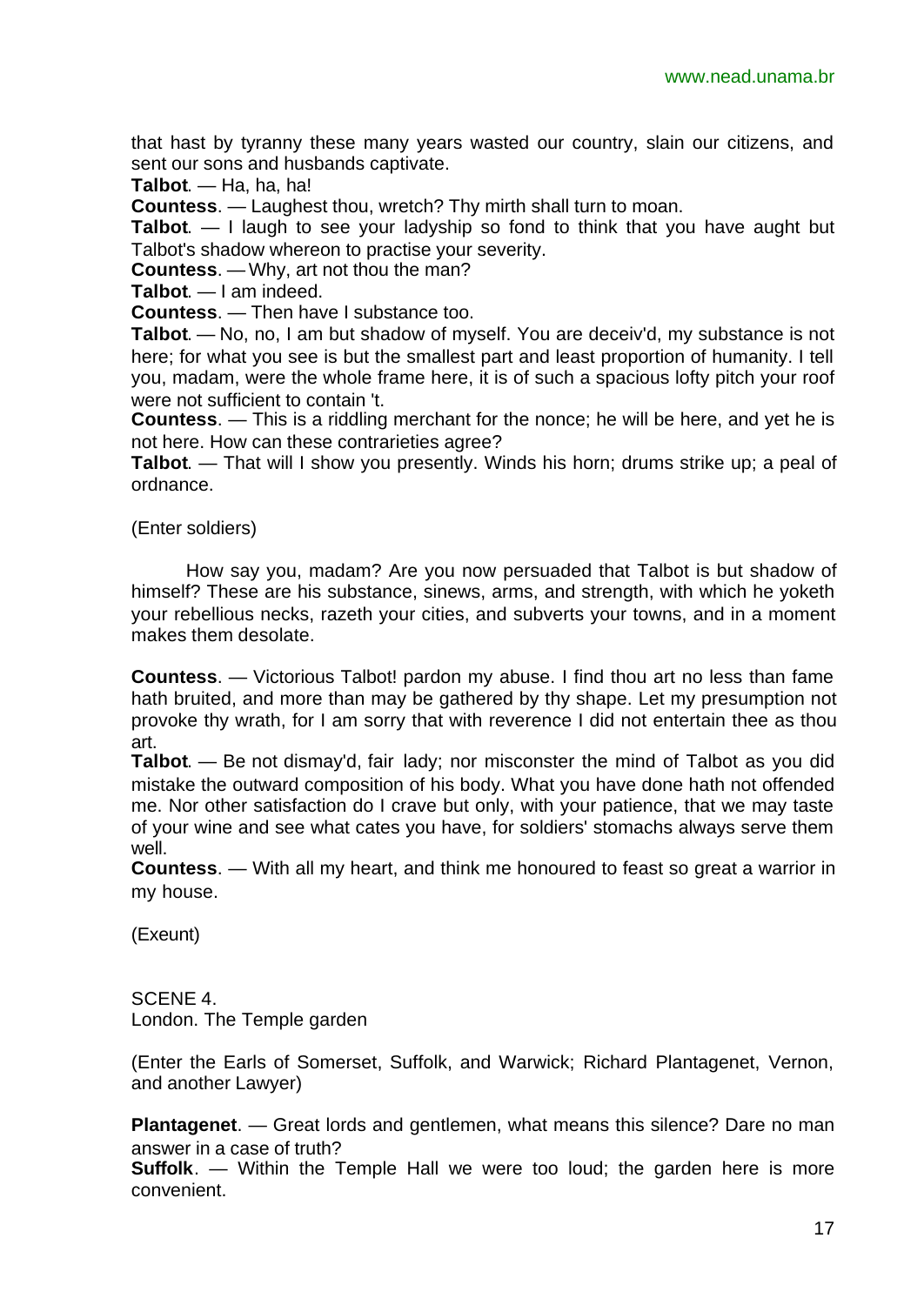**Plantagenet**. — Then say at once if I maintain'd the truth; or else was wrangling Somerset in th' error?

**Suffolk**. — Faith, I have been a truant in the law and never yet could frame my will to it; and therefore frame the law unto my will.

**Somerset**. — Judge you, my Lord of Warwick, then, between us.

**Warwick**. — Between two hawks, which flies the higher pitch; Between two dogs, which hath the deeper mouth; Between two blades, which bears the better temper; Between two horses, which doth bear him best; Between two girls, which hath the merriest eye I have perhaps some shallow spirit of judgment; but in these nice sharp quillets of the law, good faith, I am no wiser than a daw.

**Plantagenet**. — Tut, tut, here is a mannerly forbearance: The truth appears so naked on my side that any purblind eye may find it out.

**Somerset**. — And on my side it is so well apparell'd, so clear, so shining, and so evident, that it will glimmer through a blind man's eve.

**Plantagenet**. — Since you are tongue-tied and so loath to speak, in dumb significants proclaim your thoughts. Let him that is a true-born gentleman and stands upon the honour of his birth, if he suppose that I have pleaded truth, from off this brier pluck a white rose with me.

**Somerset**. — Let him that is no coward nor no flatterer, but dare maintain the party of the truth, pluck a red rose from off this thorn with me.

**Warwick**. — I love no colours; and, without all colour of base insinuating flattery, I pluck this white rose with Plantagenet.

**Suffolk**. — I pluck this red rose with young Somerset, and say withal I think he held the right.

**Vernon**. — Stay, lords and gentlemen, and pluck no more till you conclude that he upon whose side the fewest roses are cropp'd from the tree shall yield the other in the right opinion.

**Somerset**. — Good Master Vernon, it is well objected; if I have fewest, I subscribe in silence.

**Plantagenet**. — And I.

**Vernon**. — Then, for the truth and plainness of the case, I pluck this pale and maiden blossom here, giving my verdict on the white rose side.

**Somerset**. — Prick not your finger as you pluck it off, lest, bleeding, you do paint the white rose red, and fall on my side so, against your will.

**Vernon**. — If I, my lord, for my opinion bleed, opinion shall be surgeon to my hurt and keep me on the side where still I am.

**Somerset**. — Well, well, come on; who else?

**Lawyer**. [To Somerset] — Unless my study and my books be false, the argument you held was wrong in you; in sign whereof I pluck a white rose too.

**Plantagenet**. — Now, Somerset, where is your argument?

**Somerset**. — Here in my scabbard, meditating that shall dye your white rose in a bloody red.

**Plantagenet**. — Meantime your cheeks do counterfeit our roses; for pale they look with fear, as witnessing the truth on our side.

**Somerset**. — No, Plantagenet, 'Tis not for fear but anger that thy cheeks blush for pure shame to counterfeit our roses, and yet thy tongue will not confess thy error.

**Plantagenet**. — Hath not thy rose a canker, Somerset?

**Somerset**. — Hath not thy rose a thorn, Plantagenet?

**Plantagenet**. — Ay, sharp and piercing, to maintain his truth; whiles thy consuming canker eats his falsehood.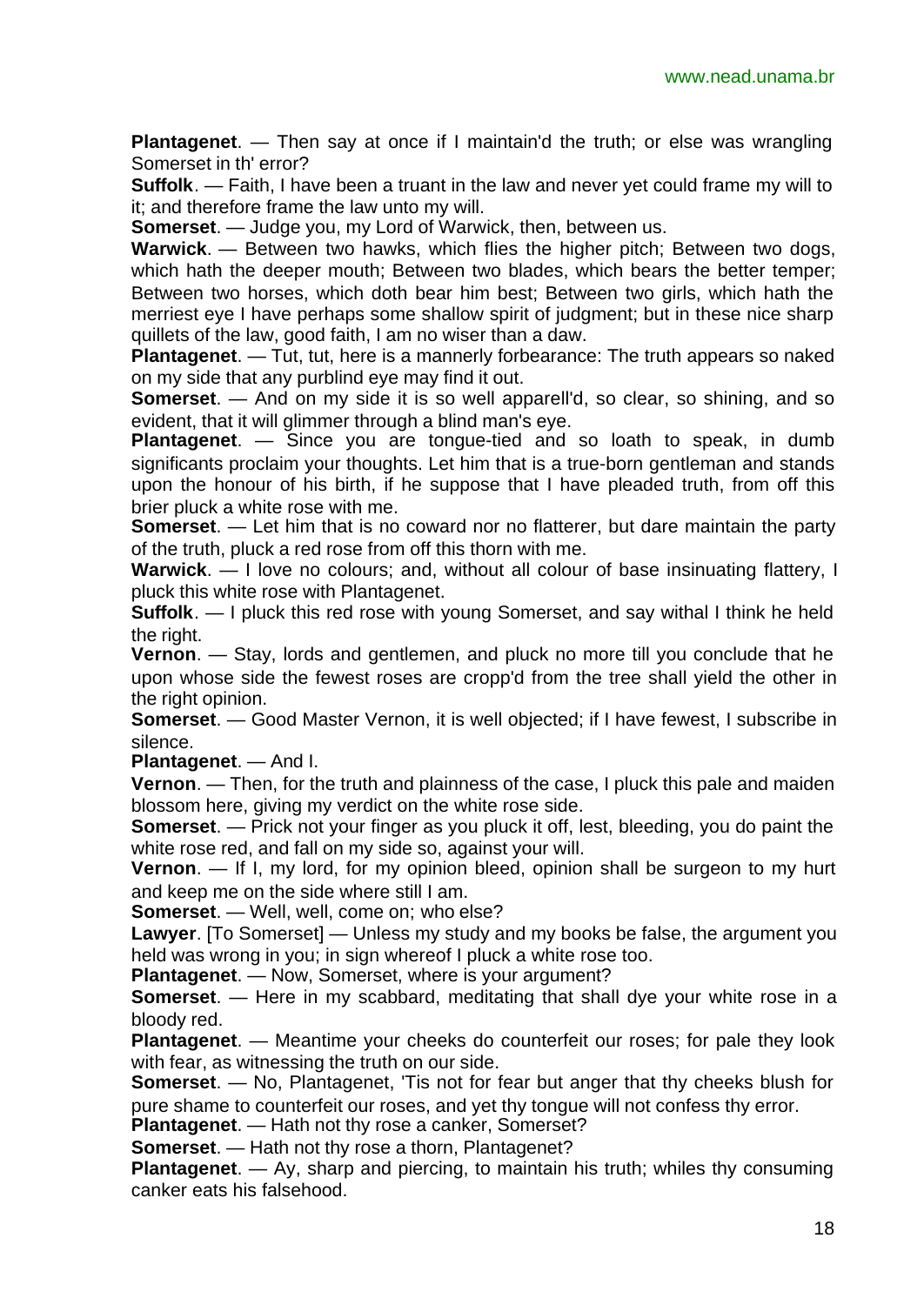**Somerset**. — Well, I'll find friends to wear my bleeding roses, that shall maintain what I have said is true, where false Plantagenet dare not be seen.

**Plantagenet**. — Now, by this maiden blossom in my hand, I scorn thee and thy fashion, peevish boy.

**Suffolk**. — Turn not thy scorns this way, Plantagenet.

**Plantagenet**. — Proud Pole, I will, and scorn both him and thee.

**Suffolk.** — I'll turn my part thereof into thy throat.

**Somerset**. — Away, away, good William de la Pole! We grace the yeoman by conversing with him.

**Warwick**. — Now, by God's will, thou wrong'st him, Somerset; his grandfather was Lionel Duke of Clarence, third son to the third Edward, King of England. Spring crestless yeomen from so deep a root?

**Plantagenet**. — He bears him on the place's privilege, or durst not for his craven heart say thus.

**Somerset**. — By Him that made me, I'll maintain my words on any plot of ground in Christendom. Was not thy father, Richard Earl of Cambridge, for treason executed in our late king's days? And by his treason stand'st not thou attainted, corrupted, and exempt from ancient gentry? His trespass yet lives guilty in thy blood; and till thou be restor'd thou art a yeoman.

**Plantagenet**. — My father was attached, not attainted; condemn'd to die for treason, but no traitor; and that I'll prove on better men than Somerset, were growing time once ripened to my will. For your partaker Pole, and you yourself, I'll note you in my book of memory to scourge you for this apprehension. Look to it well, and say you are well warn'd.

**Somerset**. — Ay, thou shalt find us ready for thee still; and know us by these colours for thy foes for these my friends in spite of thee shall wear.

**Plantagenet**. — And, by my soul, this pale and angry rose, as cognizance of my blood-drinking hate, will I for ever, and my faction, wear, Until it wither with me to my grave, or flourish to the height of my degree.

**Suffolk**. — Go forward, and be chok'd with thy ambition! And so farewell until I meet thee next.

(Exit)

**Somerset**. — Have with thee, Pole. Farewell, ambitious Richard.

(Exit)

**Plantagenet**. — How I am brav'd, and must perforce endure it!

**Warwick**. — This blot that they object against your house shall be wip'd out in the next Parliament, call'd for the truce of Winchester and Gloucester; and if thou be not then created York, I will not live to be accounted Warwick. Meantime, in signal of my love to thee, against proud Somerset and William Pole, will I upon thy party wear this rose; and here I prophesy: this brawl to-day, grown to this faction in the Temple Garden, shall send between the Red Rose and the White a thousand souls to death and deadly night.

**Plantagenet**. — Good Master Vernon, I am bound to you that you on my behalf would pluck a flower.

**Vernon**. — In your behalf still will I wear the same.

**Lawyer**. — And so will I.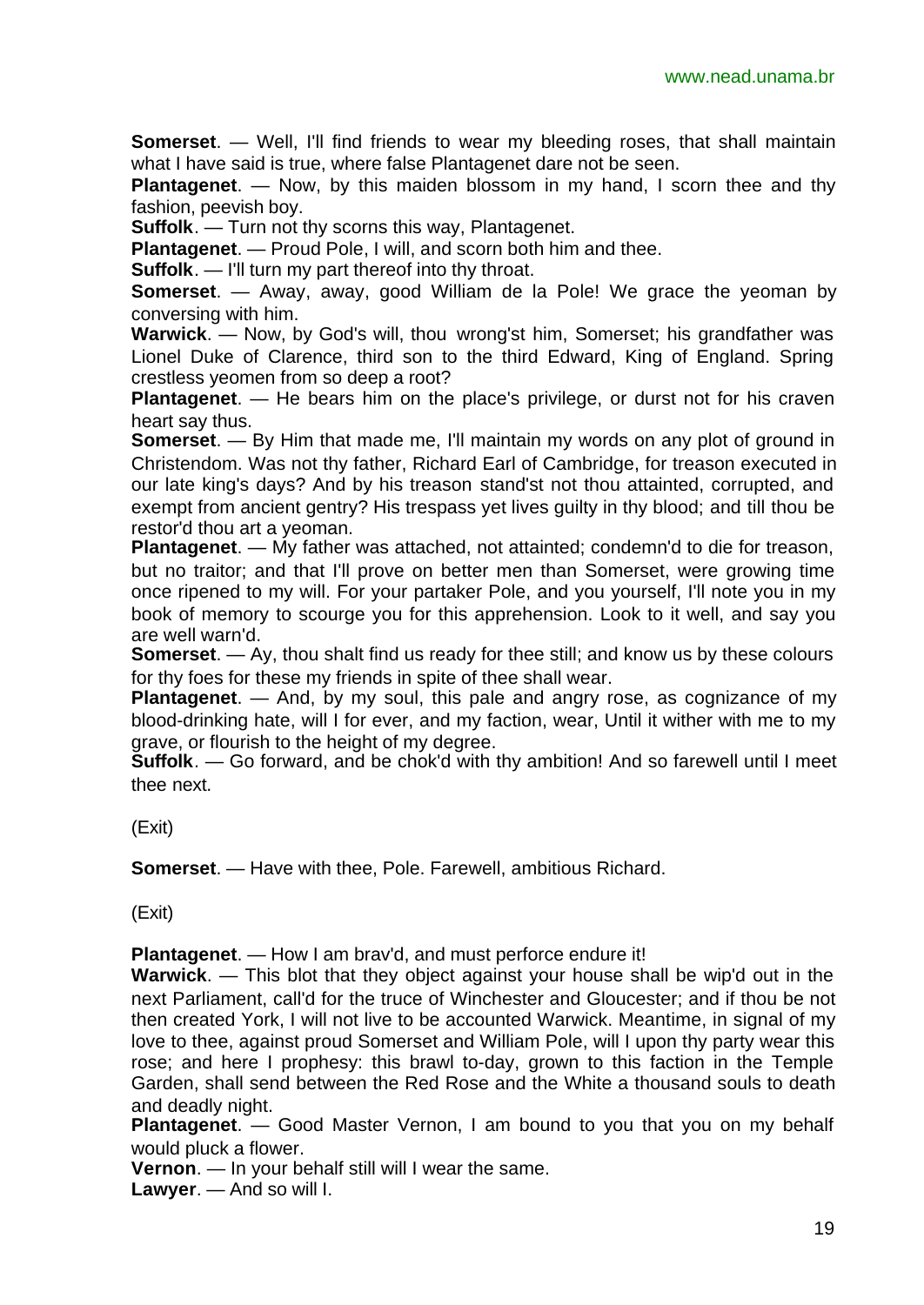**Plantagenet**. — Thanks, gentle sir. Come, let us four to dinner. I dare say this quarrel will drink blood another day.

(Exeunt)

SCENE 5. The Tower of London

(Enter Mortimer, brought in a chair, and Gaolers)

**Mortimer**. — Kind keepers of my weak decaying age, let dying Mortimer here rest himself. Even like a man new haled from the rack, so fare my limbs with long imprisonment; and these grey locks, the pursuivants of death, Nestor-like aged in an age of care, argue the end of Edmund Mortimer. These eyes, like lamps whose wasting oil is spent, wax dim, as drawing to their exigent; weak shoulders, overborne with burdening grief, and pithless arms, like to a withered vine that droops his sapless branches to the ground. Yet are these feet, whose strengthless stay is numb, Unable to support this lump of clay, swift-winged with desire to get a grave, as witting I no other comfort have. But tell me, keeper, will my nephew come?

**First Keeper**. — Richard Plantagenet, my lord, will come. We sent unto the Temple, unto his chamber; and answer was return'd that he will come.

**Mortimer**. — Enough; my soul shall then be satisfied. Poor gentleman! his wrong doth equal mine. Since Henry Monmouth first began to reign, before whose glory I was great in arms, this loathsome sequestration have I had; and even since then hath Richard been obscur'd, depriv'd of honour and inheritance. But now the arbitrator of despairs, just Death, kind umpire of men's miseries, with sweet enlargement doth dismiss me hence. I would his troubles likewise were expir'd, that so he might recover what was lost.

(Enter Richard Plantagenet)

**First Keeper**. — My lord, your loving nephew now is come.

**Mortimer**. — Richard Plantagenet, my friend, is he come?

**Plantagenet**. — Ay, noble uncle, thus ignobly us'd, your nephew, late despised Richard, comes.

**Mortimer**. — Direct mine arms I may embrace his neck and in his bosom spend my latter gasp. O, tell me when my lips do touch his cheeks, that I may kindly give one fainting kiss. And now declare, sweet stem from York's great stock, why didst thou say of late thou wert despis'd?

**Plantagenet**. — First, lean thine aged back against mine arm; and, in that ease, I'll tell thee my disease. This day, in argument upon a case, some words there grew 'twixt Somerset and me; among which terms he us'd his lavish tongue and did upbraid me with my father's death; which obloquy set bars before my tongue, Else with the like I had requited him. Therefore, good uncle, for my father's sake, in honour of a true Plantagenet, and for alliance sake, declare the cause my father, Earl of Cambridge, lost his head.

**Mortimer**. — That cause, fair nephew, that imprison'd me and hath detain'd me all my flow'ring youth within a loathsome dungeon, there to pine, was cursed instrument of his decease.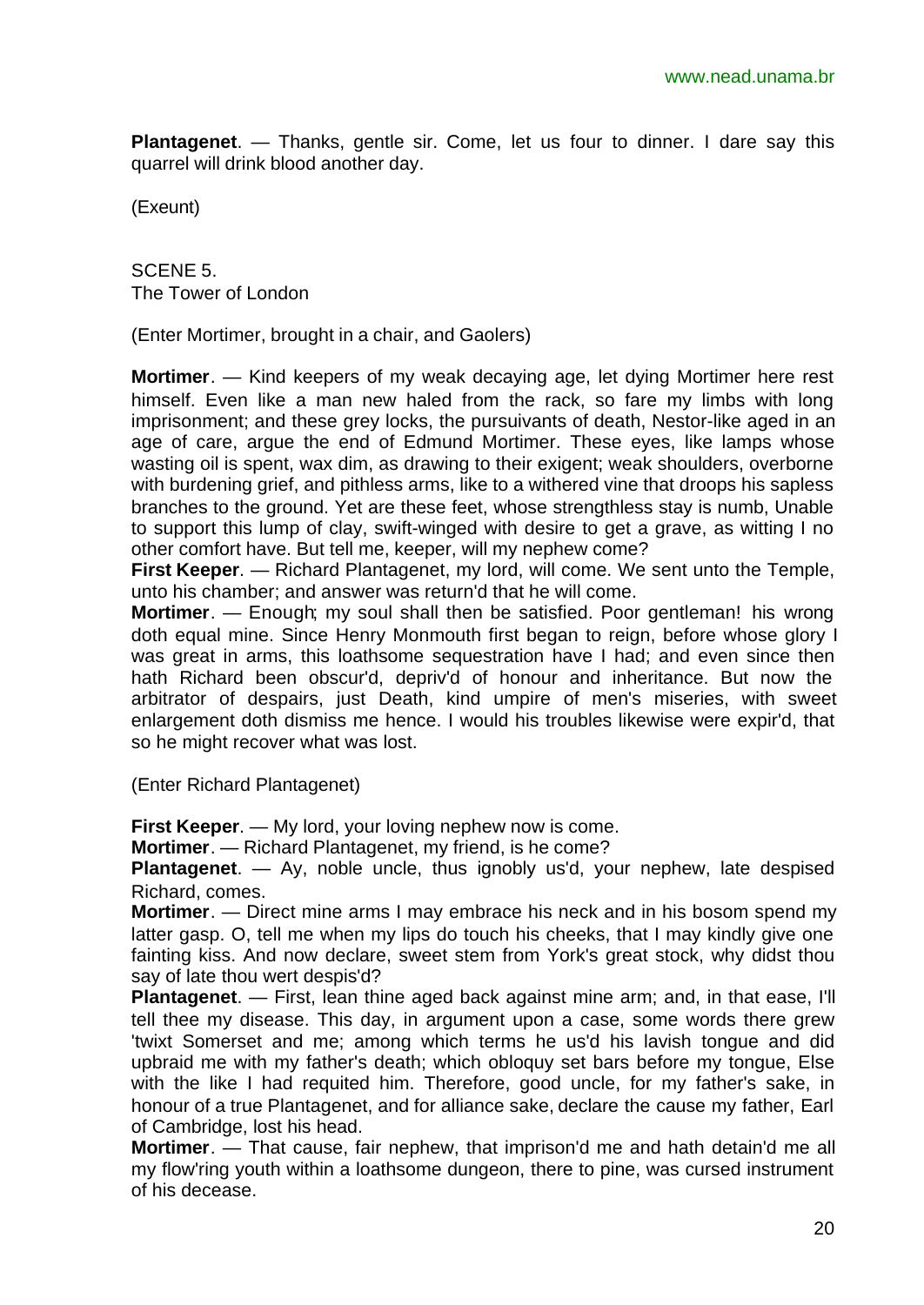**Plantagenet**. — Discover more at large what cause that was, for I am ignorant and cannot guess.

**Mortimer**. — I will, if that my fading breath permit and death approach not ere my tale be done. Henry the Fourth, grandfather to this king, depos'd his nephew Richard, Edward's son, the first-begotten and the lawful heir of Edward king, the third of that descent; during whose reign the Percies of the north, finding his usurpation most unjust, endeavour'd my advancement to the throne. The reason mov'd these warlike lords to this was, for that-young Richard thus remov'd, leaving no heir begotten of his body-I was the next by birth and parentage; for by my mother I derived am from Lionel Duke of Clarence, third son to King Edward the Third; whereas he from John of Gaunt doth bring his pedigree, being but fourth of that heroic line. But mark: as in this haughty great attempt they laboured to plant the rightful heir, I lost my liberty, and they their lives. Long after this, when Henry the Fifth, succeeding his father Bolingbroke, did reign, thy father, Earl of Cambridge, then deriv'd from famous Edmund Langley, Duke of York, marrying my sister, that thy mother was, again, in pity of my hard distress, levied an army, weening to redeem and have install'd me in the diadem; but, as the rest, so fell that noble earl, and was beheaded. Thus the Mortimers, in whom the title rested, were suppress'd.

**Plantagenet**. — Of Which, my lord, your honour is the last.

**Mortimer**. — True; and thou seest that I no issue have, and that my fainting words do warrant death. Thou art my heir; the rest I wish thee gather; but yet be wary in thy studious care.

**Plantagenet**. — Thy grave admonishments prevail with me. But yet methinks my father's execution was nothing less than bloody tyranny.

**Mortimer**. — With silence, nephew, be thou politic; strong fixed is the house of Lancaster and like a mountain not to be remov'd. But now thy uncle is removing hence, as princes do their courts when they are cloy'd with long continuance in a settled place.

**Plantagenet**. — O uncle, would some part of my young years might but redeem the passage of your age!

**Mortimer**. — Thou dost then wrong me, as that slaughterer doth which giveth many wounds when one will kill. Mourn not, except thou sorrow for my good; only give order for my funeral. And so, farewell; and fair be all thy hopes, and prosperous be thy life in peace and war! [Dies]

**Plantagenet**. — And peace, no war, befall thy parting soul! In prison hast thou spent a pilgrimage, and like a hermit overpass'd thy days. Well, I will lock his counsel in my breast; and what I do imagine, let that rest. Keepers, convey him hence; and I myself will see his burial better than his life.

(Exeunt Gaolers, hearing out the body of Mortimer)

Here dies the dusky torch of Mortimer, chhok'd with ambition of the meaner sort; and for those wrongs, those bitter injuries, which Somerset hath offer'd to my house, I doubt not but with honour to redress; and therefore haste I to the Parliament, either to be restored to my blood, or make my ill th' advantage of my good.

(Exit)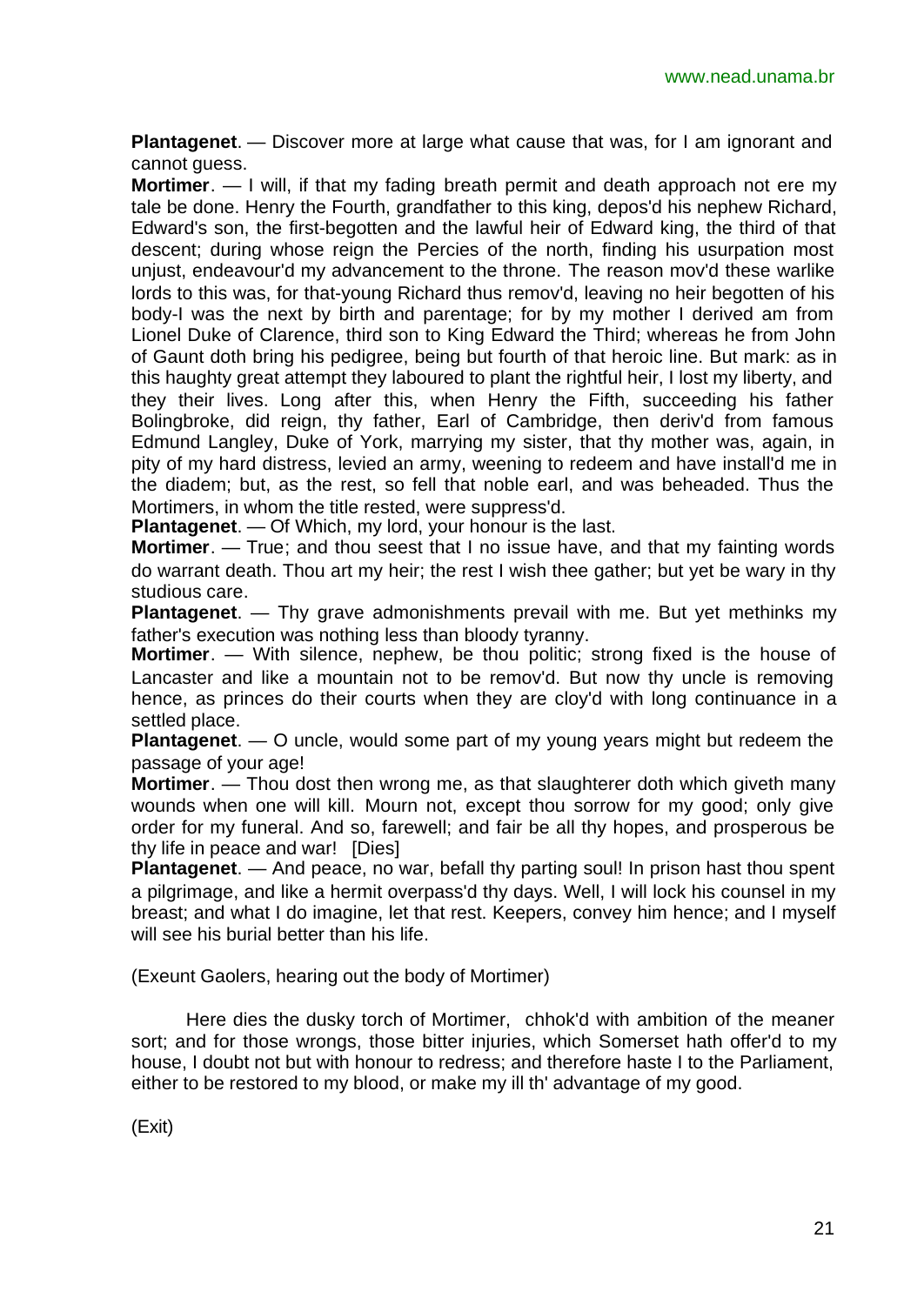ACT III. SCENE 1. London. The Parliament House

(Flourish. Enter the King, Exeter Gloucester, Warwick, Somerset, and Suffolk; the Bishop of Winchester , Richard Plantagenet, and others. Gloucester offers to put up a bill; Winchester snatches it, and tears it).

**Winchester** . — Com'st thou with deep premeditated lines, with written pamphlets studiously devis'd? Humphrey of Gloucester, if thou canst accuse or aught intend'st to lay unto my charge, do it without invention, suddenly; I with sudden and extemporal speech purpose to answer what thou canst object.

**Gloucester**. — Presumptuous priest, this place commands my patience, or thou shouldst find thou hast dishonour'd me. Think not, although in writing I preferr'd the manner of thy vile outrageous crimes, that therefore I have forg'd, or am not able Verbatim to rehearse the method of my pen. No, prelate; such is thy audacious wickedness, thy lewd, pestiferous, and dissentious pranks, as very infants prattle of thy pride. Thou art a most pernicious usurer; froward by nature, enemy to peace; lascivious, wanton, more than well beseems a man of thy profession and degree; and for thy treachery, what's more manifest in that thou laid'st a trap to take my life, as well at London Bridge as at the Tower? Beside, I fear me, if thy thoughts were sifted, the King, thy sovereign, is not quite exempt from envious malice of thy swelling heart. **Winchester** . — Gloucester, I do defy thee. Lords, vouchsafe to give me hearing what I shall reply. If I were covetous, ambitious, or perverse, as he will have me, how am I so poor? Or how haps it I seek not to advance or raise myself, but keep my wonted calling? And for dissension, who preferreth peace more than I do, except I be provok'd? No, my good lords, it is not that offends; it is not that that incens'd hath incens'd the Duke: It is because no one should sway but he; no one but he should be about the King; and that engenders thunder in his breast and makes him roar these accusations forth. But he shall know I am as good

**Gloucester**. — As good! Thou bastard of my grandfather!

**Winchester** . — Ay, lordly sir; for what are you, I pray, but one imperious in another's throne?

**Gloucester**. — Am I not Protector, saucy priest?

**Winchester** . — And am not I a prelate of the church?

**Gloucester**. — Yes, as an outlaw in a castle keeps, and useth it to patronage his theft.

**Winchester** . — Unreverent Gloucester!

**Gloucester**. — Thou art reverend touching thy spiritual function, not thy life.

**Winchester** . — Rome shall remedy this.

**Warwick**. — Roam thither then.

**Somerset**. — My lord, it were your duty to forbear.

**Warwick**. — Ay, see the bishop be not overborne.

**Somerset**. — Methinks my lord should be religious, and know the office that belongs to such.

**Warwick**. — Methinks his lordship should be humbler; it fitteth not a prelate so to plead.

**Somerset**. — Yes, when his holy state is touch'd so near.

**Warwick**. — State holy or unhallow'd, what of that? Is not his Grace Protector to the King?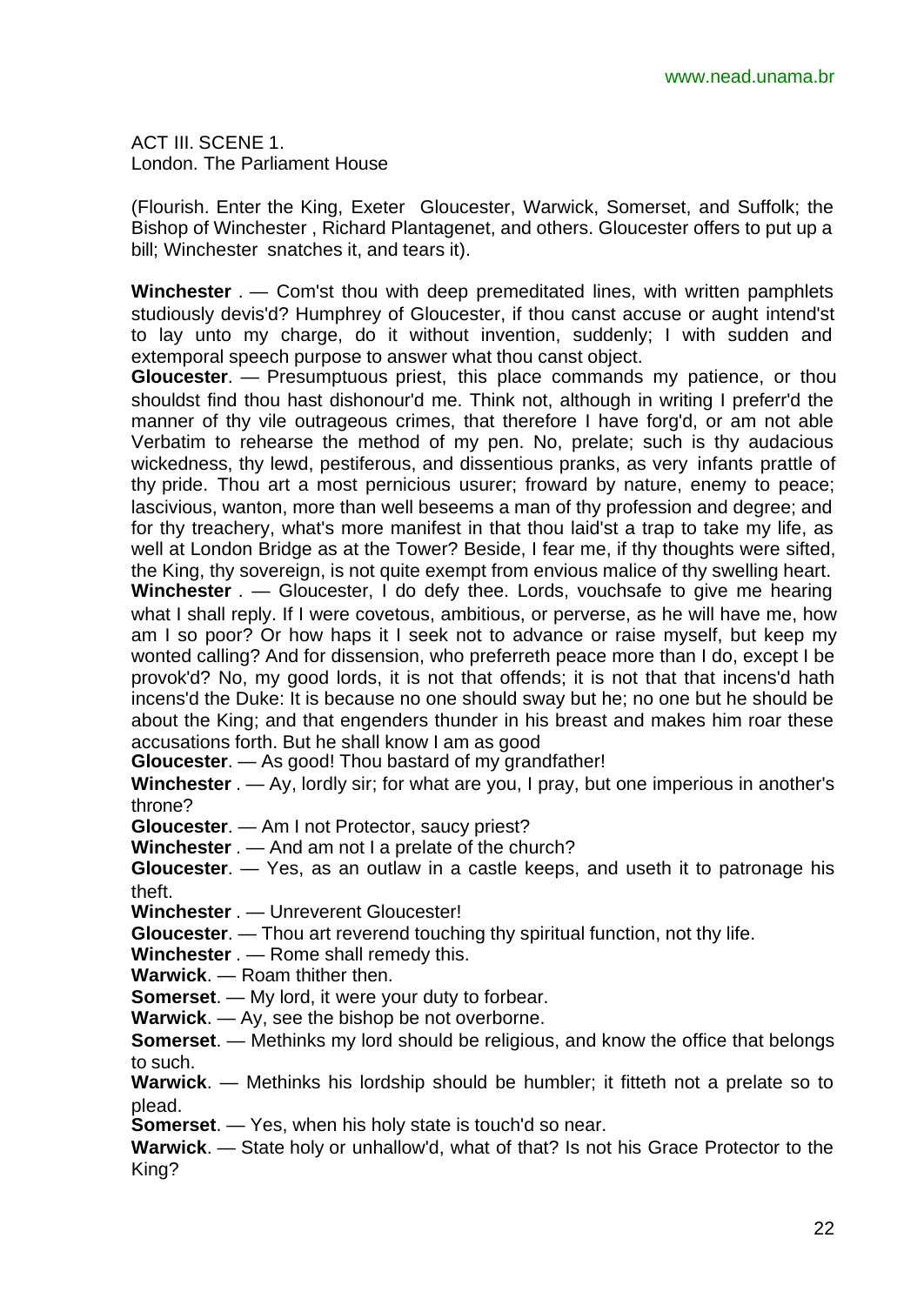**Plantagenet**. [Aside] — Plantagenet, I see, must hold his tongue, lest it be said 'Speak, sirrah, when you should; must your bold verdict enter talk with lords?' Else would I have a fling at Winchester.

**King Henry**. — Uncles of Gloucester and of Winchester, the special watchmen of our English weal, I would prevail, if prayers might prevail to join your hearts in love and amity. O, what a scandal is it to our crown that two such noble peers as ye should jar! Believe me, lords, my tender years can tell civil dissension is a viperous worm that gnaws the bowels of the commonwealth. [A noise within: 'Down with the tawny coats!'] What tumult's this?

**Warwick**. — An uproar, I dare warrant, begun through malice of the Bishop's men. [A noise again: 'Stones! Stones!']

(Enter the Mayor of London, attended)

**Mayor**. — O, my good lords, and virtuous Henry, Pity the city of London, pity us! The Bishop and the Duke of Gloucester's men, forbidden late to carry any weapon, have fill'd their pockets full of pebble stones and, banding themselves in contrary parts, do pelt so fast at one another's pate that many have their giddy brains knock'd out. Our windows are broke down in every street, and we for fear compell'd to shut our shops.

(Enter in skirmish, the retainers of Gloucester and Winchester , with bloody pates)

**King Henry**. — We charge you, on allegiance to ourself, to hold your slaught'ring hands and keep the peace. Pray, uncle Gloucester, mitigate this strife.

**First Servinf-man**. — Nay, if we be forbidden stones, we'll fall to it with our teeth.

**Second Serving-man**. — Do what ye dare, we are as resolute. [Skirmish again]

**Gloucester**. — You of my household, leave this peevish broil, and set this unaccustom'd fight aside.

**Third Serving-man**. — My lord, we know your Grace to be a man Just and upright, and for your royal birth inferior to none but to his Majesty; and ere that we will suffer such a prince, so kind a father of the commonweal, to be disgraced by an inkhorn mate, we and our wives and children all will fight and have our bodies slaught'red by thy foes.

**First Servinf-man**. — Ay, and the very parings of our nails shall pitch a field when we are dead. [Begin again]

**Gloucester**. — Stay, stay, I say! And if you love me, as you say you do, let me persuade you to forbear awhile.

**King Henry**. — O, how this discord doth afflict my soul! Can you, my Lord of Winchester, behold my sighs and tears and will not once relent? Who should be pitiful, if you be not? Or who should study to prefer a peace, if holy churchmen take delight in broils?

**Warwick**. — Yield, my Lord Protector; yield, Winchester; except you mean with obstinate repulse to slay your sovereign and destroy the realm. You see what mischief, and what murder too, hath been enacted through your enmity; then be at peace, except ye thirst for blood.

**Winchester** . — He shall submit, or I will never yield.

**Gloucester**. — Compassion on the King commands me stoop, or I would see his heart out ere the priest should ever get that privilege of me.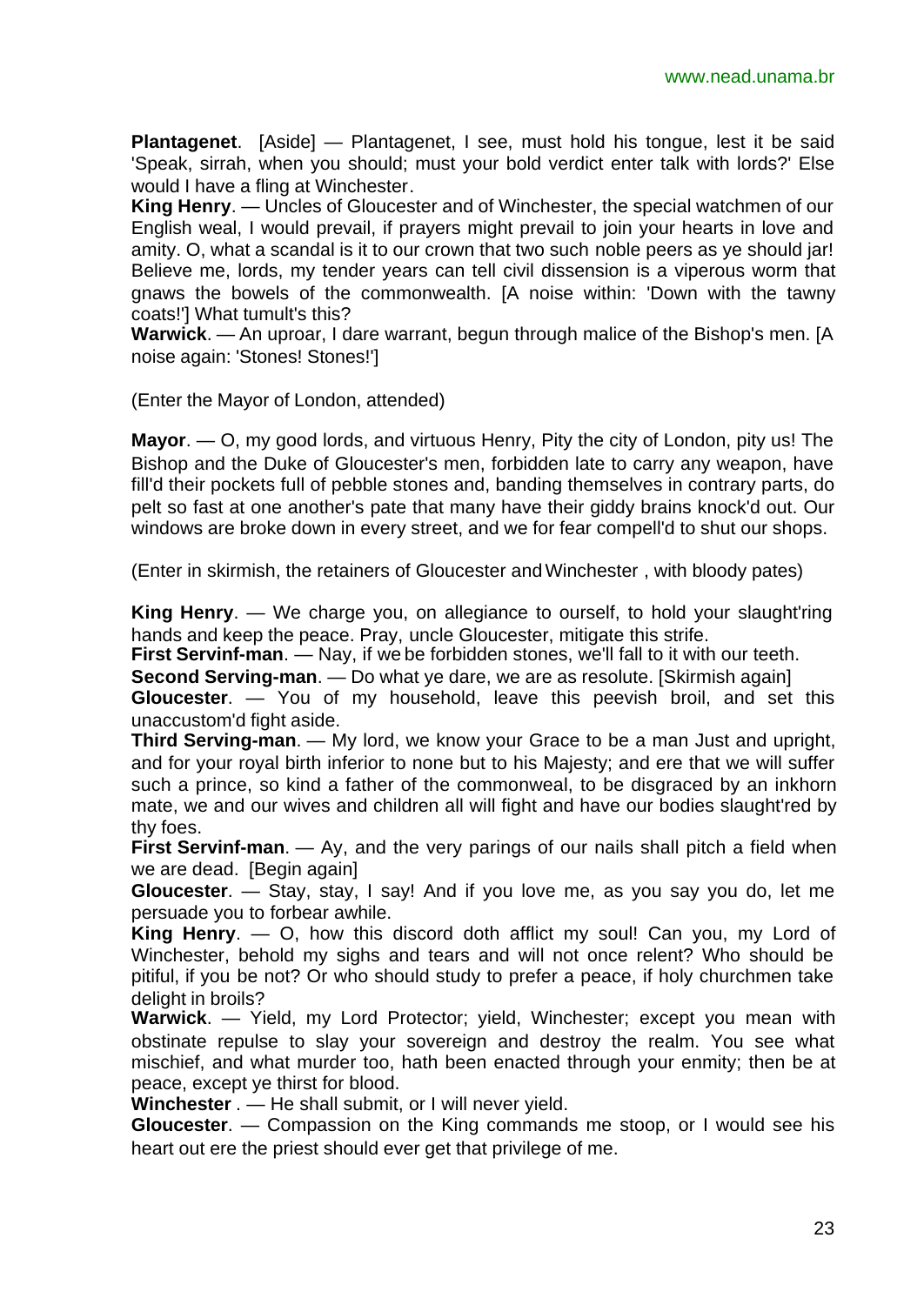**Warwick**. — Behold, my Lord of Winchester, the Duke hath banish'd moody discontented fury, as by his smoothed brows it doth appear; why look you still so stem and tragical?

**Gloucester**. — Here, Winchester, I offer thee my hand.

**King Henry**. — Fie, uncle Beaufort! I have heard you preach that malice was a great and grievous sin; and will not you maintain the thing you teach, but prove a chief offender in the same?

**Warwick**. — Sweet King! The Bishop hath a kindly gird. For shame, my Lord of Winchester, relent; what, shall a child instruct you what to do?

**Winchester** . — Well, Duke of Gloucester, I will yield to thee; love for thy love and hand for hand I give.

**Gloucester** [Aside] — Ay, but, I fear me, with a hollow heart. See here, my friends and loving countrymen: This token serveth for a flag of truce Betwixt ourselves and all our followers. so help me God, as I dissemble not!

**Winchester** [Aside] — So help me God, as I intend it not!

**King Henry**. — O loving uncle, kind Duke of Gloucester, how joyful am I made by this contract! Away, my masters! trouble us no more; but join in friendship, as your lords have done.

**First Servinf-man**. — Content: I'll to the surgeon's.

**Second Serving-man**. — And so will I.

**Third Serving-man**. — And I will see what physic the tavern affords.

(Exeunt servants, Mayor, &C.)

**Warwick**. — Accept this scroll, most gracious sovereign; which in the right of Richard Plantagenet we do exhibit to your Majesty.

**Gloucester**. — Well urg'd, my Lord of Warwick; for, sweet prince, an if your Grace mark every circumstance, you have great reason to do Richard right; Especially for those occasions at Eltham Place I told your Majesty.

**King Henry**. — And those occasions, uncle, were of force; therefore, my loving lords, our pleasure is that Richard be restored to his blood.

**Warwick**. — Let Richard be restored to his blood; so shall his father's wrongs be recompens'd.

**Winchester** . — As will the rest, so willeth Winchester.

**King Henry**. — If Richard will be true, not that alone but all the whole inheritance I give that doth belong unto the house of York, from whence you spring by lineal descent.

**Plantagenet**. — Thy humble servant vows obedience and humble service till the point of death.

**King Henry**. — Stoop then and set your knee against my foot; and in reguerdon of that duty done I girt thee with the valiant sword of York. Rise, Richard, like a true Plantagenet, and rise created princely Duke of York.

**Plantagenet**. — And so thrive Richard as thy foes may fall! and as my duty springs, so perish they that grudge one thought against your Majesty!

**All**. — Welcome, high Prince, the mighty Duke of York!

**Somerset**.[Aside] — Perish, base Prince, ignoble Duke of York!

**Gloucester**. — Now will it best avail your Majesty to cross the seas and to be crown'd in France: The presence of a king engenders love amongst his subjects and his loyal friends, as it disanimates his enemies.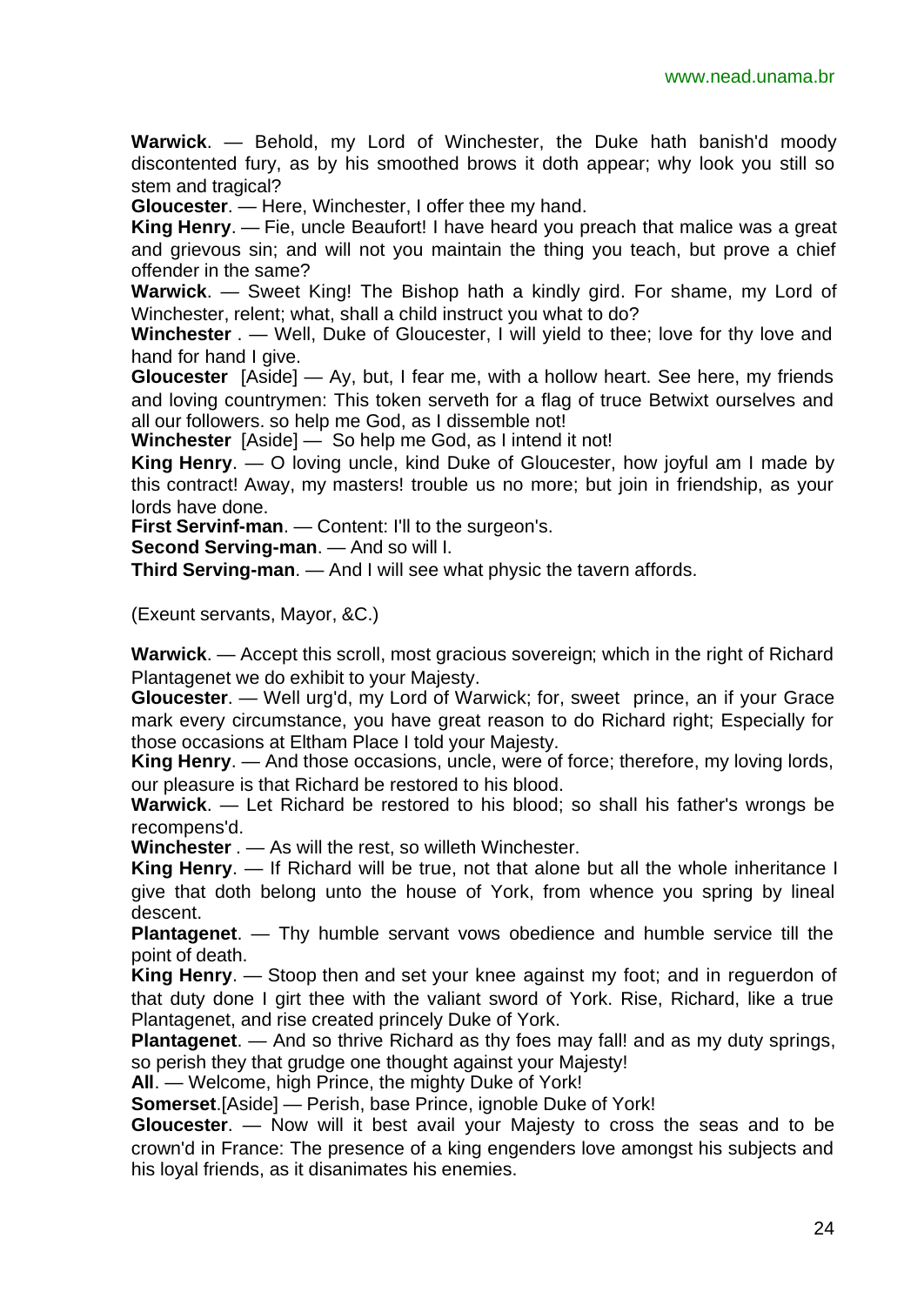**King Henry**. — When Gloucester says the word, King Henry goes; for friendly counsel cuts off many foes.

**Gloucester**. — Your ships already are in readiness. Sennet.

(Flourish. Exeunt all but Exeter )

**Exeter** . — Ay, we may march in England or in France, not seeing what is likely to ensue. This late dissension grown betwixt the peers Burns under feigned ashes of forg'd love and will at last break out into a flame; as fest'red members rot but by degree till bones and flesh and sinews fall away, so will this base and envious discord breed. And now I fear that fatal prophecy. Which in the time of Henry nam'd the Fifth was in the mouth of every sucking babe: that Henry born at Monmouth should win all, and Henry born at Windsor should lose all. Which is so plain that Exeter doth wish his days may finish ere that hapless time.

(Exit)

SCENE 2. France. Before Rouen

(Enter la Pucelle disguis'd, with four soldiers dressed like countrymen, with sacks upon their backs)

**Pucelle**. — These are the city gates, the gates of Rouen, through which our policy must make a breach. Take heed, be wary how you place your words; talk like the vulgar sort of market-men that come to gather money for their corn. If we have entrance, as I hope we shall, and that we find the slothful watch but weak, I'll by a sign give notice to our friends, that Charles the Dauphin may encounter them.

**First Soldier**. — Our sacks shall be a mean to sack the city, and we be lords and rulers over Rouen; therefore we'll knock. [Knocks]

**Watch**. — [Within] Qui est la?

**Pucelle**. — Paysans, pauvres gens de France poor market-folks that come to sell their corn.

**Watch**. — Enter, go in; the market-bell is rung.

**Pucelle**. — Now, Rouen, I'll shake thy bulwarks to the ground.

[la Pucelle, &c., enter the town]

(Enter Charles, Bastard, Alencon, Reignier, and forces)

**Charles**. — Saint Denis bless this happy stratagem! And once again we'll sleep secure in Rouen.

**Bastard**. — Here ent'red Pucelle and her practisants; now she is there, how will she specify here is the best and safest passage in?

**Alencon**. — By thrusting out a torch from yonder tower; which once discern'd shows that her meaning is no way to that, for weakness, which she ent'red.

(Enter la Pucelle, on the top, thrusting out a torch burning)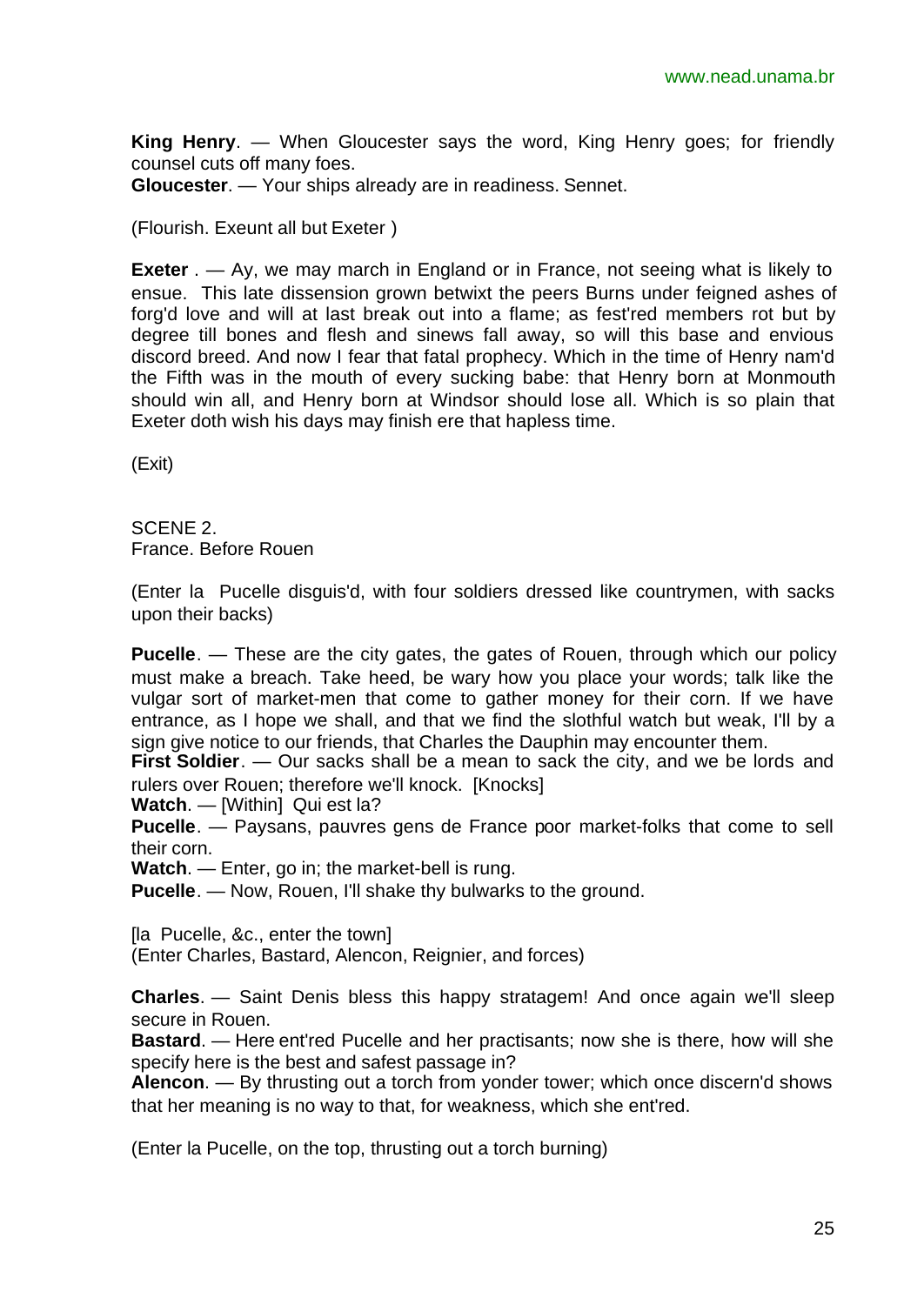**Pucelle**. — Behold, this is the happy wedding torch that joineth Rouen unto her countrymen, but burning fatal to the Talbotites.

(Exit)

**Bastard.** — See, noble Charles, the beacon of our friend; the burning torch in yonder turret stands.

**Charles**. — Now shine it like a comet of revenge, a prophet to the fall of all our foes! **Alencon**. — Defer no time, delays have dangerous ends; enter, and cry 'The Dauphin!' presently, and then do execution on the watch. Alarum.

(Exeunt)

An alarum. Enter Talbot in an excursion

**Talbot**. — France, thou shalt rue this treason with thy tears, if Talbot but survive thy treachery. Pucelle, that witch, that damned sorceress, hath wrought this hellish mischief unawares, that hardly we escap'd the pride of France.

(Exit)

An alarum; excursions. Bedford brought in sick in a chair.

(Enter Talbot and Burgundy without; within, la Pucelle, Charles, Bastard, Alencon, and Reignier, on the walls)

**Pucelle**. — Good morrow, gallants! Want ye corn for bread? I think the Duke of Burgundy will fast before he'll buy again at such a rate. 'Twas full of darnel-do you like the taste?

**Burgundy**. — Scoff on, vile fiend and shameless courtezan. I trust ere long to choke thee with thine own, and make thee curse the harvest of that corn.

**Charles**. — Your Grace may starve, perhaps, before that time.

**Bedford**. — O, let no words, but deeds, revenge this treason!

**Pucelle**. — What you do, good grey beard? Break a lance, and run a tilt at death within a chair?

**Talbot**. — Foul fiend of France and hag of all despite, encompass'd with thy lustful paramours, becomes it thee to taunt his valiant age and twit with cowardice a man half dead? Damsel, I'll have a bout with you again, or else let Talbot perish with this shame.

**Pucelle**. — Are ye so hot, sir? Yet, Pucelle, hold thy peace; if Talbot do but thunder, rain will follow. [The English party whisper together in council] god speed the parliament! Who shall be the Speaker?

**Talbot**. — Dare ye come forth and meet us in the field?

**Pucelle**. — Belike your lordship takes us then for fools, to try if that our own be ours or no.

**Talbot**. — I speak not to that railing Hecate, but unto thee, Alencon, and the rest. Will ye, like soldiers, come and fight it out?

**Alencon**. — Signior, no.

**Talbot**. — Signior, hang! Base muleteers of France! Like peasant foot-boys do they keep the walls, and dare not take up arms like gentlemen.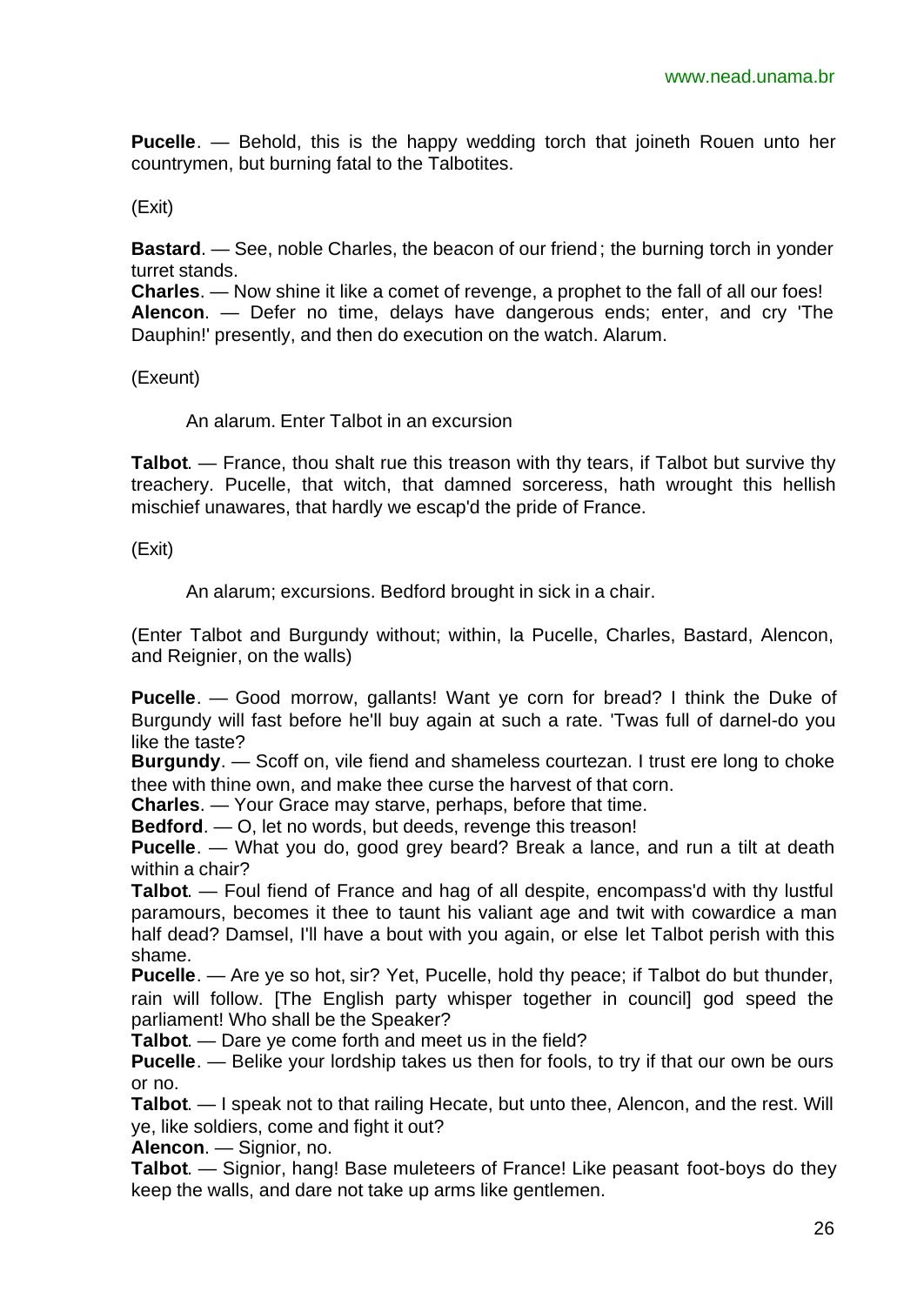**Pucelle**. — Away, captains! Let's get us from the walls; for Talbot means no goodness by his looks. God b'uy, my lord; we came but to tell you that we are here. Exeunt from the walls

**Talbot**. — And there will we be too, ere it be long, or else reproach be Talbot's greatest fame! Vow, Burgundy, by honour of thy house, Prick'd on by public wrongs sustain'd in France, either to get the town again or die; and I, as sure as English Henry lives and as his father here was conqueror, as sure as in this late betrayed town great Coeur-de-lion's heart was buried so sure I swear to get the town or die.

**Burgundy**. — My vows are equal partners with thy vows.

**Talbot**. — But ere we go, regard this dying prince, the valiant Duke of Bedford. Come, my lord, we will bestow you in some better place, fitter for sickness and for crazy age.

**Bedford**. — Lord Talbot, do not so dishonour me; here will I sit before the walls of Rouen, and will be partner of your weal or woe.

**Burgundy**. — Courageous Bedford, let us now persuade you.

**Bedford**. — Not to be gone from hence; for once I read that stout Pendragon in his litter sick came to the field, and vanquished his foes. Methinks I should revive the soldiers' hearts, because I ever found them as myself.

**Talbot**. — Undaunted spirit in a dying breast! Then be it so. Heavens keep old Bedford safe! And now no more ado, brave Burgundy, but gather we our forces out of hand and set upon our boasting enemy.

(Exeunt against the town all but Bedford and attendants)

(An alarum; excursions. Enter Sir John Fastolfe, and a Captain)

**Captain**. — Whither away, Sir John Fastolfe, in such haste?

**Fastolfe.** — Whither away? To save myself by flight: we are like to have the overthrow again.

**Captain**. — What! Will you and leave Lord Talbot?

**Fastolfe**. — Ay, all the Talbots in the world, to save my life.

(Exit)

**Captain**. — Cowardly knight! ill fortune follow thee!

(Exit into the town)

Retreat; excursions. la Pucelle, Alencon, and Charles fly

**Bedford**. — Now, quiet soul, depart when heaven please, for I have seen our enemies' overthrow. What is the trust or strength of foolish man? They that of late were daring with their scoffs are glad and fain by flight to save themselves. [Bedford dies and is carried in by two in his chair]

(An alarum. Re-enter Talbot, Burgundy, and the rest)

**Talbot**. — Lost and recovered in a day again! This is a double honour, Burgundy. Yet heavens have glory for this victory!

**Burgundy**. — Warlike and martial Talbot, Burgundy enshrines thee in his heart, and there erects thy noble deeds as valour's monuments.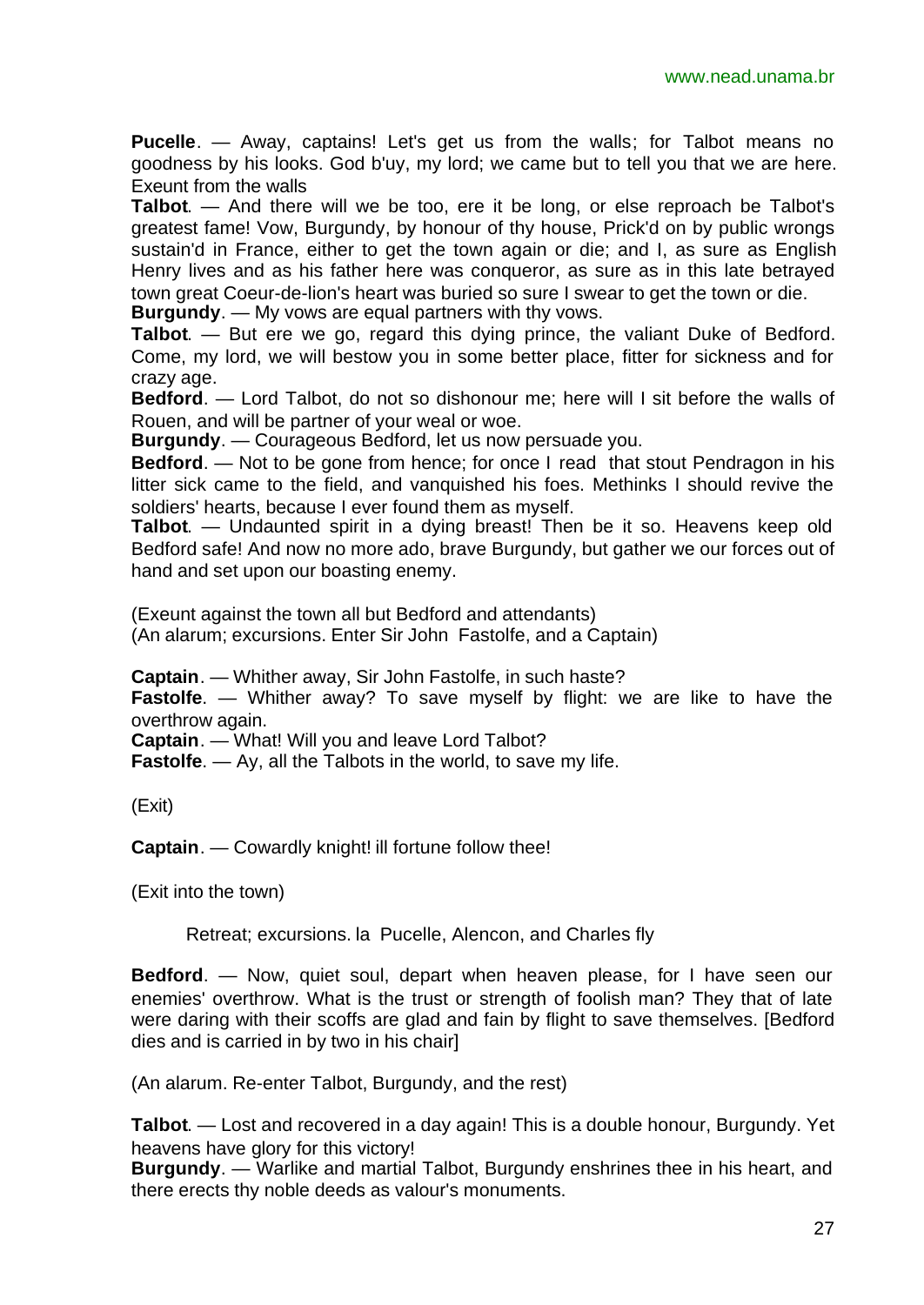**Talbot**. — Thanks, gentle Duke. But where is Pucelle now? I think her old familiar is asleep. Now where's the Bastard's braves, and Charles his gleeks? What, all amort? Rouen hangs her head for grief that such a valiant company are fled. Now will we take some order in the town, placing therein some expert officers; and then depart to Paris to the King, for there young Henry with his nobles lie.

**Burgundy**. — What Lord Talbot pleaseth Burgundy.

**Talbot**. — But yet, before we go, let's not forget the noble Duke of Bedford, late deceas'd, but see his exequies fulfill'd in Rouen. A braver soldier never couched lance, a gentler heart did never sway in court; but kings and mightiest potentates must die, for that's the end of human misery.

(Exeunt)

SCENE 3. The plains near Rouen

(Enter Charles, the Bastard, Alencon, la Pucelle, and forces)

**Pucelle**. — Dismay not, Princes, at this accident, nor grieve that Rouen is so recovered. Care is no cure, but rather corrosive, for things that are not to be remedied. Let frantic Talbot triumph for a while and like a peacock sweep along his tail; we'll pull his plumes and take away his train, if Dauphin and the rest will be but rul'd.

**Charles**. — We have guided by thee hitherto, and of thy cunning had no diffidence; one sudden foil shall never breed distrust

**Bastard**. — Search out thy wit for secret policies, and we will make thee famous through the world.

**Alencon**. — We'll set thy statue in some holy place, and have thee reverenc'd like a blessed saint. Employ thee, then, sweet virgin, for our good.

**Pucelle**. — Then thus it must be; this doth Joan devise: by fair persuasions, mix'd with sug'red words, we will entice the Duke of Burgundy to leave the Talbot and to follow us.

**Charles**. — Ay, marry, sweeting, if we could do that, France were no place for Henry's warriors; nor should that nation boast it so with us, but be extirped from our provinces.

**Alencon**. — For ever should they be expuls'd from France, and not have tide of an earldom here.

**Pucelle**. — Your honours shall perceive how I will work to bring this matter to the wished end. [Drum sounds afar off] Hark! by the sound of drum you may perceive their powers are marching unto Paris-ward. Here sound an English march. Enter, and pass over at a distance, Talbot and his forces there goes the Talbot, with his colours spread, and all the troops of English after him.

French march. Enter the Duke of Burgundy and his forces

Now in the rearward comes the Duke and his. Fortune in favour makes him lag behind. Summon a parley; we will talk with him. [Trumpets sound a parley]

**Charles**. — A parley with the Duke of Burgundy!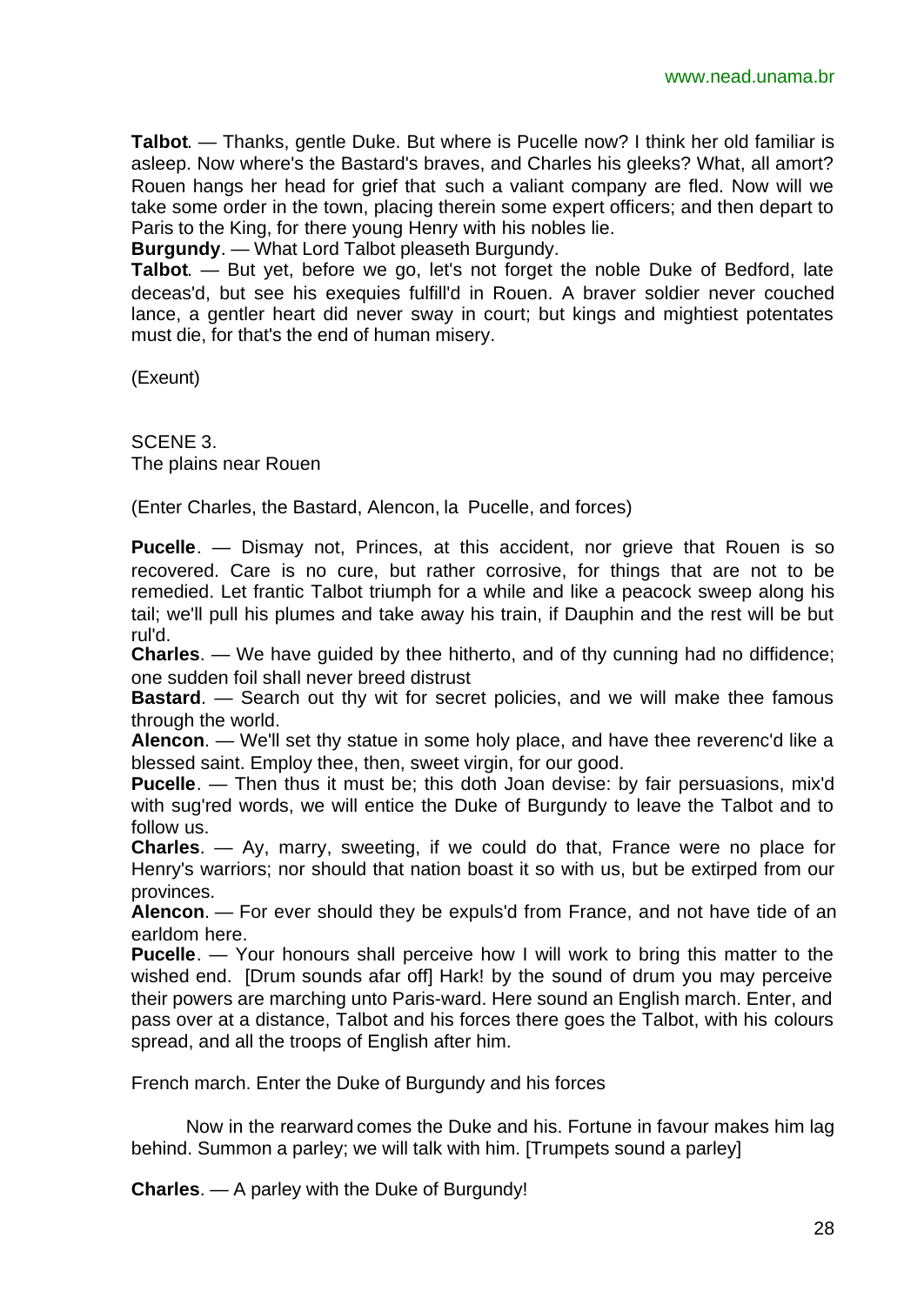**Burgundy**. — Who craves a parley with the Burgundy?

**Pucelle**. — The princely Charles of France, thy countryman.

**Burgundy**. — What say'st thou, Charles? for I am marching hence.

**Charles**. — Speak, Pucelle, and enchant him with thy words.

**Pucelle**. — Brave Burgundy, undoubted hope of France! Stay, let thy humble handmaid speak to thee.

**Burgundy**. — Speak on; but be not over-tedious.

**Pucelle**. — Look on thy country, look on fertile France, and see the cities and the towns defac'd by wasting ruin of the cruel foe; as looks the mother on her lowly babe when death doth close his tender dying eyes, see, see the pining malady of France; Behold the wounds, the most unnatural wounds, which thou thyself hast given her woeful breast. O, turn thy edged sword another way; strike those that hurt, and hurt not those that help! One drop of blood drawn from thy country's bosom should grieve thee more than streams of foreign gore. Return thee therefore with a flood of tears, and wash away thy country's stained spots.

**Burgundy**. — Either she hath bewitch'd me with her words, or nature makes me suddenly relent.

**Pucelle**. — Besides, all French and France exclaims on thee, doubting thy birth and lawful progeny. Who join'st thou with but with a lordly nation that will not trust thee but for profit's sake? When Talbot hath set footing once in France, and fashion'd thee that instrument of ill, who then but English Henry will be lord, and thou be thrust out like a fugitive? Call we to mind-and mark but this for proof: was not the Duke of Orleans thy foe? And was he not in England prisoner? But when they heard he was thine enemy they set him free without his ransom paid, in spite of Burgundy and all his friends. See then, thou fight'st against thy countrymen, and join'st with them will be thy slaughtermen. Come, come, return; return, thou wandering lord; Charles and the rest will take thee in their arms.

**Burgundy**. — I am vanquished; these haughty words of hers have batt'red me like roaring cannon-shot and made me almost yield upon my knees. Forgive me, country, and sweet countrymen and, lords, accept this hearty kind embrace. My forces and my power of men are yours; so, farewell, Talbot; I'll no longer trust thee.

**Pucelle**. — Done like a Frenchman- [Aside] turn and turn again.

**Charles**. — Welcome, brave Duke! Thy friendship makes us fresh.

**Bastard**. — And doth beget new courage in our breasts.

**Alencon**. — Pucelle hath bravely play'd her part in this, and doth deserve a coronet of gold.

**Charles**. — Now let us on, my lords, and join our powers, and seek how we may prejudice the foe.

(Exeunt)

SCENE 4. Paris. The palace

(Enter the King, Gloucester, Winchester , York, Suffolk, Somerset, Warwick, Exeter , Vernon, Basset, and others. To them, with his soldiers, Talbot)

**Talbot**. — My gracious Prince, and honourable peers, hearing of your arrival in this realm, I have awhile given truce unto my wars to do my duty to my sovereign; in sign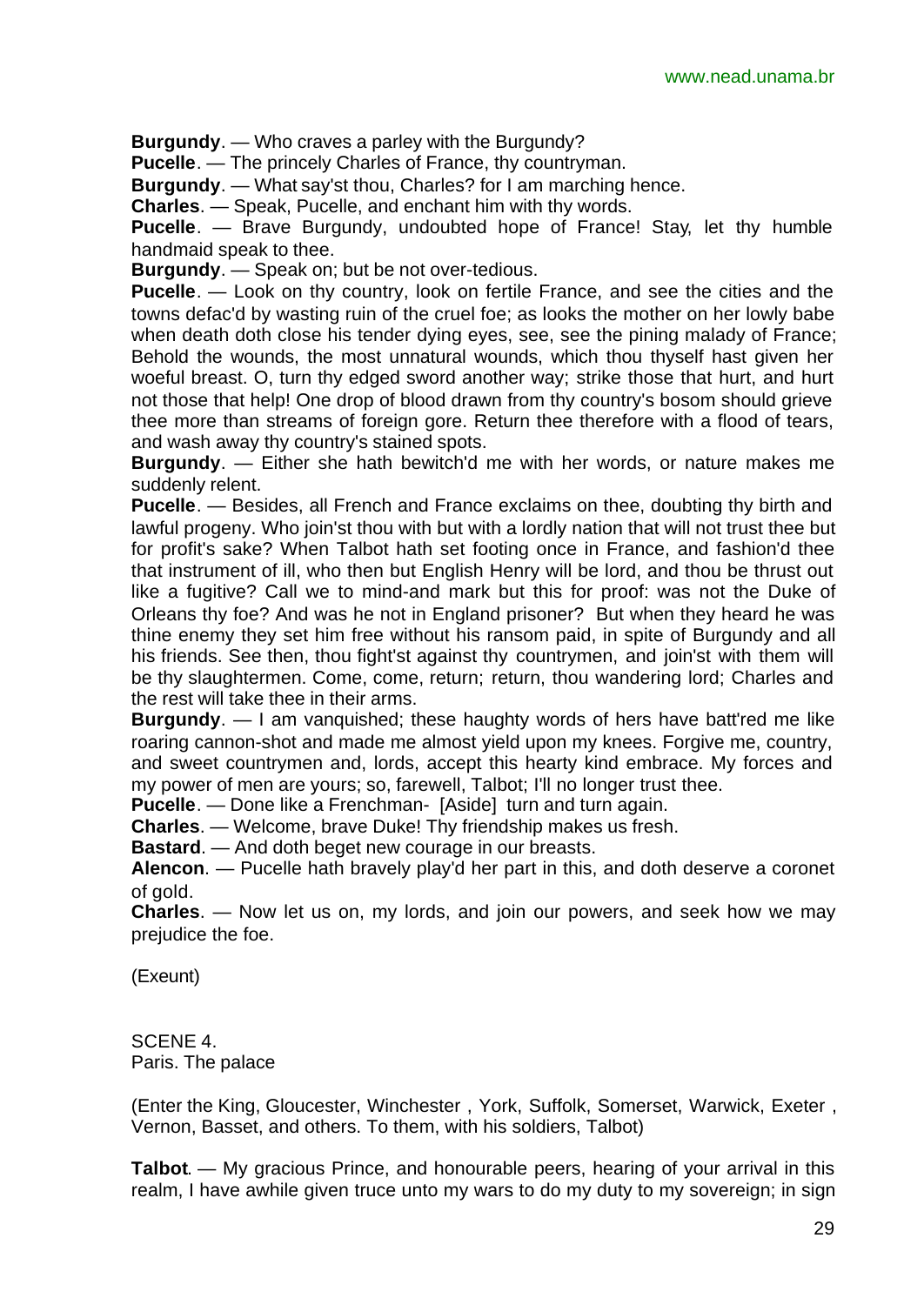whereof, this arm that hath reclaim'd to your obedience fifty fortresses, twelve cities, and seven walled towns of strength, beside five hundred prisoners of esteem, lets fall his sword before your Highness' feet, and with submissive loyalty of heart ascribes the glory of his conquest got first to my God and next unto your Grace. [Kneels]

**King Henry**. — Is this the Lord Talbot, uncle Gloucester, that hath so long been resident in France?

**Gloucester**. — Yes, if it please your Majesty, my liege.

**King Henry**. — Welcome, brave captain and victorious lord! When I was young, as yet I am not old, I do remember how my father said a stouter champion never handled sword. Long since we were resolved of your truth, your faithful service, and your toil in war; yet never have you tasted our reward, or been reguerdon'd with so much as thanks, because till now we never saw your face. Therefore stand up; and for these good deserts we here create you Earl of Shrewsbury; and in our coronation take your place. Sennet. Flourish. Exeunt all but Vernon and Basset

**Vernon**. — Now, sir, to you, that were so hot at sea, disgracing of these colours that I wear in honour of my noble Lord of York dar'st thou maintain the former words thou spak'st?

**Basset**. — Yes, sir; as well as you dare patronage the envious barking of your saucy tongue against my lord the Duke of Somerset.

**Vernon**. — Sirrah, thy lord I honour as he is.

**Basset**. — Why, what is he? As good a man as York!

**Vernon.** — Hark ye: not so. In witness, take ye that. [Strikes him]

**Basset**. — Villain, thou knowest the law of arms is such that whoso draws a sword 'tis present death, or else this blow should broach thy dearest blood. But I'll unto his Majesty and crave I may have liberty to venge this wrong; when thou shalt see I'll meet thee to thy cost.

**Vernon**. — Well, miscreant, I'll be there as soon as you; and, after, meet you sooner than you would.

(Exeunt)

ACT IV. SCENE 1. Park. The palace

(Enter the King, Gloucester, Winchester , York, Suffolk, Somerset, Warwick, Talbot, Exeter , the Governor of Paris, and others)

**Gloucester**. — Lord Bishop, set the crown upon his head.

**Winchester** . — God save King Henry, of that name the Sixth!

**Gloucester**. — Now, Governor of Paris, take your oath [Governor kneels] That you elect no other king but him, Esteem none friends but such as are his friends, and none your foes but such as shall pretend Malicious practices against his state. This shall ye do, so help you righteous God!

Exeunt Governor and his train (Enter Sir John Fastolfe)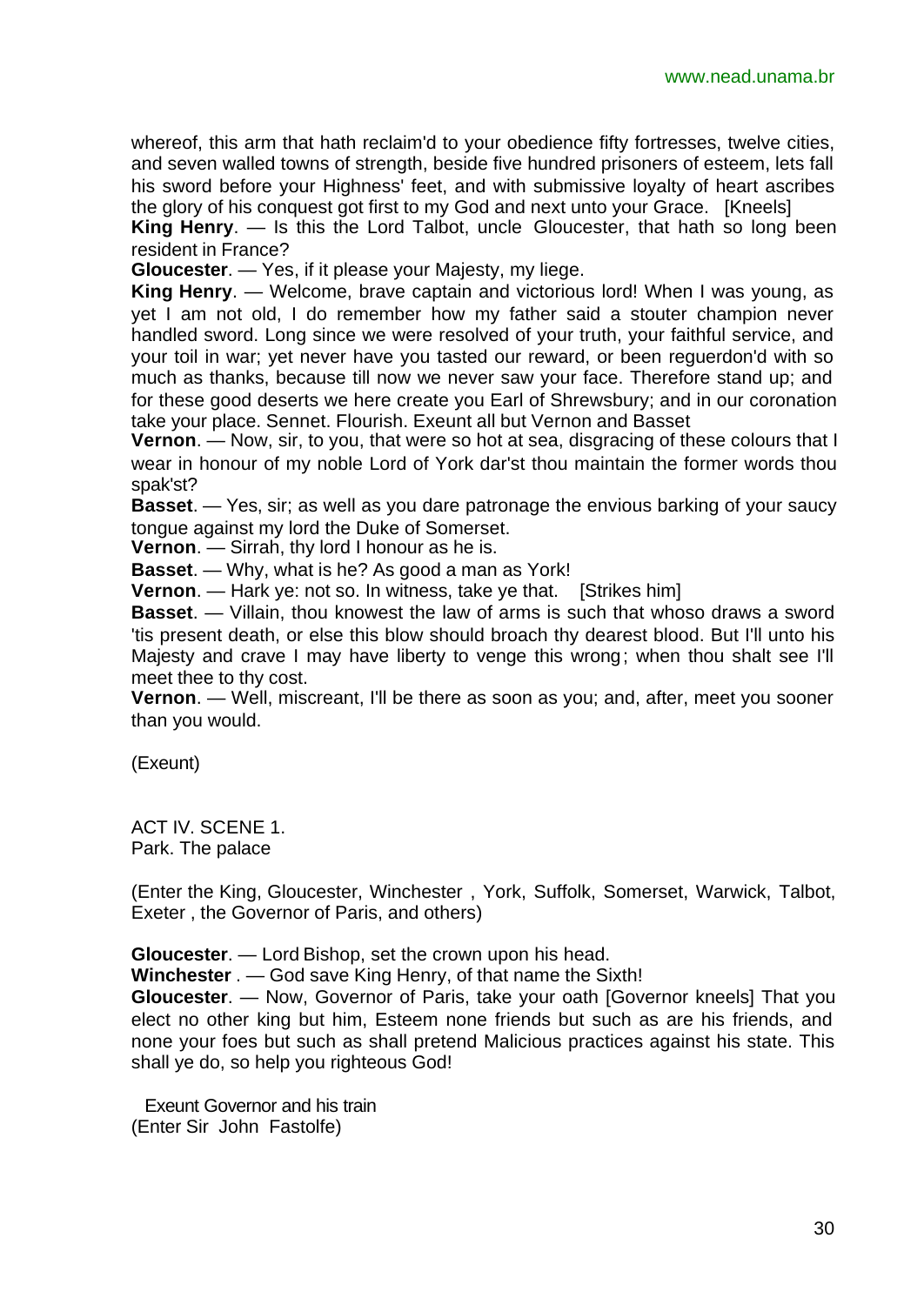**Fastolfe**. — My gracious sovereign, as I rode from Calais, to haste unto your coronation, a letter was deliver'd to my hands, writ to your Grace from th' Duke of Burgundy.

**Talbot**. — Shame to the Duke of Burgundy and thee! I vow'd, base knight, when I did meet thee next to tear the Garter from thy craven's leg, [Plucking it off] which I have done, because unworthily thou wast installed in that high degree. Pardon me, princely Henry, and the rest: this dastard, at the battle of Patay, when but in all I was six thousand strong, and that the French were almost ten to one, before we met or that a stroke was given, like to a trusty squire did run away; in which assault we lost twelve hundred men; myself and divers gentlemen beside were there surpris'd and taken prisoners. Then judge, great lords, if I have done amiss, or whether that such cowards ought to wear this ornament of knighthood-yea or no.

**Gloucester**. — To say the truth, this fact was infamous and ill beseeming any common man, much more a knight, a captain, and a leader.

**Talbot**. — When first this order was ordain'd, my lords, knights of the Garter were of noble birth, Valiant and virtuous, full of haughty courage, such as were grown to credit by the wars; not fearing death nor shrinking for distress, but always resolute in most extremes. He then that is not furnish'd in this sort doth but usurp the sacred name of knight, profaning this most honourable order, and should, if I were worthy to be judge, be quite degraded, like a hedge-born swain that doth presume to boast of gentle blood.

**King Henry**. — Stain to thy countrymen, thou hear'st thy doom. Be packing, therefore, thou that wast a knight; Henceforth we banish thee on pain of death.

(Exit Fastolfe)

And now, my Lord Protector, view the letter sent from our uncle Duke of Burgundy.

**Gloucester**.[Viewing the superscription] — What means his Grace, that he hath chang'd his style? No more but plain and bluntly 'To the King!' Hath he forgot he is his sovereign? Or doth this churlish superscription pretend some alteration in goodwill? What's here? [Reads] 'I have, upon especial cause, mov'd with compassion of my country's wreck, Together with the pitiful complaints of such as your oppression feeds upon, Forsaken your pernicious faction, and join'd with Charles, the rightful King of France.' O monstrous treachery! Can this be so that in alliance, amity, and oaths, there should be found such false dissembling quile?

**King Henry**. — What! Doth my uncle Burgundy revolt?

**Gloucester**. — He doth, my lord, and is become your foe.

**King Henry**. — Is that the worst this letter doth contain?

**Gloucester**. — It is the worst, and all, my lord, he writes.

**King Henry**. — Why then Lord Talbot there shall talk with him and give him chastisement for this abuse. How say you, my lord, are you not content?

**Talbot**. — Content, my liege! Yes; but that I am prevented, I should have begg'd I might have been employ'd.

**King Henry**. — Then gather strength and march unto him straight; let him perceive how ill we brook his treason. And what offence it is to flout his friends.

**Talbot**. — I go, my lord, in heart desiring still you may behold confusion of your foes.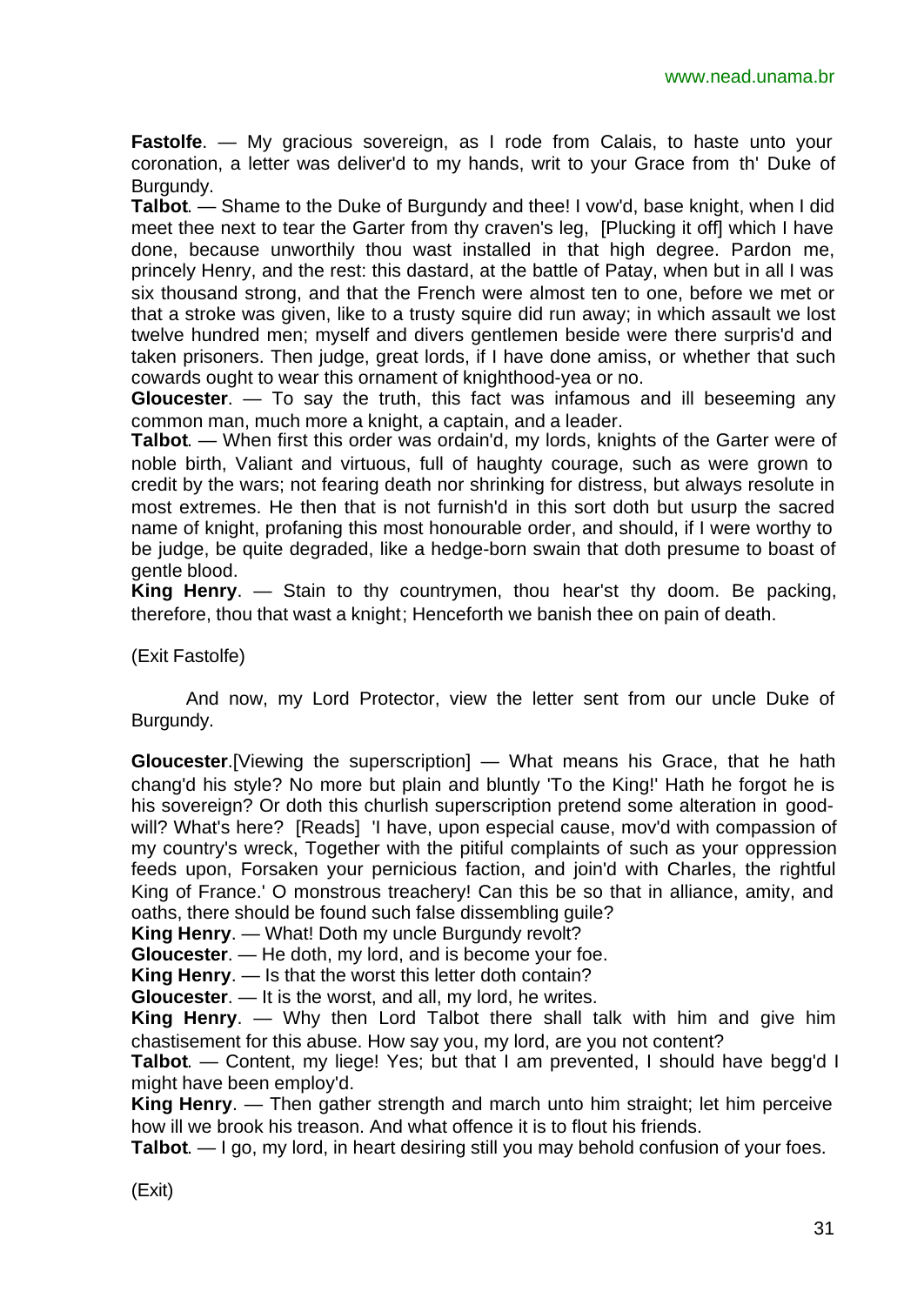(Enter Vernon and Basset)

**Vernon**. — Grant me the combat, gracious sovereign.

**Basset**. — And me, my lord, grant me the combat too.

**York**. —This is my servant: hear him, noble Prince.

**Somerset**. — And this is mine: sweet Henry, favour him.

**King Henry**. — Be patient, lords, and give them leave to speak. Say, gentlemen, what makes you thus exclaim, and wherefore crave you combat, or with whom?

**Vernon**. — With him, my lord; for he hath done me wrong.

**Basset**. — And I with him; for he hath done me wrong.

**King Henry**. — What is that wrong whereof you both complain? First let me know, and then I'll answer you.

**Basset**. — Crossing the sea from England into France, this fellow here, with envious carping tongue, Upbraided me about the rose I wear, saying the sanguine colour of the leaves did represent my master's blushing cheeks when stubbornly he did repugn the truth about a certain question in the law argu'd betwixt the Duke of York and him; with other vile and ignominious terms in confutation of which rude reproach and in defence of my lord's worthiness, I crave the benefit of law of arms.

**Vernon.** — And that is my petition, noble lord; for though he seem with forged quaint conceit to set a gloss upon his bold intent, yet know, my lord, I was provok'd by him, and he first took exceptions at this badge, pronouncing that the paleness of this flower bewray'd the faintness of my master's heart.

**York**. — Will not this malice, Somerset, be left?

**Somerset**. — Your private grudge, my Lord of York, will out, Though ne'er so cunningly you smother it.

**King Henry**. — Good Lord, what madness rules in brainsick men, When for so slight and frivolous a cause such factious emulations shall arise! Good cousins both, of York and Somerset, quiet yourselves, I pray, and be at peace.

**York**. — Let this dissension first be tried by fight, and then your Highness shall command a peace.

**Somerset**. — The quarrel toucheth none but us alone; betwixt ourselves let us decide it then.

**York**. —There is my pledge; accept it, Somerset.

**Vernon**. — Nay, let it rest where it began at first.

**Basset**. — Confirm it so, mine honourable lord.

**Gloucester**. — Confirm it so? Confounded be your strife; and perish ye, with your audacious prate! Presumptuous vassals, are you not asham'd with this immodest clamorous outrage to trouble and disturb the King and us? And you, my lordsmethinks you do not well to bear with their perverse objections, much less to take occasion from their mouths to raise a mutiny betwixt yourselves. Let me persuade you take a better course.

**Exeter** . — It grieves his Highness. Good my lords, be friends.

**King Henry**. — Come hither, you that would be combatants: Henceforth I charge you, as you love our favour, quite to forget this quarrel and the cause. And you, my lords, remember where we are: in France, amongst a fickle wavering nation; if they perceive dissension in our looks and that within ourselves we disagree, how will their grudging stomachs be provok'd to wilful disobedience, and rebel! Beside, what infamy will there arise when foreign princes shall be certified that for a toy, a thing of no regard, King Henry's peers and chief nobility destroy'd themselves and lost the realm of France! O, think upon the conquest of my father, my tender years; and let us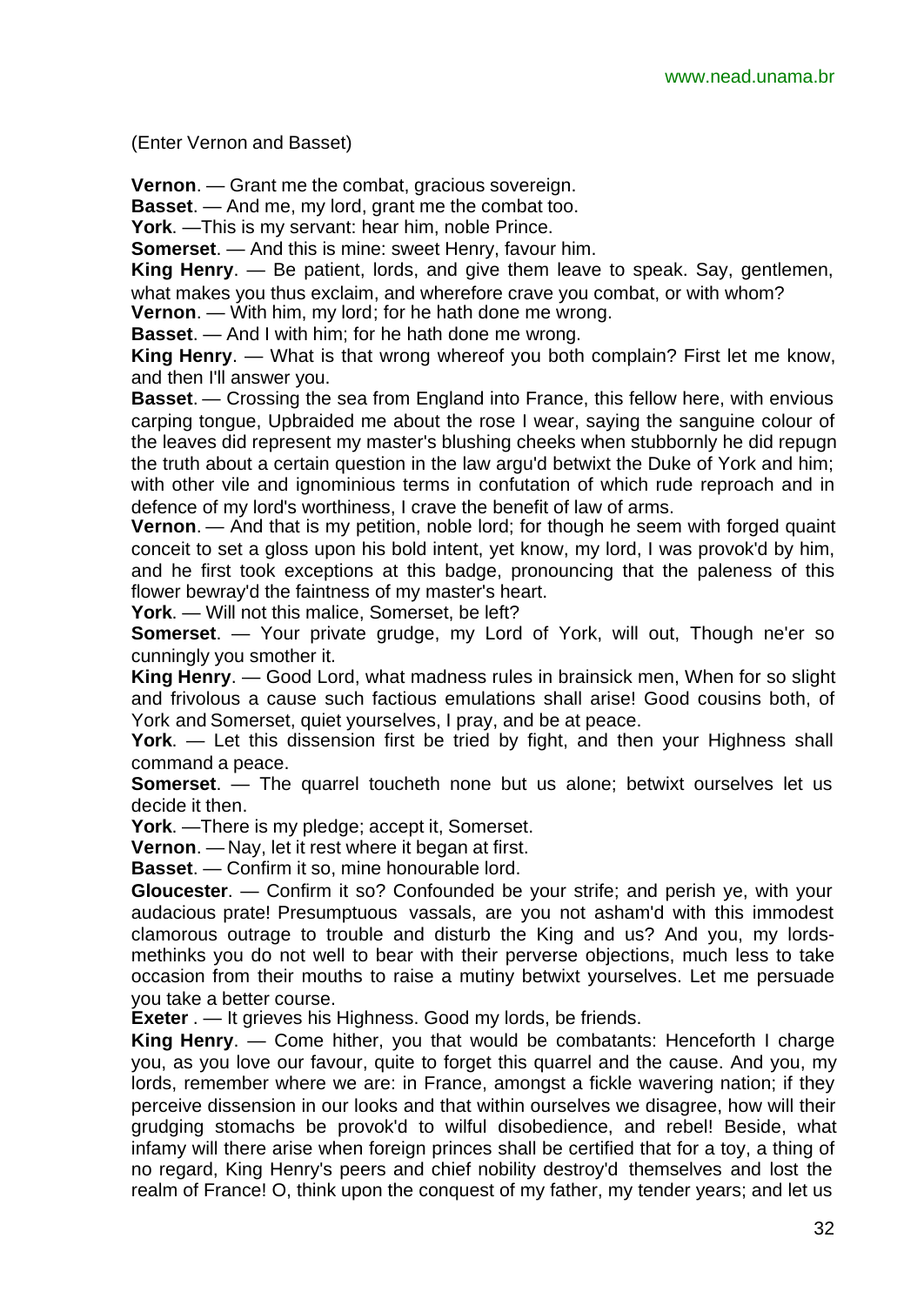not forgo that for a trifle that was bought with blood! Let me be umpire in this doubtful strife. I see no reason, if I wear this rose, [Putting on a red rose] that any one should therefore be suspicious I more incline to Somerset than York: Both are my kinsmen, and I love them both. As well they may upbraid me with my crown, because, forsooth, the King of Scots is crown'd. But your discretions better can persuade than I am able to instruct or teach; and, therefore, as we hither came in peace, so let us still continue peace and love. Cousin of York, we institute your Grace to be our Regent in these parts of France. And, good my Lord of Somerset, unite your troops of horsemen with his bands of foot; and like true subjects, sons of your progenitors, go cheerfully together and digest your angry choler on your enemies. Ourself, my Lord Protector, and the rest, after some respite will return to Calais; from thence to England, where I hope ere long to be presented by your victories with Charles, Alencon, and that traitorous rout.

(Flourish. Exeunt all but York, Warwick, Exeter , Vernon)

**Warwick**. — My Lord of York, I promise you, the King Prettily, methought, did play the orator.

**York**. — And so he did; but yet I like it not, in that he wears the badge of Somerset.

**Warwick**. — Tush, that was but his fancy; blame him not; I dare presume, sweet prince, he thought no harm.

**York**. — An if I wist he did-but let it rest; other affairs must now be managed.

(Exeunt all but Exeter)

**Exeter** . — Well didst thou, Richard, to suppress thy voice; for had the passions of thy heart burst out, I fear we should have seen decipher'd there more rancorous spite, more furious raging broils, than yet can be imagin'd or suppos'd. But howsoe'er, no simple man that sees this jarring discord of nobility, this shouldering of each other in the court, this factious bandying of their favourites, but that it doth presage some ill event. 'Tis much when sceptres are in children's hands; but more when envy breeds unkind division: There comes the ruin, there begins confusion.

(Exit)

SCENE 2. France. Before Bordeaux

(Enter Talbot, with trump and drum)

**Talbot**. — Go to the gates of Bordeaux, trumpeter; summon their general unto the wall.

(Trumpet sounds a parley. Enter, aloft, the General of the French, and others)

English John Talbot, Captains, calls you forth, servant in arms to Harry King of England; and thus he would open your city gates, be humble to us, call my sovereignvours and do him homage as obedient subjects, and I'll withdraw me and my bloody power; but if you frown upon this proffer'd peace, you tempt the fury of my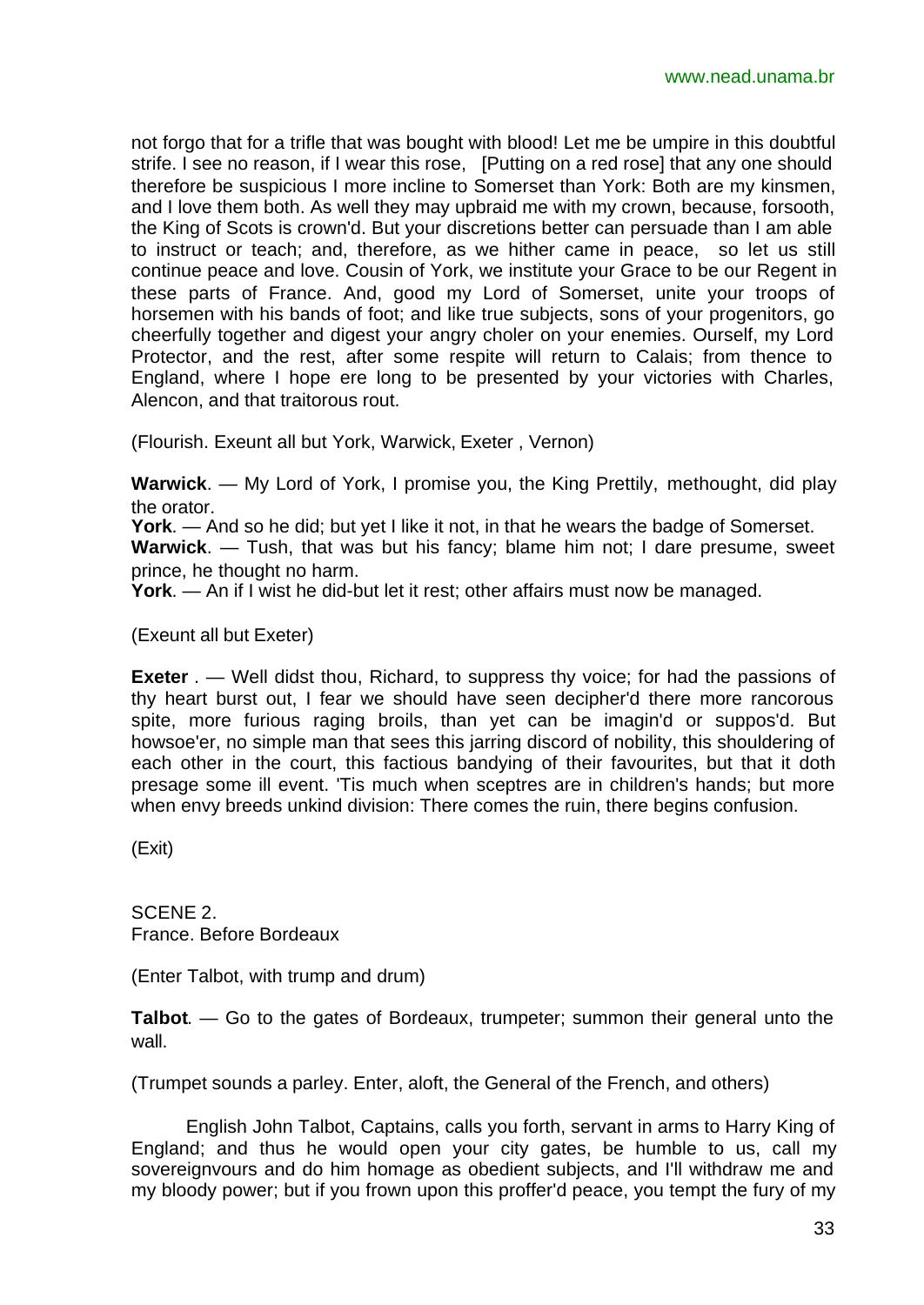three attendants, Lean famine, quartering steel, and climbing fire; who in a moment even with the earth shall lay your stately and air braving towers, iIf you forsake the offer of their love.

**General of the French**. — Thou ominous and fearful owl of death, our nation's terror and their bloody scourge! The period of thy tyranny approacheth. On us thou canst not enter but by death; for, I protest, we are well fortified, and strong enough to issue out and fight. If thou retire, the Dauphin, well appointed, stands with the snares of war to tangle thee. On either hand thee there are squadrons pitch'd to wall thee from the liberty of flight, and no way canst thou turn thee for redress but death doth front thee with apparent spoil and pale destruction meets thee in the face. Ten thousand French have ta'en the sacrament to rive their dangerous artillery Upon no Christian soul but English Talbot. Lo, there thou stand'st, a breathing valiant man, of an invincible unconquer'd spirit! This is the latest glory of thy praise that I, thy enemy, due thee withal; for ere the glass that now begins to run finish the process of his sandy hour, these eyes that see thee now well coloured shall see thee withered, bloody, pale, and dead. [Drum afar off] Hark! hark! The Dauphin's drum, a warning bell, sings heavy music to thy timorous soul; and mine shall ring thy dire departure out.

(Exit)

**Talbot**. — He fables not; I hear the enemy. Out, some light horsemen, and peruse their wings. O, negligent and heedless discipline! How are we park'd and bounded in a pale a little herd of England's timorous deer, Maz'd with a yelping kennel of French curs! If we be English deer, be then in blood; not rascal-like to fall down with a pinch, but rather, moody-mad and desperate stags, turn on the bloody hounds with heads of steel and make the cowards stand aloof at bay. Sell every man his life as dear as mine, and they shall find dear deer of us, my friends. God and Saint George, Talbot and England's right, prosper our colours in this dangerous fight!

(Exeunt)

SCENE 3. Plains in Gascony

(Enter York, with trumpet and many soldiers. A Messenger meets him)

**York**. — Are not the speedy scouts return'd again that dogg'd the mighty army of the Dauphin?

**Messenger**. — They are return'd, my lord, and give it out that he is march'd to Bordeaux with his power to fight with Talbot; as he march'd along, by your espials were discovered two mightier troops than that the Dauphin led, which join'd with him and made their march for bordeaux.

**York**. — A plague upon that villain Somerset that thus delays my promised supply of horsemen that were levied for this siege! Renowned Talbot doth expect my aid, and I am louted by a traitor villain and cannot help the noble chevalier. God comfort him in this necessity! If he miscarry, farewell wars in France.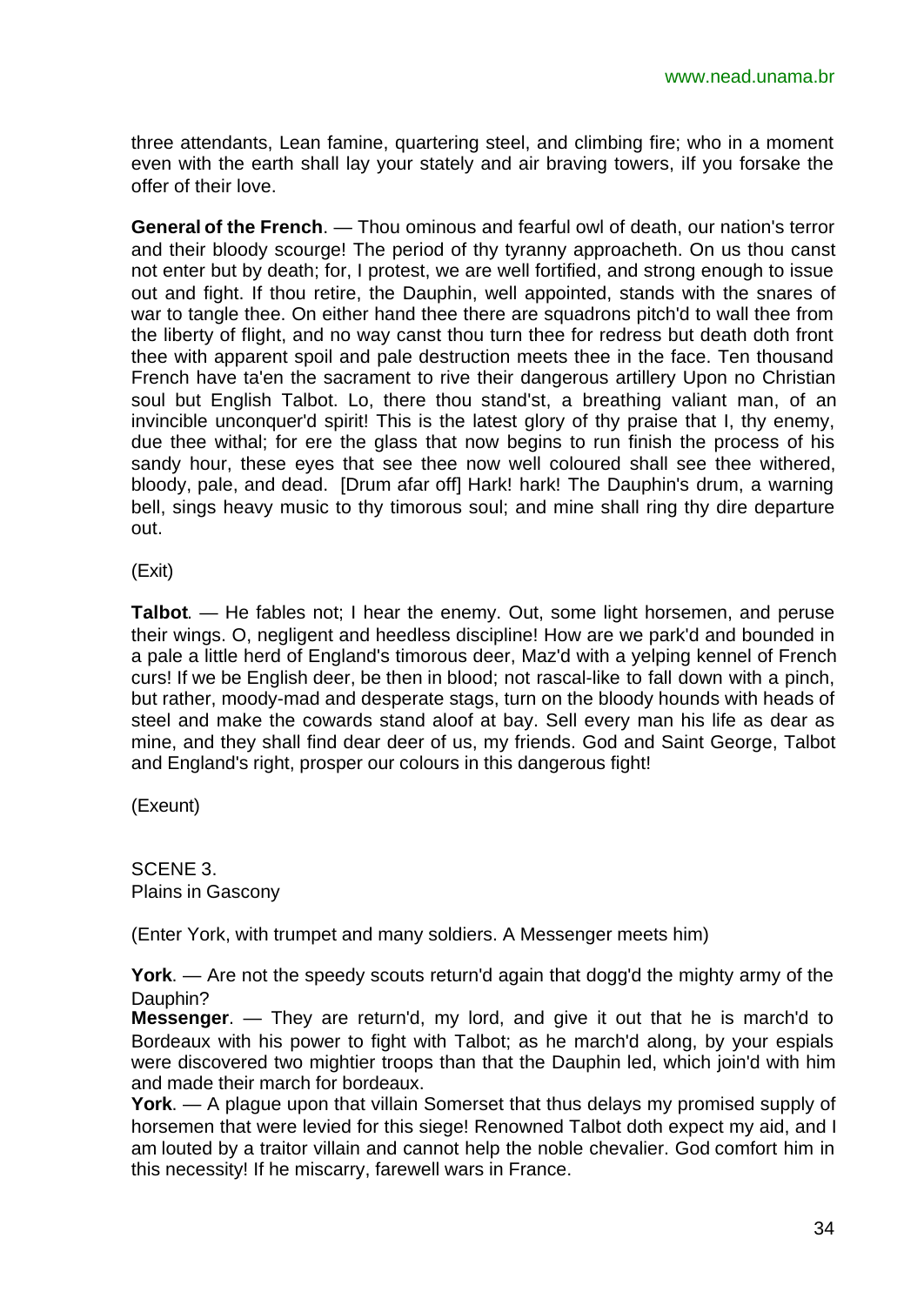(Enter Sir William Lucy)

**Lucy**. — Thou princely leader of our English strength, never so needful on the earth of France, spur to the rescue of the noble Talbot, who now is girdled with a waist of iron and hemm'd about with grim destruction. To Bordeaux, warlike Duke! to Bordeaux, York! Else, farewell Talbot, France, and England's honour.

**York**. — O God, that Somerset, who in proud heart doth stop my cornets, were in Talbot's place! So should we save a valiant gentleman by forfeiting a traitor and a coward. Mad ire and wrathful fury makes me weep that thus we die while remiss traitors sleep.

**Lucy**. — O, send some succour to the distress'd lord!

**York**. — He dies; we lose; I break my warlike word. We mourn: France smiles. We lose: they daily get- All long of this vile traitor Somerset.

**Lucy**. — Then God take mercy on brave Talbot's soul, and on his son, young John, who two hours since I met in travel toward his warlike father. This seven years did not Talbot see his son; and now they meet where both their lives are done.

**York**. — Alas, what joy shall noble Talbot have to bid his young son welcome to his grave? Away! vexation almost stops my breath, that sund'red friends greet in the hour of death. Lucy, farewell; no more my fortune can but curse the cause I cannot aid the man. Maine, Blois, Poictiers, and Tours, are won away long all of Somerset and his delay.

(Exit with forces)

**Lucy**. — Thus, while the vulture of sedition feeds in the bosom of such great commanders, sleeping neglection doth betray to loss the conquest of our scarce cold conqueror, that ever-living man of memory, Henry the Fifth. Whiles they each other cross, lives, honours, lands, and all, hurry to loss.

(Exit)

SCENE 4. Other plains of Gascony

(Enter Somerset, With his forces; an Officer of Talbot's with him)

**Somerset**. — It is too late; I cannot send them now. This expedition was by York and Talbot too rashly plotted; all our general force might with a sally of the very town be buckled with. The over daring Talbot hath sullied all his gloss of former honour by this unheedful, desperate, wild adventure. York set him on to fight and die in shame. That, Talbot dead, great York might bear the name.

**Officer.** — Here is Sir William Lucy, who with me set from our o'er-match'd forces forth for aid.

(Enter Sir William Lucy)

**Somerset**. — How now, Sir William! Whither were you sent?

**Lucy**. — Whither, my lord! From bought and sold Lord Talbot, who, ring'd about with bold adversity, cries out for noble York and Somerset to beat assailing death from his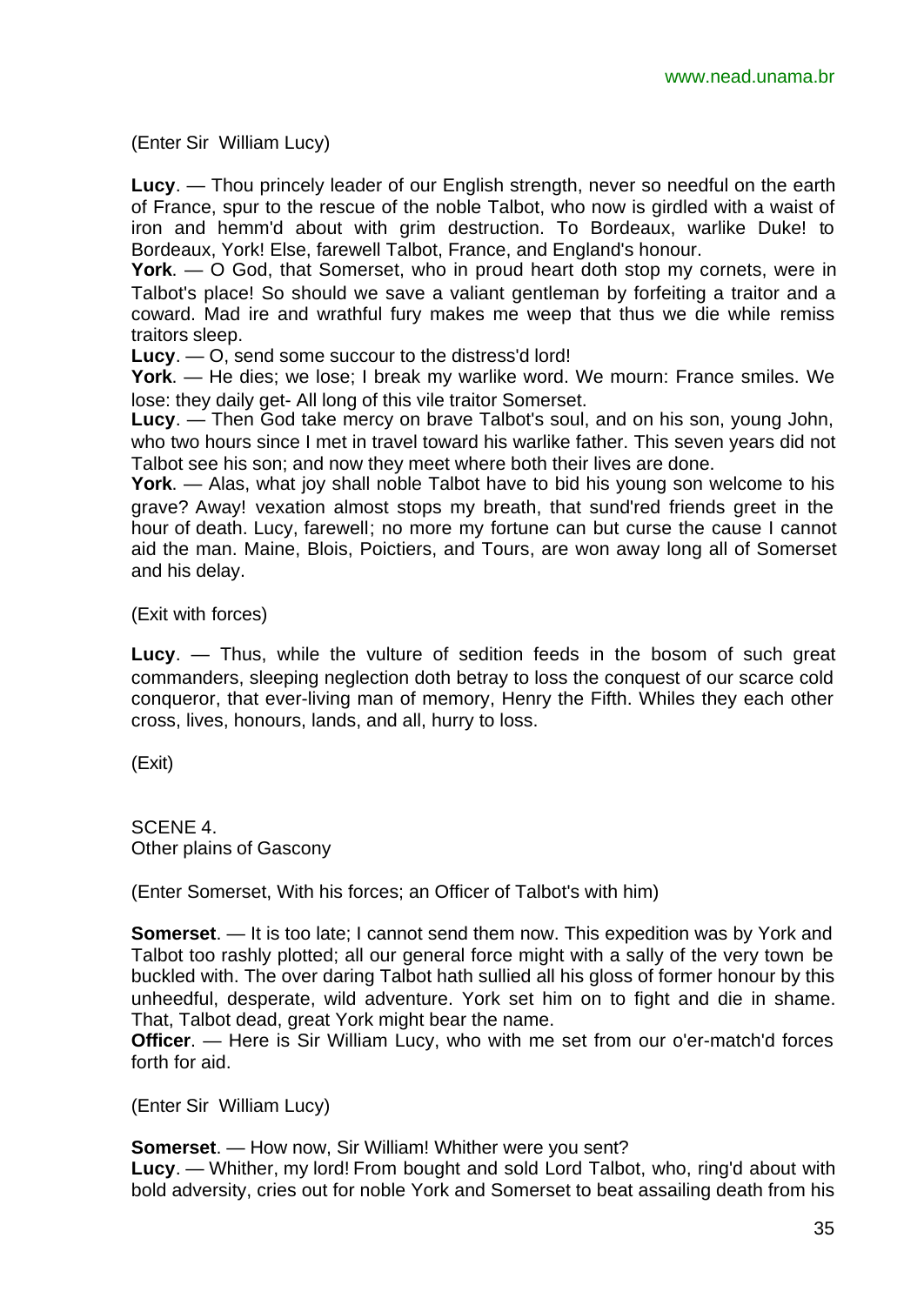weak legions; and whiles the honourable captain there drops bloody sweat from his war-wearied limbs and, in advantage ling'ring, looks for rescue, you, his false hopes, the trust of England's honour, keep off aloof with worthless emulation. Let not your private discord keep away the levied succours that should lend him aid, while he, renowned noble gentleman, yield up his life unto a world of odds. Orleans the Bastard, Charles, Burgundy, Alencon, Reignier, compass him about, and Talbot perisheth by your default.

**Somerset**. — York set him on; York should have sent him aid.

**Lucy**. — And York as fast upon your Grace exclaims, swearing that you withhold his levied host, collected for this expedition.

**Somerset**. — York lies; he might have sent and had the horse. I owe him little duty and less love, and take foul scorn to fawn on him by sending.

**Lucy**. — The fraud of England, not the force of France, hath now entrapp'd the noble minded Talbot. Never to England shall he bear his life, but dies betray'd to fortune by your strife.

**Somerset.** — Come, go; I will dispatch the horsemen straight; within six hours they will be at his aid.

**Lucy**. — Too late comes rescue; he is ta'en or slain, for fly he could not if he would have fled; and fly would Talbot never, though he might.

**Somerset**. — If he be dead, brave Talbot, then, adieu!

**Lucy**. — His fame lives in the world, his shame in you.

(Exeunt)

SCENE 5. The English camp near Bordeaux

(Enter Talbot and John his son)

**Talbot**. — O young John Talbot! I did send for thee to tutor thee in stratagems of war, that Talbot's name might be in thee reviv'd when sapless age and weak unable limbs should bring thy father to his drooping chair. But, O malignant and ill-boding stars! Now thou art come unto a feast of death, a terrible and unavoided danger; therefore, dear boy, mount on my swiftest horse, and I'll direct thee how thou shalt escape by sudden flight. Come, dally not, be gone.

**John** . — Is my name Talbot, and am I your son? And shall I fly? O, if you love my mother, dishonour not her honourable name, to make a bastard and a slave of me! The world will say he is not Talbot's blood that basely fled when noble Talbot stood.

**Talbot**. — Fly to revenge my death, if I be slain.

**John** . — He that flies so will ne'er return again.

**Talbot**. — If we both stay, we both are sure to die.

**John** . — Then let me stay; and, father, do you fly. Your loss is great, so your regard should be; my worth unknown, no loss is known in me; Upon my death the French can little boast; in yours they will, in you all hopes are lost. Flight cannot stain the honour you have won; but mine it will, that no exploit have done; you fled for vantage, every one will swear; but if I bow, they'll say it was for fear. There is no hope that ever I will stay if the first hour I shrink and run away. Here, on my knee, I beg mortality, rather than life preserv'd with infamy.

**Talbot**. — Shall all thy mother's hopes lie in one tomb?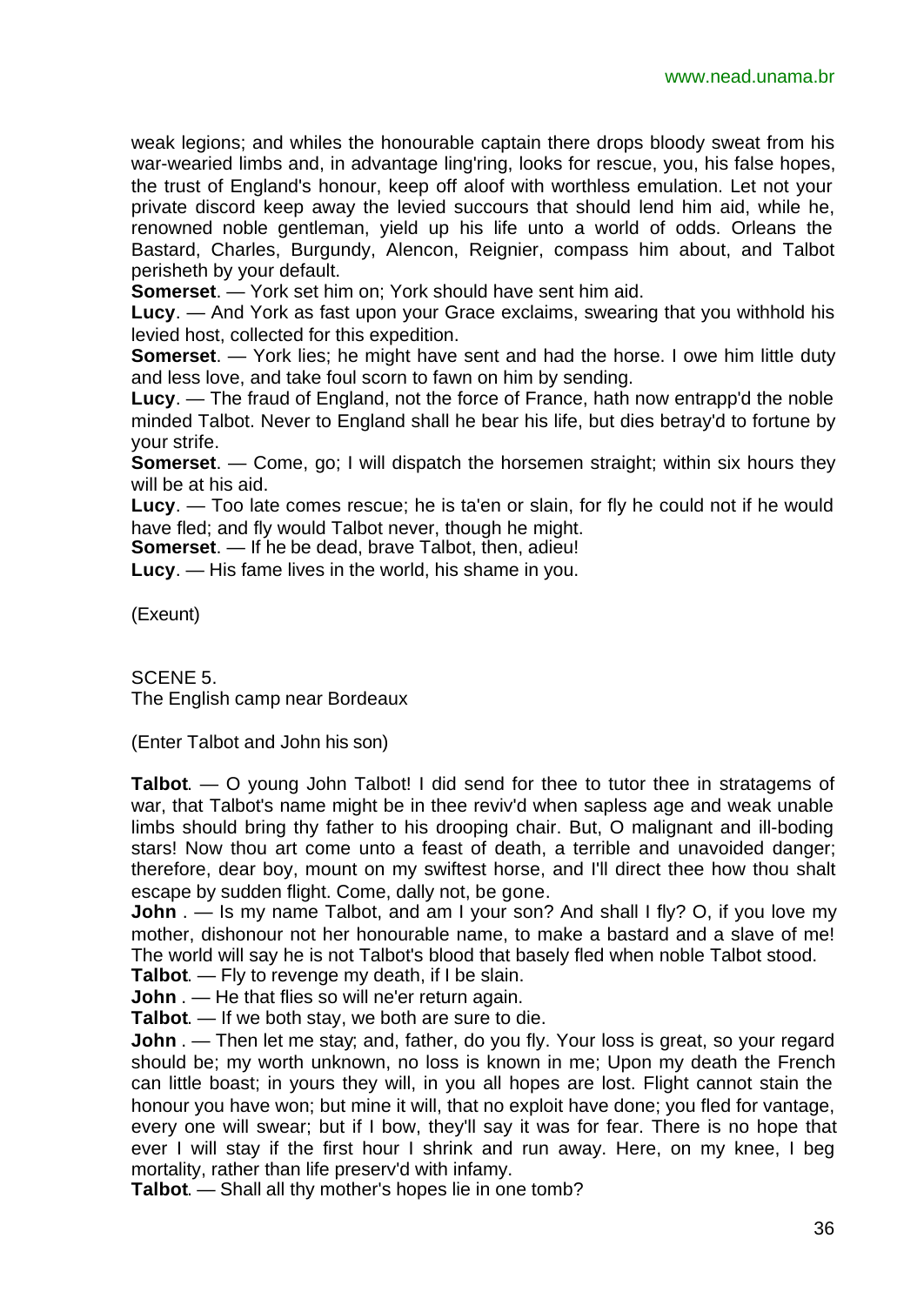**John** . — Ay, rather than I'll shame my mother's womb.

**Talbot**. — Upon my blessing I command thee go.

**John** . — To fight I will, but not to fly the foe.

**Talbot**. — Part of thy father may be sav'd in thee.

**John** . — No part of him but will be shame in me.

**Talbot**. — Thou never hadst renown, nor canst not lose it.

**John** . — Yes, your renowned name; shall flight abuse it?

**Talbot**. — Thy father's charge shall clear thee from that stain.

**John** . — You cannot witness for me, being slain. If death be so apparent, then both fly.

**Talbot**. — And leave my followers here to fight and die? My age was never tainted with such shame.

**John** . — And shall my youth be guilty of such blame? No more can I be severed from your side than can yourself yourself yourself in twain divide. Stay, go, do what you will, the like do I; for live I will not if my father die.

**Talbot**. — Then here I take my leave of thee, fair son, born to eclipse thy life this afternoon. Come, side by side together live and die; and soul with soul from France to heaven fly.

(Exeunt)

#### SCENE 6. A field of battle

(Alarum: excursions wherein John Talbot is hemm'd about, and Talbot rescues him)

**Talbot**. — Saint George and victory! Fight, soldiers, fight. The Regent hath with Talbot broke his word and left us to the rage of France his sword. Where is John Talbot? Pause and take thy breath; I gave thee life and rescu'd thee from death.

**John** . — O, twice my father, twice am I thy son! The life thou gav'st me first was lost and done till with thy warlike sword, despite of fate, to my determin'd time thou gav'st new date.

**Talbot**. — When from the Dauphin's crest thy sword struck fire, it warm'd thy father's heart with proud desire of bold-fac'd victory. Then leaden age, quicken'd with youthful spleen and warlike rage, beat down Alencon, Orleans, Burgundy, and from the pride of Gallia rescued thee. The ireful bastard Orleans, that drew blood from thee, my boy, and had the maidenhood of thy first fight, I soon encountered and, interchanging blows, I quickly shed some of his bastard blood; and in disgrace bespoke him thus: 'Contaminated, base, and misbegotten blood I spill of thine, mean and right poor, for that pure blood of mine which thou didst force from Talbot, my brave boy.' Here purposing the Bastard to destroy, came in strong rescue. Speak, thy father's care; art thou not weary, John? How dost thou fare? Wilt thou yet leave the battle, boy, and fly, now thou art seal'd the son of chivalry? Fly, to revenge my death when I am dead: the help of one stands me in little stead. O, too much folly is it, well I wot, to hazard all our lives in one small boat! If I to-day die not with Frenchmen's rage, to-morrow I shall die with mickle age. By me they nothing gain an if I stay: 'Tis but the short'ning of my life one day. In thee thy mother dies, our household's name, my death's revenge, thy youth, and England's fame. All these and more we hazard by thy stay; all these are sav'd if thou wilt fly away.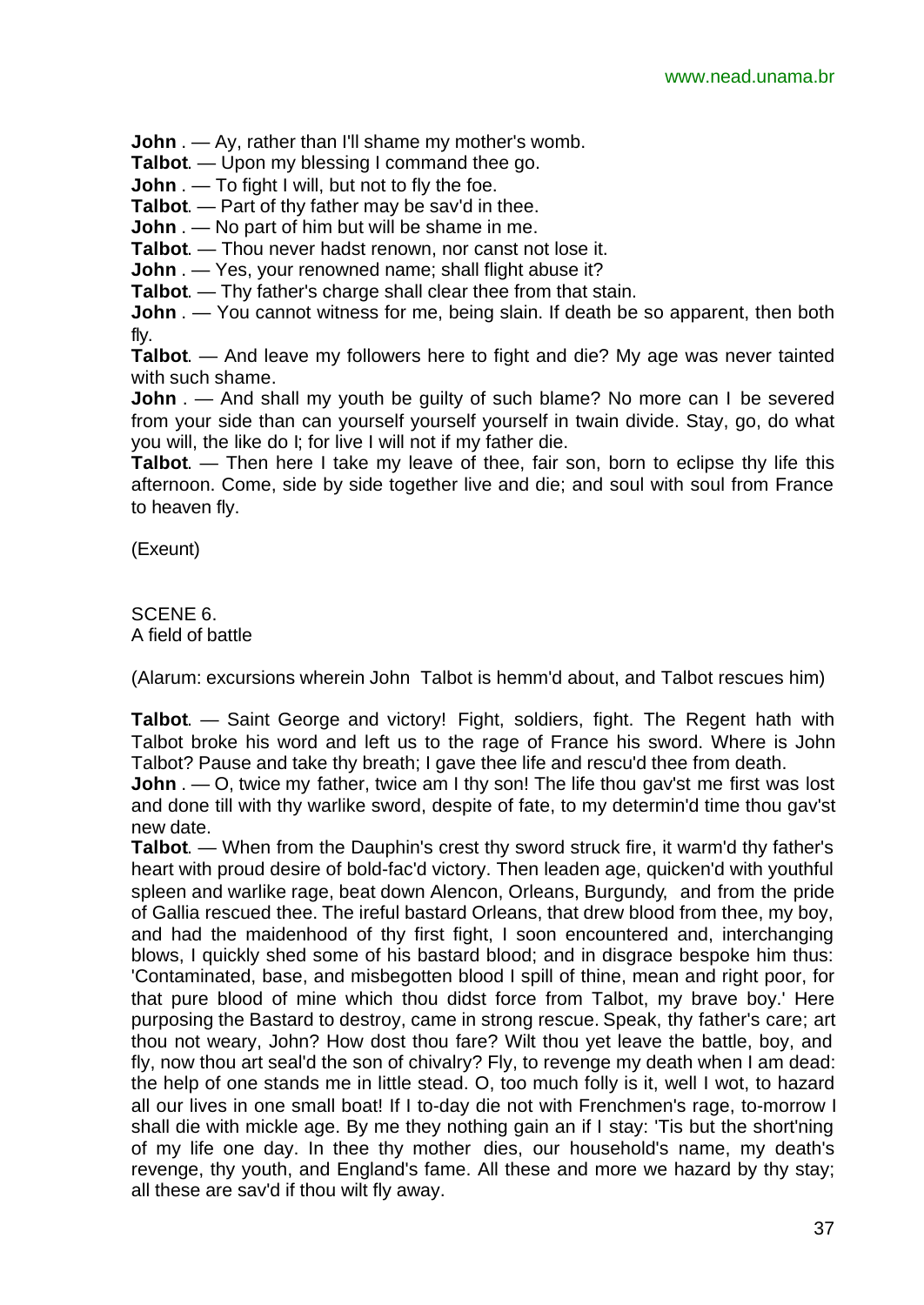**John** . — The sword of Orleans hath not made me smart; these words of yours draw life-blood from my heart. On that advantage, bought with such a shame, to save a paltry life and slay bright fame, before young Talbot from old Talbot fly, the coward horse that bears me fall and die! And like me to the peasant boys of France, to be shame's scorn and subject of mischance! Surely, by all the glory you have won, an if I fly, I am not Talbot's son; then talk no more of flight, it is no boot; if son to Talbot, die at Talbot's foot.

**Talbot.** — Then follow thou thy desp'rate sire of Crete, thou Icarus; thy life to me is sweet. If thou wilt fight, fight by thy father's side; and, commendable prov'd, let's die in pride.

(Exeunt)

SCENE 7. Another part of the field

(Alarum; excursions. Enter old Talbo**t** led by a Servant)

**Talbot**. — Where is my other life? Mine own is gone. O, where's young Talbot? Where is valiant John? Triumphant death, smear'd with captivity, young Talbot's valour makes me smile at thee. When he perceiv'd me shrink and on my knee, his bloody sword he brandish'd over me, and like a hungry lion did commence rough deeds of rage and stern impatience; but when my angry guardant stood alone, tend'ring my ruin and assail'd of none, dizzy-ey'd fury and great rage of heart suddenly made him from my side to start into the clust'ring battle of the French; and in that sea of blood my boy did drench his overmounting spirit; and there died, my Icarus, my blossom, in his pride.

(Enter soldiers, bearing the body of John Talbot)

**Servant**. — O my dear lord, lo where your son is borne!

**Talbot**. — Thou antic Death, which laugh'st us here to scorn, Anon, from thy insulting tyranny, coupled in bonds of perpetuity, two Talbots, winged through the lither sky, in thy despite shall scape mortality. O thou whose wounds become hard-favoured Death, speak to thy father ere thou yield thy breath! Brave Death by speaking, whether he will or no; imagine him a Frenchman and thy foe. Poor boy! he smiles, methinks, as who should say, had Death been French, then Death had died to-day. Come, come, and lay him in his father's arms. My spirit can no longer bear these harms. Soldiers, adieu! I have what I would have, now my old arms are young John Talbot's grave. [Dies]

(Enter Charles, Alencon, Burgundy, Bastard, la Pucelle, and forces)

**Charles**. — Had York and Somerset brought rescue in, we should have found a bloody day of this.

**Bastard**. — How the young whelp of Talbot's, raging wood, did flesh his puny sword in Frenchmen's blood!

**Pucelle**. — Once I encount'red him, and thus I said: 'Thou maiden youth, be vanquish'd by a maid.' But with a proud majestical high scorn he answer'd thus: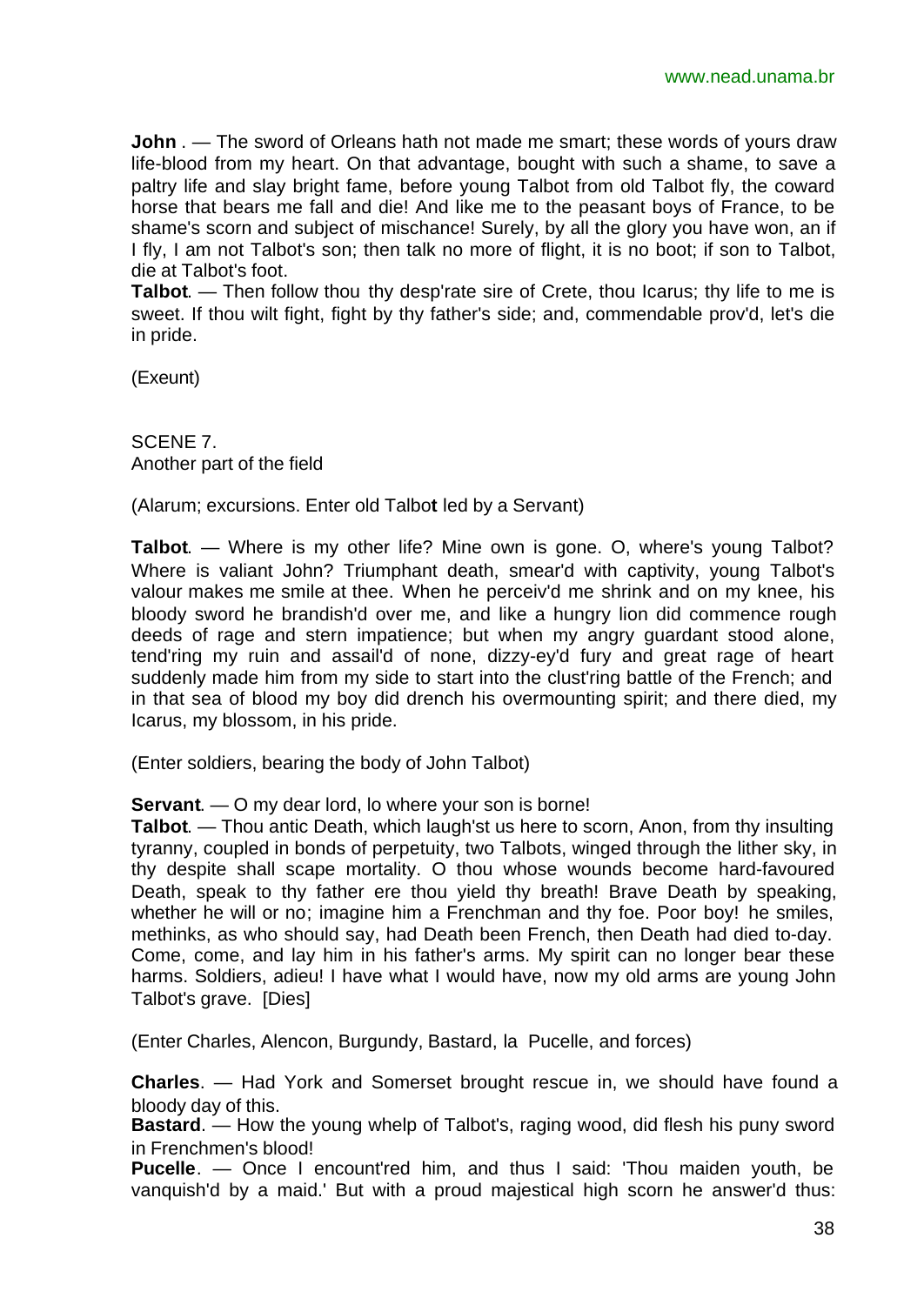'Young Talbot was not born to be the pillage of a giglot wench.' So, rushing in the bowels of the French, he left me proudly, as unworthy fight.

**Burgundy**. — Doubtless he would have made a noble knight. See where he lies inhearsed in the arms of the most bloody nurser of his harms!

**Bastard**. — Hew them to pieces, hack their bones asunder, whose life was England's glory, Gallia's wonder.

**Charles**. — O, no; forbear! For that which we have fled during the life, let us not wrong it dead.

(Enter Sir William Lucy, attended; a French Herald preceding)

**Lucy**. — Herald, conduct me to the Dauphin's tent, to know who hath obtain'd the glory of the day.

**Charles**. — On what submissive message art thou sent?

**Lucy**. — Submission, Dauphin! 'Tis a mere French word: we English warriors wot not what it means. I come to know what prisoners thou hast ta'en, and to survey the bodies of the dead.

**Charles**. — For prisoners ask'st thou? Hell our prison is. But tell me whom thou seek'st.

**Lucy**. — But where's the great Alcides of the field, Valiant Lord Talbot, Earl of Shrewsbury, created for his rare success in arms Great Earl of Washford, Waterford, and Valence, Lord Talbot of Goodrig and Urchinfield, Lord Strange of Blackmere, Lord Verdun of Alton, Lord Cromwell of Wingfield, Lord Furnival of Sheffield, the thrice victorious Lord of Falconbridge, Knight of the noble order of Saint George, worthy Saint Michael, and the Golden Fleece, great Marshal to Henry the Sixth of all his wars within the realm of France?

**Pucelle**. — Here's a silly-stately style indeed! The Turk, that two and fifty kingdoms hath, writes not so tedious a style as this. Him that thou magnifi'st with all these tides, stinking and fly-blown lies here at our feet.

**Lucy**. — Is Talbot slain-the Frenchmen's only scourge, your kingdom's terror and black Nemesis? O, were mine eye-bans into bullets turn'd, that I in rage might shoot them at your faces! O that I could but can these dead to life! It were enough to fright the realm of France. Were but his picture left amongst you here, it would amaze the proudest of you all. Give me their bodies, that I may bear them hence and give them burial as beseems their worth.

**Pucelle**. — I think this upstart is old Talbot's ghost, he speaks with such a proud commanding spirit. For God's sake, let him have them; to keep them here, they would but stink, and putrefy the air.

**Charles**. — Go, take their bodies hence.

**Lucy**. — I'll bear them hence; but from their ashes shall be rear'd a phoenix that shall make all France afeard.

**Charles**. — So we be rid of them, do with them what thou wilt. And now to Paris in this conquering vein! All will be ours, now bloody Talbot's slain.

(Exeunt)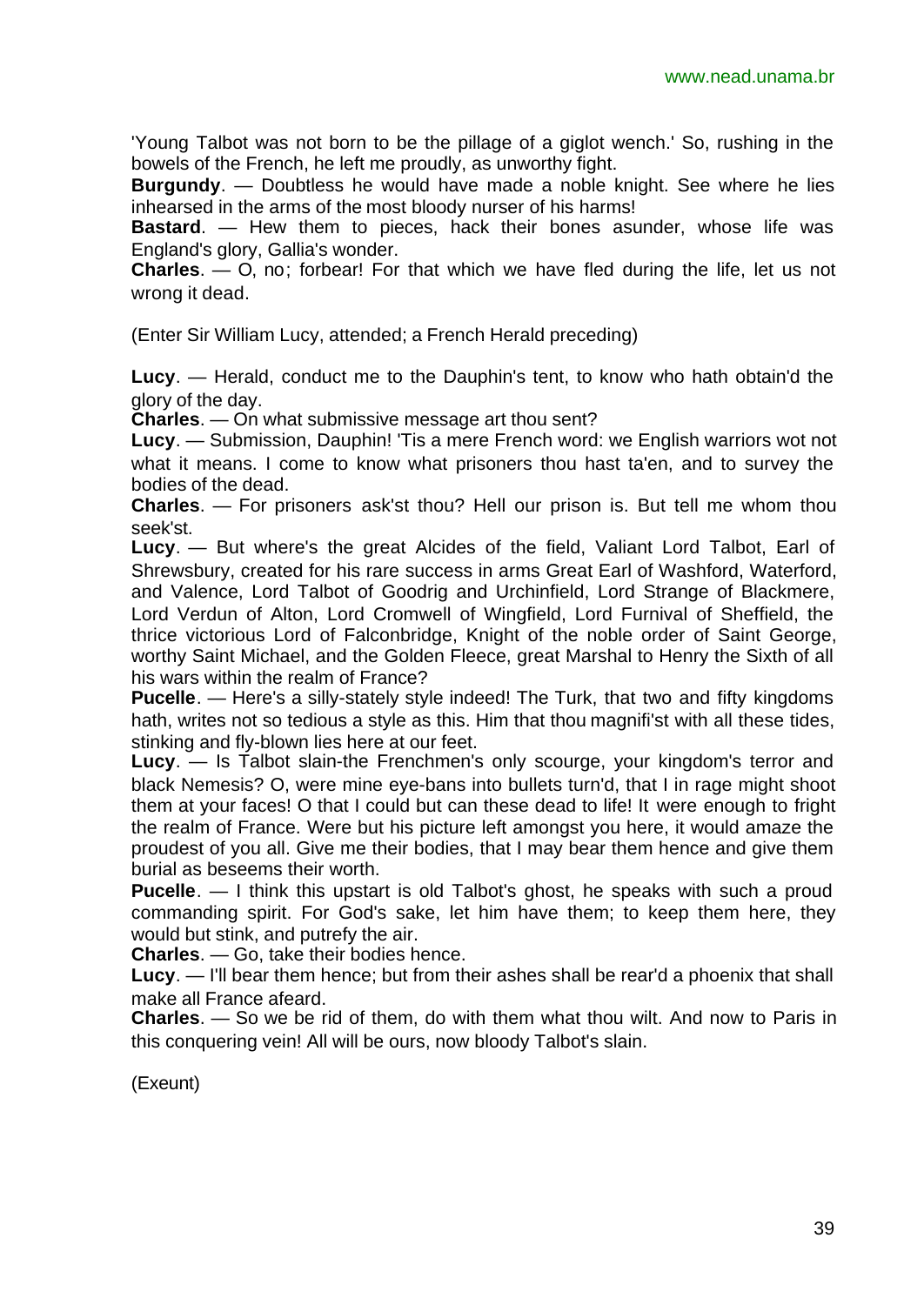ACT V. SCENE 1. London. The palace

(Sennet. Enter the King, Gloucester, and Exeter **)**

**King Henry**. — Have you perus'd the letters from the Pope, the Emperor, and the Earl of Armagnac?

**Gloucester**. — I have, my lord; and their intent is this: They humbly sue unto your Excellence to have a godly peace concluded of Between the realms of England and of France.

**King Henry**. — How doth your Grace affect their motion?

**Gloucester**. — Well, my good lord, and as the only means to stop effusion of our Christian blood and stablish quietness on every side.

**King Henry**. — Ay, marry, uncle; for I always thought it was both impious and unnatural that such immanity and bloody strife should reign among professors of one faith.

**Gloucester**. — Beside, my lord, the sooner to effect and surer bind this knot of amity, the Earl of Armagnac, near knit to Charles, a man of great authority in France, Proffers his only daughter to your Grace in marriage, with a large and sumptuous dowry.

**King Henry**. — Marriage, uncle! Alas, my years are young and fitter is my study and my books than wanton dalliance with a paramour. Yet call th' ambassadors, and, as you please, so let them have their answers every one. I shall be well content with any choice tends to God's glory and my country's weal.

Enter in Cardinal's habit Beaufort , the Papal Legate, and two Ambassadors

**Exeter** . — What! Is my Lord of Winchester install'd and call'd unto a cardinal's degree? Then I perceive that will be verified Henry the Fifth did sometime prophesy: 'If once he come to be a cardinal, He'll make his cap co-equal with the crown.'

**King Henry**. — My Lords Ambassadors, your several suits have been consider'd and debated on. Your purpose is both good and reasonable, and therefore are we certainly resolv'd to draw conditions of a friendly peace, which by my Lord of Winchester we mean shall be transported presently to France.

**Gloucester**. — And for the proffer of my lord your master, I have inform'd his Highness so at large, as, liking of the lady's virtuous gifts, her beauty, and the value of her dower, he doth intend she shall be England's Queen.

**King Henry**. — [To Ambassador] In argument and proof of which contract, bear her this jewel, pledge of my affection. And so, my Lord Protector, see them guarded and safely brought to Dover; where inshipp'd, commit them to the fortune of the sea.

(Exeunt all but Winchester and the Legate)

**Winchester** . — Stay, my Lord Legate; you shall first receive the sum of money which I promised should be delivered to his Holiness for clothing me in these grave ornaments.

**Legate**. — I will attend upon your lordship's leisure.

**Winchester** . [Aside] — Now Winchester will not submit, I trow, or be inferior to the proudest peer. Humphrey of Gloucester, thou shalt well perceive that neither in birth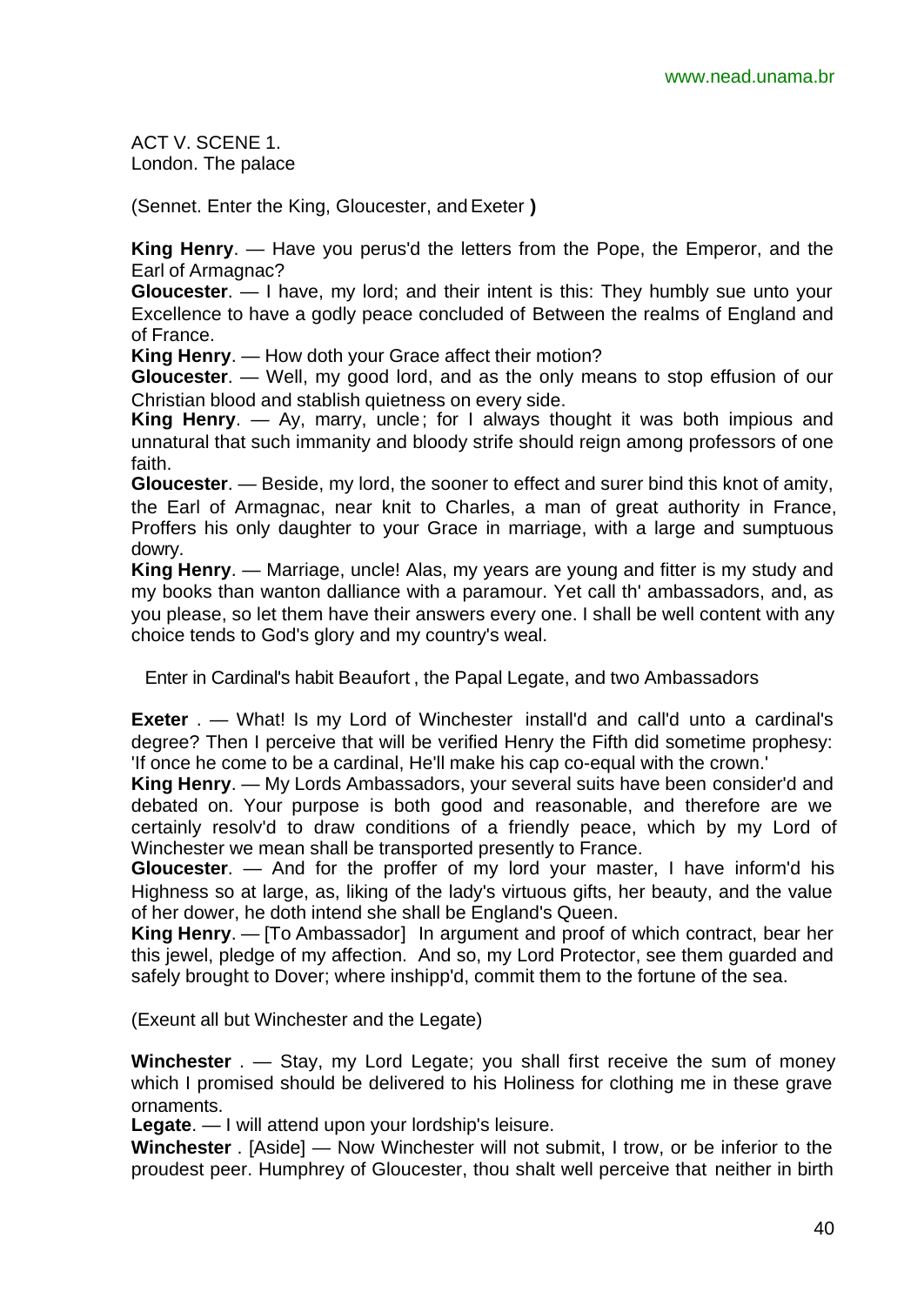or for authority the Bishop will be overborne by thee. I'll either make thee stoop and bend thy knee, or sack this country with a mutiny.

(Exeunt)

SCENE 2. France. Plains in Anjou

(Enter Charles, Burgundy, Alencon, Bastard, Reignier, la Pucelle, and forces)

**Charles**. — These news, my lords, may cheer our drooping spirits: 'Tis said the stout Parisians do revolt and turn again unto the warlike French.

**Alencon**. — Then march to Paris, royal Charles of France, and keep not back your powers in dalliance.

**Pucelle**. — Peace be amongst them, if they turn to us; Else ruin combat with their palaces!

(Enter a Scout)

**Scout**. — Success unto our valiant general, and happiness to his accomplices! **Charles**. — What tidings send our scouts? I prithee speak.

**Scout**. — The English army, that divided was into two parties, is now conjoin'd in one, and means to give you battle presently.

**Charles**. — Somewhat too sudden, sirs, the warning is; but we will presently provide for them.

**Burgundy**. — I trust the ghost of Talbot is not there. Now he is gone, my lord, you need not fear.

**Pucelle**. — Of all base passions fear is most accurs'd. Command the conquest, Charles, it shall be thine, let Henry fret and all the world repine.

**Charles**. — Then on, my lords; and France be fortunate!

(Exeunt)

SCENE 3. Before Angiers

(Alarum, excursions. Enter la Pucelle)

**Pucelle**. — The Regent conquers and the Frenchmen fly. Now help, ye charming spells and periapts; and ye choice spirits that admonish me and give me signs of future accidents; [Thunder] you speedy helpers that are substitutes Under the lordly monarch of the north, appear and aid me in this enterprise!

(Enter Fiends)

This speedy and quick appearance argues proof of your accustom'd diligence to me. Now, ye familiar spirits that are cull'd out of the powerful regions under earth, help me this once, that France may get the field. [They walk and speak not] o, hold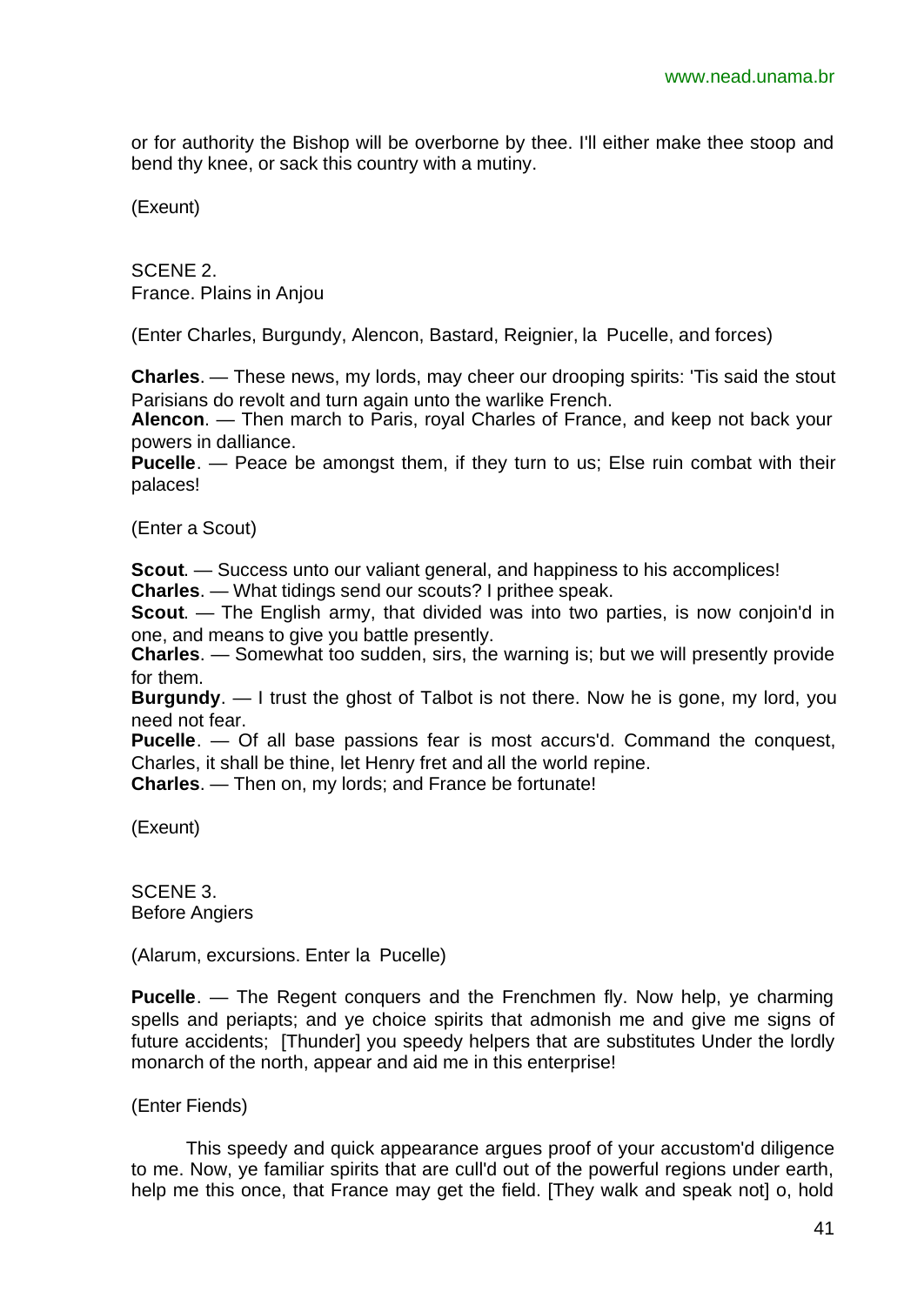me not with silence over-long! Where I was wont to feed you with my blood, I'll lop a member off and give it you in earnest of a further benefit, so you do condescend to help me now. [They hang their heads] no hope to have redress? My body shall pay recompense, if you will grant my suit. [They shake their heads] cannot my body nor blood sacrifice entreat you to your wonted furtherance? Then take my soul-my body, soul, and all, before that England give the French the foil. [They depart] see! they forsake me. Now the time is come that France must vail her lofty-plumed crest and let her head fall into England's lap. My ancient incantations are too weak, and hell too strong for me to buckle with. Now, France, thy glory droopeth to the dust.

(Exit)

(Excursions. Enter French and English, fighting. la Pucelle and York fight hand to hand; la Pucelle is taken. The French fly)

**York**. — Damsel of France, I think I have you fast. Unchain your spirits now with spelling charms, and try if they can gain your liberty. A goodly prize, fit for the devil's grace! See how the ugly witch doth bend her brows as if, with Circe, she would change my shape!

**Pucelle**. — Chang'd to a worser shape thou canst not be.

**York**. — O, Charles the Dauphin is a proper man: no shape but his can please your dainty eye.

**Pucelle**. — A plaguing mischief fight on Charles and thee! And may ye both be suddenly surpris'd by bloody hands, in sleeping on your beds!

**York**. — Fell banning hag; enchantress, hold thy tongue.

**Pucelle**. — I prithee give me leave to curse awhile.

**York**. — Curse, miscreant, when thou comest to the stake.

(Exeunt)

(Alarum. Enter Suffolk, with Margaret in his hand)

**Suffolk**. — Be what thou wilt, thou art my prisoner. [Gazes on her] O fairest beauty, do not fear nor fly! For I will touch thee but with reverent hands; I kiss these fingers for eternal peace, and lay them gently on thy tender side. Who art thou? Say, that I may honour thee.

**Margaret**. — Margaret my name, and daughter to a king, the King of Napleswhosoe'er thou art.

**Suffolk**. — An earl I am, and Suffolk am I call'd. Be not offended, nature's miracle, thou art allotted to be ta'en by me. So doth the swan her downy cygnets save, keeping them prisoner underneath her wings. Yet, if this servile usage once offend, go and be free again as Suffolk's friend. [She is going] O, stay! [Aside] I have no power to let her pass; my hand would free her, but my heart says no. As plays the sun upon the glassy streams, twinkling another counterfeited beam, so seems this gorgeous beauty to mine eyes. Fain would I woo her, yet I dare not speak. I'll call for pen and ink, and write my mind. Fie, de la Pole! disable not thyself; hast not a tongue? Is she not here thy prisoner? Wilt thou be daunted at a woman's sight? Ay, beauty's princely majesty is such confounds the tongue and makes the senses rough.

**Margaret**. — Say, Earl of Suffolk, if thy name be so, what ransom must I pay before I pass? For I perceive I am thy prisoner.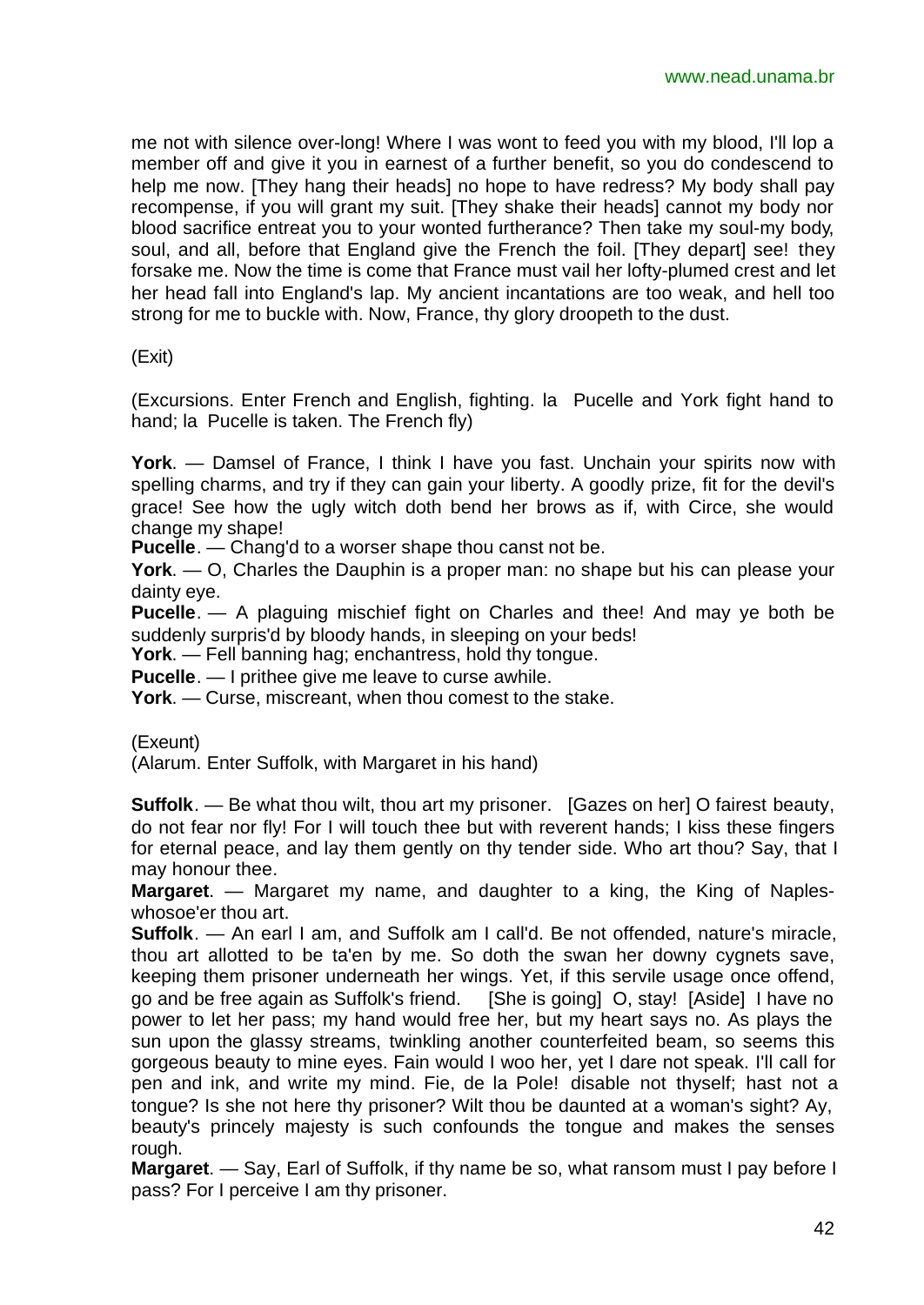**Suffolk**. [Aside] — How canst thou tell she will deny thy suit, before thou make a trial of her love?

**Margaret**. — Why speak'st thou not? What ransom must I pay?

**Suffolk**. [Aside] — She's beautiful, and therefore to be woo'd; she is a woman, therefore to be won.

**Margaret**. — Wilt thou accept of ransom-yea or no?

**Suffolk**. [Aside] — Fond man, remember that thou hast a wife; then how can Margaret be thy paramour?

**Margaret**. — I were best leave him, for he will not hear.

**Suffolk**. [Aside] — There all is marr'd; there lies a cooling card.

**Margaret**. — He talks at random; sure, the man is mad.

**Suffolk**. [Aside] — And yet a dispensation may be had.

**Margaret**. — And yet I would that you would answer me.

**Suffolk**. [Aside] — I'll win this Lady Margaret. For whom? Why, for my King! Tush, that's a wooden thing!

**Margaret**. — He talks of wood. It is some carpenter.

**Suffolk**. [Aside] — Yet so my fancy may be satisfied, and peace established between these realms. But there remains a scruple in that too; for though her father be the King of Naples, duke of Anjou and Maine, yet is he poor, and our nobility will scorn the match.

**Margaret**. — Hear ye, Captain-are you not at leisure?

**Suffolk**. [Aside] — It shall be so, disdain they ne'er so much. Henry is youthful, and will quickly yield. Madam, I have a secret to reveal.

**Margaret**. [Aside] — What though I be enthrall'd? He seems a knight, and will not any way dishonour me.

**Suffolk**. — Lady, vouchsafe to listen what I say.

**Margaret**. [Aside] — Perhaps I shall be rescu'd by the French; and then I need not crave his courtesy.

**Suffolk**. — Sweet madam, give me hearing in a cause

**Margaret**. [Aside] — Tush! women have been captivate ere now.

**Suffolk**. — Lady, wherefore talk you so?

**Margaret**. — I cry you mercy, 'tis but quid for quo.

**Suffolk**. — Say, gentle Princess, would you not suppose your bondage happy, to be made a queen?

**Margaret**. — To be a queen in bondage is more vile than is a slave in base servility; for princes should be free.

**Suffolk**. — And so shall you, if happy England's royal king be free.

**Margaret**. — Why, what concerns his freedom unto me?

**Suffolk**. — I'll undertake to make thee Henry's queen, to put a golden sceptre in thy hand and set a precious crown upon thy head, if thou wilt condescend to be my-

**Margaret**. — What? **Suffolk**. — His love.

**Margaret**. — I am unworthy to be Henry's wife.

**Suffolk**. — No, gentle madam; I unworthy am to woo so fair a dame to be his wife and have no portion in the choice myself. How say you, madam? Are ye so content? **Margaret**. — An if my father please, I am content.

**Suffolk**. — Then call our captains and our colours forth! And, madam, at your father's castle walls we'll crave a parley to confer with him.

(Sound a parley. Enter Reignier on the walls)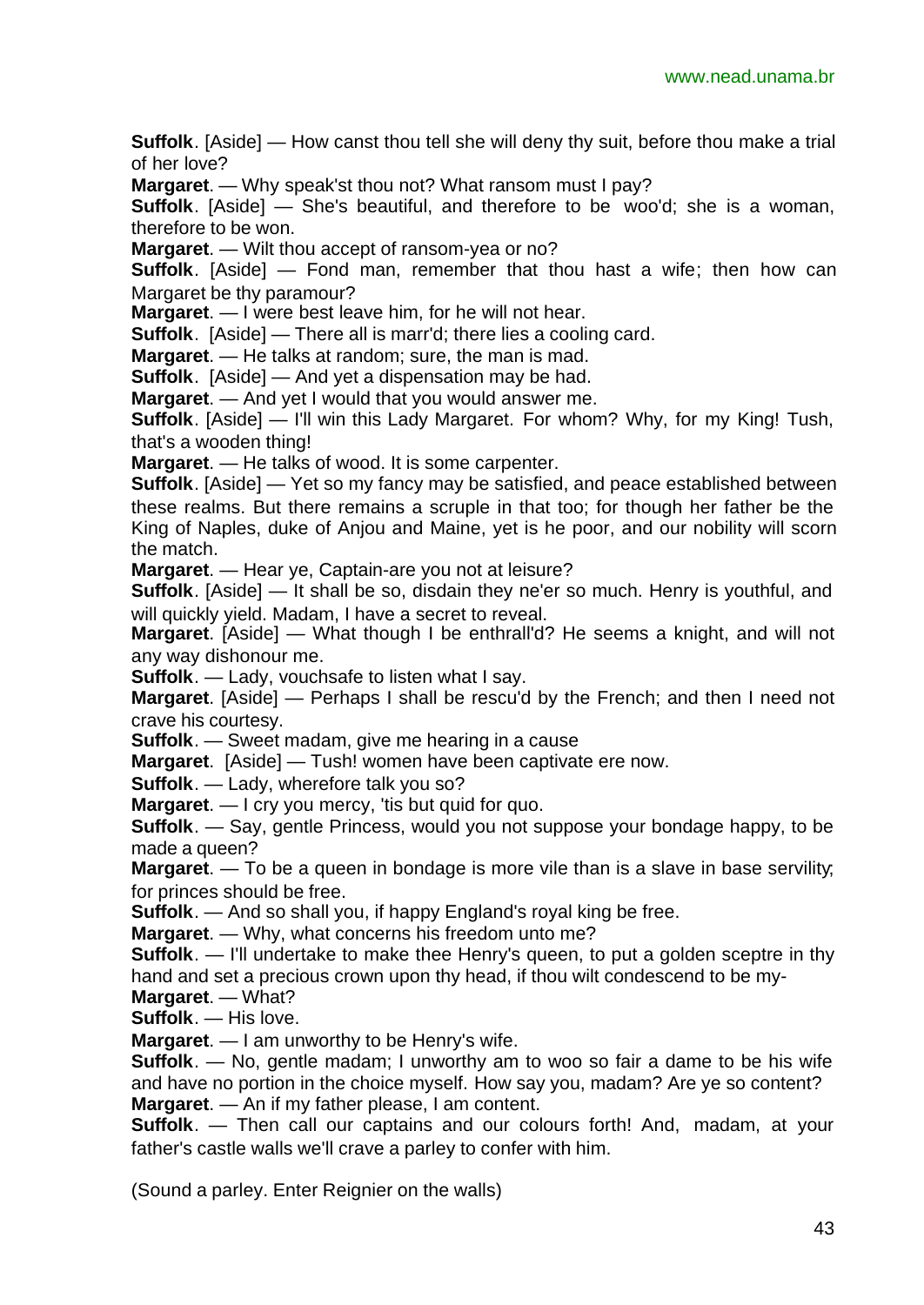See, Reignier, see, thy daughter prisoner!

**Reignier**. — To whom?

**Suffolk**. — To me.

**Reignier**. — Suffolk, what remedy? I am a soldier and unapt to weep or to exclaim on fortune's fickleness.

**Suffolk**. — Yes, there is remedy enough, my lord. Consent, and for thy honour give consent, thy daughter shall be wedded to my king, whom I with pain have woo'd and won thereto; and this her easy-held imprisonment hath gain'd thy daughter princely liberty.

**Reignier**. — Speaks Suffolk as he thinks?

**Suffolk**. — Fair Margaret knows that Suffolk doth not flatter, face, or feign.

**Reignier**. — Upon thy princely warrant I descend to give thee answer of thy just demand.

(Exit Reignier from the walls)

**Suffolk.** — And here I will expect thy coming. Trumpets sound. Enter Reignier below **Reignier**. — Welcome, brave Earl, into our territories; command in Anjou what your Honour pleases.

**Suffolk**. — Thanks, Reignier, happy for so sweet a child, fit to be made companion with a king. What answer makes your Grace unto my suit?

**Reignier**. — Since thou dost deign to woo her little worth to be the princely bride of such a lord, Upon condition I may quietly enjoy mine own, the country Maine and Anjou, free from oppression or the stroke of war, my daughter shall be Henry's, if he please.

**Suffolk**. — That is her ransom; I deliver her. And those two counties I will undertake your Grace shall well and quietly enjoy.

**Reignier**. — And I again, in Henry's royal name, as deputy unto that gracious king, give thee her hand for sign of plighted faith.

**Suffolk**. — Reignier of France, I give thee kingly thanks, because this is in traffic of a king. [Aside] And yet, methinks, I could be well content to be mine own attorney in this case. I'll over then to England with this news, and make this marriage to be solemniz'd. So, farewell, Reignier. Set this diamond safe in golden palaces, as it becomes.

**Reignier**. — I do embrace thee as I would embrace the Christian prince, King Henry, were he here.

**Margaret**. — Farewell, my lord. Good wishes, praise, and prayers, shall Suffolk ever have of Margaret. [She is going]

**Suffolk**. — Farewell, sweet madam. But hark you, Margaret no princely commendations to my king?

**Margaret**. — Such commendations as becomes a maid, a virgin, and his servant, say to him.

**Suffolk**. — Words sweetly plac'd and modestly directed. But, madam, I must trouble you again no loving token to his Majesty?

**Margaret**. — Yes, my good lord: a pure unspotted heart, never yet taint with love, I send the King.

**Suffolk**. — And this withal. [Kisses her]

**Margaret**. — That for thyself, I will not so presume to send such peevish tokens to a king.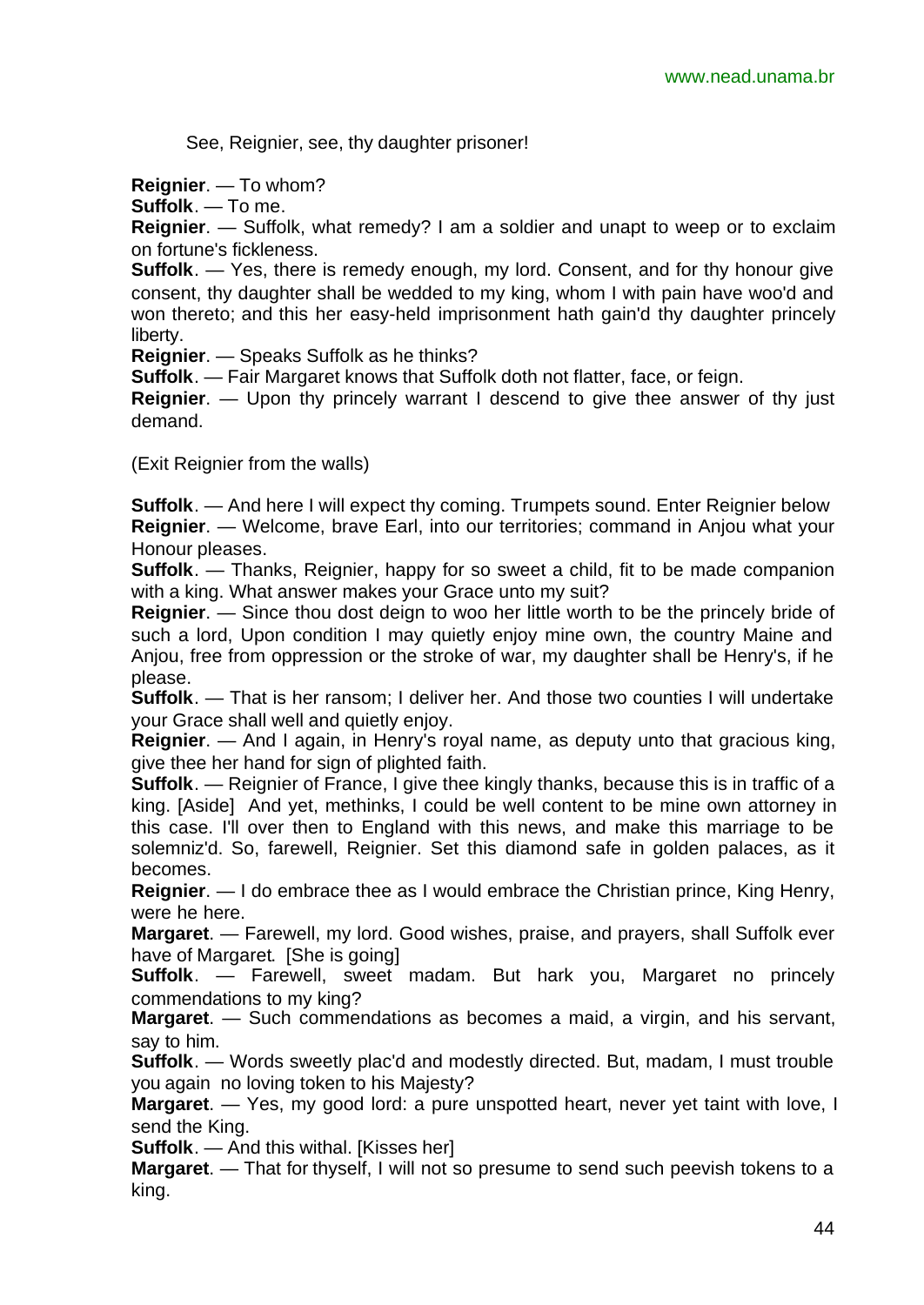(Exeunt Reignier and Margaret)

**Suffolk.** — O, wert thou for myself! But, Suffolk, stay; thou mayst not wander in that labyrinth: There Minotaurs and ugly treasons lurk. Solicit Henry with her wondrous praise. Bethink thee on her virtues that surmount, and natural graces that extinguish art; repeat their semblance often on the seas, that, when thou com'st to kneel at Henry's feet, thou mayst bereave him of his wits with wonder.

(Exit)

SCENE 4.

Camp of the Duke of York in Anjou

(Enter York, Warwick, and others York. Bring forth that sorceress, condemn'd to burn.)

(Enter la Pucelle, guarded, and a Shepherd)

**Shepherd.** — Ah, Joan, this kills thy father's heart outright! Have I sought every country far and near, and, now it is my chance to find thee out, must I behold thy timeless cruel death? Ah, Joan, sweet daughter Joan, I'll die with thee!

**Pucelle**. — Decrepit miser! base ignoble wretch! I am descended of a gentler blood; thou art no father nor no friend of mine.

**Shepherd**. — Out, out! My lords, an please you, 'tis not so; I did beget her, all the parish knows. Her mother liveth yet, can testify she was the first fruit of my bach'lorship.

**Warwick**. — Graceless, wilt thou deny thy parentage?

**York**. — This argues what her kind of life hath been- Wicked and vile; and so her death concludes.

**Shepherd**. — Fie, Joan, that thou wilt be so obstacle! God knows thou art a collop of my flesh; and for thy sake have I shed many a tear. Deny me not, I prithee, gentle Joan.

**Pucelle**. — Peasant, avaunt! You have suborn'd this man of purpose to obscure my noble birth.

**Shepherd**. — 'Tis true, I gave a noble to the priest the morn that I was wedded to her mother. Kneel down and take my blessing, good my girl. Wilt thou not stoop? Now cursed be the time of thy nativity. I would the milk thy mother gave thee when thou suck'dst her breast had been a little ratsbane for thy sake. Or else, when thou didst keep my lambs afield, I wish some ravenous wolf had eaten thee. Dost thou deny thy father, cursed drab? O, burn her, burn her! Hanging is too good.

(Exit)

**York**. — Take her away; for she hath liv'd too long, to fill the world with vicious qualities.

**Pucelle**. — First let me tell you whom you have condemn'd: Not me begotten of a shepherd swain, but issued from the progeny of kings; Virtuous and holy, chosen from above by inspiration of celestial grace, to work exceeding miracles on earth. I never had to do with wicked spirits. But you, that are polluted with your lusts, stain'd with the guiltless blood of innocents, corrupt and tainted with a thousand vices,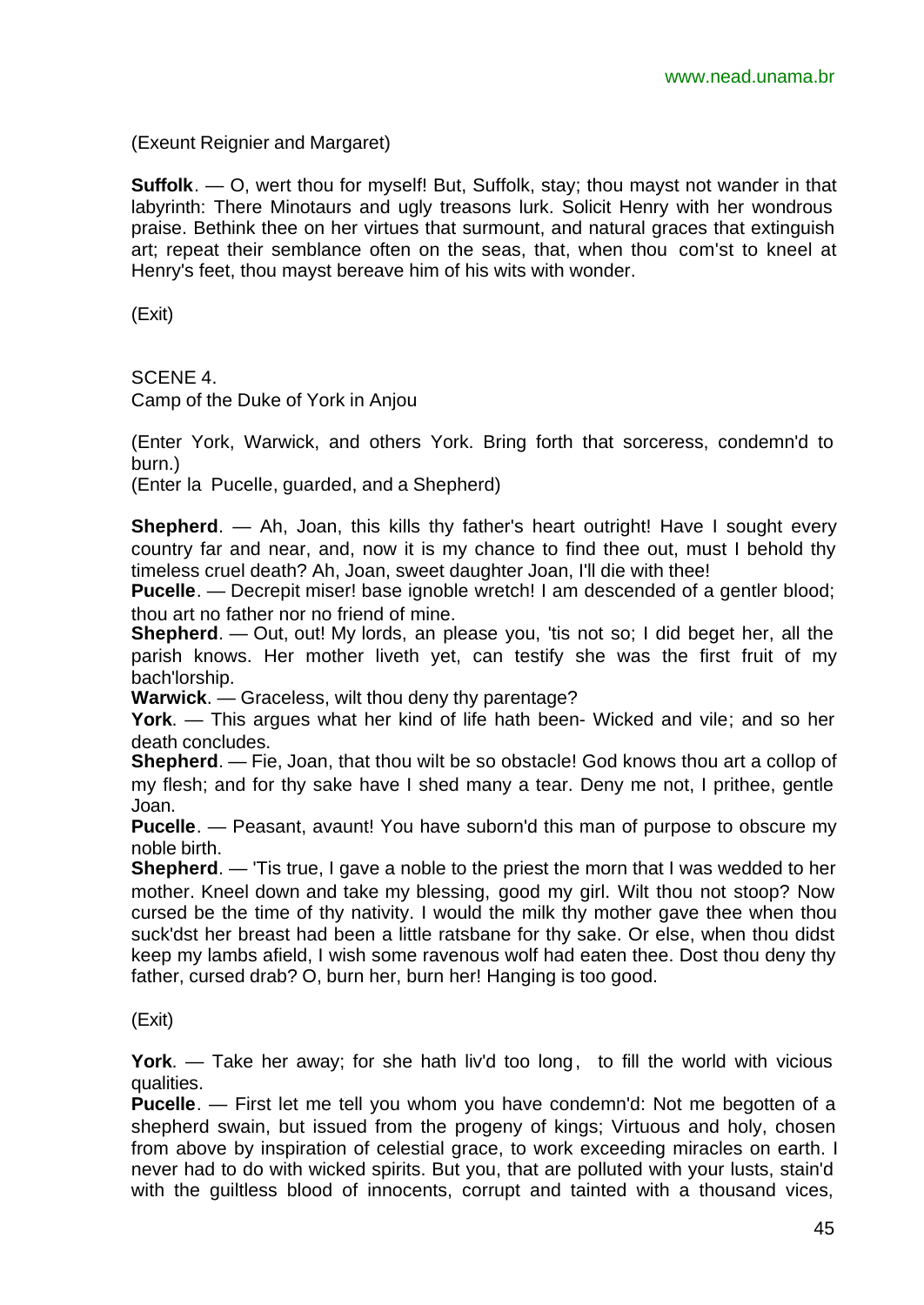because you want the grace that others have, you judge it straight a thing impossible to compass wonders but by help of devils. No, misconceived! Joan of Arc hath been a virgin from her tender infancy, chaste and immaculate in very thought; whose maiden blood, thus rigorously effus'd, will cry for vengeance at the gates of heaven. **York**. — Ay, ay. Away with her to execution!

**Warwick**. — And hark ye, sirs; because she is a maid, spare for no fagots, let there be enow. Place barrels of pitch upon the fatal stake, that so her torture may be shortened.

**Pucelle**. — Will nothing turn your unrelenting hearts? Then, Joan, discover thine infirmity that warranteth by law to be thy privilege: I am with child, ye bloody homicides; murder not then the fruit within my womb, although ye hale me to a violent death.

**York**. — Now heaven forfend! The holy maid with child!

**Warwick**. — The greatest miracle that e'er ye wrought: Is all your strict preciseness come to this?

**York**. — She and the Dauphin have been juggling. I did imagine what would be her refuge.

**Warwick**. — Well, go to; we'll have no bastards live; especially since Charles must father it.

**Pucelle**. — You are deceiv'd; my child is none of his: It was Alencon that enjoy'd my love.

**York**. — Alencon, that notorious Machiavel! It dies, an if it had a thousand lives.

**Pucelle**. — O, give me leave, I have deluded you. 'Twas neither Charles nor yet the Duke I nam'd, but Reignier, King of Naples, that prevail'd.

**Warwick**. — A married man! That's most intolerable.

**York**. — Why, here's a girl! I think she knows not well there were so many-whom she may accuse.

**Warwick**. — It's sign she hath been liberal and free.

**York**. — And yet, forsooth, she is a virgin pure. Strumpet, thy words condemn thy brat and thee. Use no entreaty, for it is in vain.

**Pucelle**. — Then lead me hence-with whom I leave my curse: May never glorious sun reflex his beams Upon the country where you make abode; but darkness and the gloomy shade of death environ you, till mischief and despair drive you to break your necks or hang yourselves!

(Exit, guarded)

**York**. — Break thou in pieces and consume to ashes, thou foul accursed minister of hell!

(Enter Cardinal Beaufort , attended)

**Cardinal** . — Lord Regent, I do greet your Excellence with letters of commission from the King. For know, my lords, the states of Christendom, mov'd with remorse of these outrageous broils, have earnestly implor'd a general peace betwixt our nation and the aspiring French; and here at hand the Dauphin and his train approacheth, to confer about some matter.

**York**. — Is all our travail turn'd to this effect? After the slaughter of so many peers, so many captains, gentlemen, and soldiers, that in this quarrel have been overthrown and sold their bodies for their country's benefit, shall we at last conclude effeminate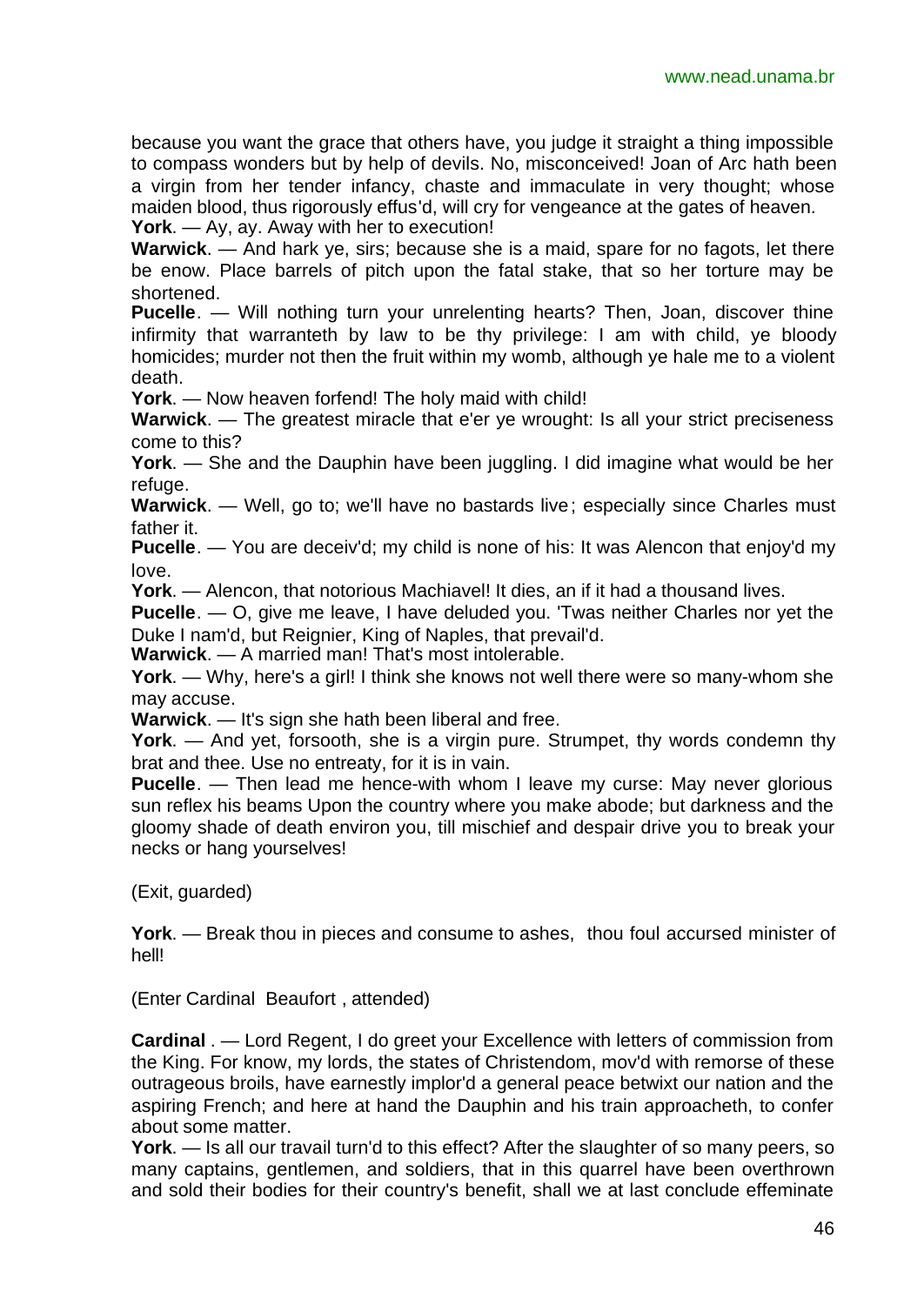peace? Have we not lost most part of all the towns, by treason, falsehood, and by treachery, our great progenitors had conquered? O Warwick, Warwick! I foresee with grief the utter loss of all the realm of France.

**Warwick**. — Be patient, York. If we conclude a peace, it shall be with such strict and severe covenants as little shall the Frenchmen gain thereby.

(Enter Charles, Alencon, Bastard, Reignier, and others)

**Charles**. — Since, lords of England, it is thus agreed that peaceful truce shall be proclaim'd in France, we come to be informed by yourselves what the conditions of that league must be.

**York**. — Speak, Winchester; for boiling choler chokes the hollow passage of my poison'd voice, by sight of these our baleful enemies.

**Cardinal** . — Charles, and the rest, it is enacted thus: That, in regard King Henry gives consent, of mere compassion and of lenity, to ease your country of distressful war, an suffer you to breathe in fruitful peace, you shall become true liegemen to his crown; and, Charles, upon condition thou wilt swear to pay him tribute and submit thyself, thou shalt be plac'd as viceroy under him, and still enjoy thy regal dignity.

**Alencon**. — Must he be then as shadow of himself? Adorn his temples with a coronet and yet, in substance and authority, retain but privilege of a private man? This proffer is absurd and reasonless.

**Charles**. — 'Tis known already that I am possess'd with more than half the Gallian territories, and therein reverenc'd for their lawful king. Shall I, for lucre of the rest unvanquish'd, detract so much from that prerogative as to be call'd but viceroy of the whole? No, Lord Ambassador; I'll rather keep that which I have than, coveting for more, be cast from possibility of all.

**York**. — Insulting Charles! Hast thou by secret means us'd intercession to obtain a league, and now the matter grows to compromise stand'st thou aloof upon comparison? Either accept the title thou usurp'st, of benefit proceeding from our king and not of any challenge of desert, or we will plague thee with incessant wars.

**Reignier**. — [To Charles] My lord, you do not well in obstinacy to cavil in the course of this contract. If once it be neglected, ten to one we shall not find like opportunity.

**Alencon**. — [To Charles] To say the truth, it is your policy to save your subjects from such massacre and ruthless slaughters as are daily seen by our proceeding in hostility; and therefore take this compact of a truce, although you break it when your pleasure serves.

**Warwick**. — How say'st thou, Charles? Shall our condition stand?

**Charles**. — It shall; only reserv'd, you claim no interest in any of our towns of garrison.

**York**. — Then swear allegiance to his Majesty: As thou art knight, never to disobey nor be rebellious to the crown of England thou, nor thy nobles, to the crown of England. [Charles and the rest give tokens of fealty] So, now dismiss your army when ye please; hang up your ensigns, let your drums be still, for here we entertain a solemn peace.

(Exeunt)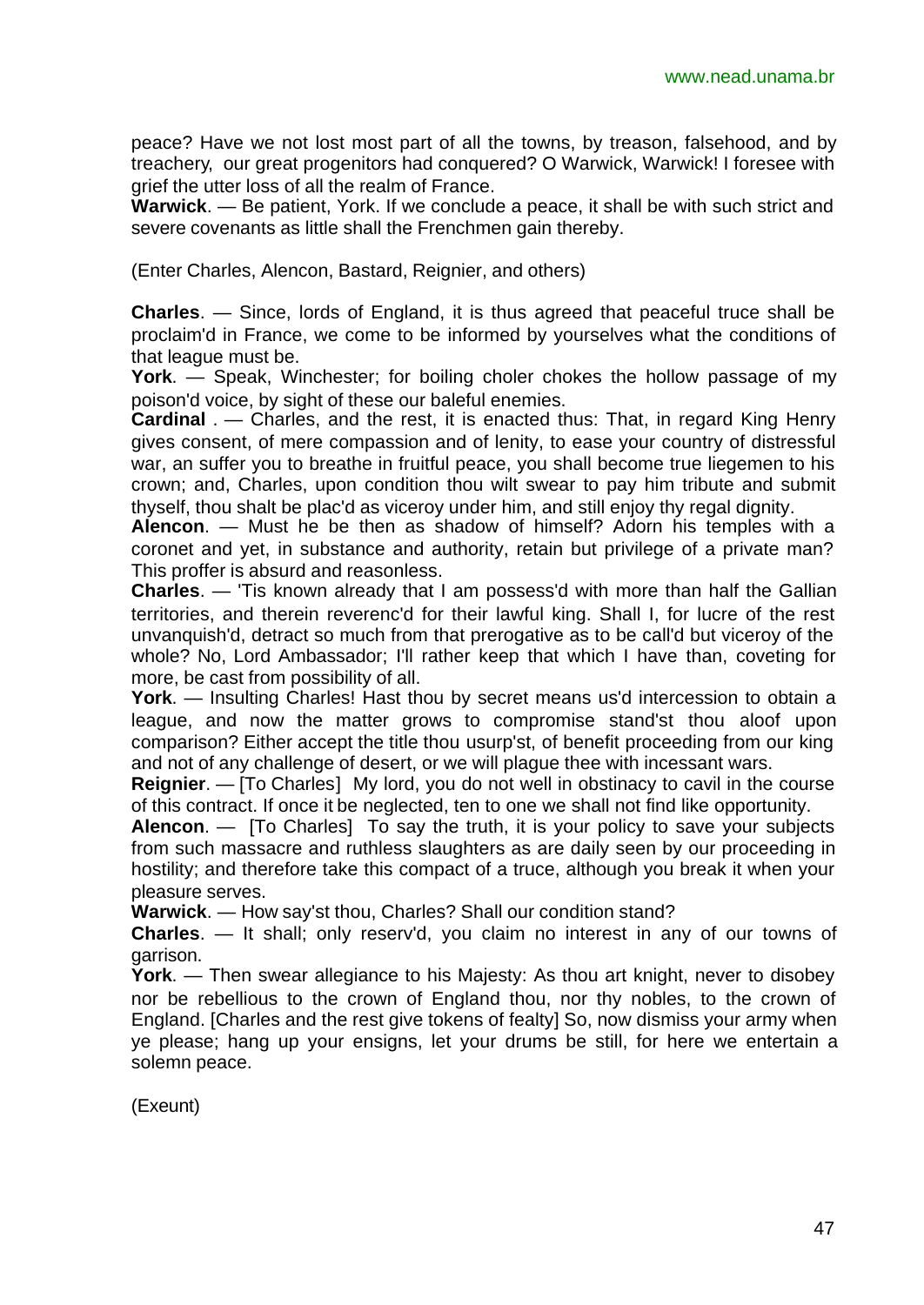SCENE 5. London. The palace

(Enter Suffolk, in conference with the King, Gloucester and Exeter)

**King Henry**. — Your wondrous rare description, noble Earl, of beauteous Margaret hath astonish'd me. Her virtues, graced with external gifts, do breed love's settled passions in my heart; and like as rigour of tempestuous gusts Provokes the mightiest hulk against the tide, so am I driven by breath of her renown Either to suffer shipwreck or arrive where I may have fruition of her love.

**Suffolk**. — Tush, my good lord! This superficial tale is but a preface of her worthy praise. The chief perfections of that lovely dame, had I sufficient skill to utter them, would make a volume of enticing lines, able to ravish any dull conceit; and, which is more, she is not so divine, so full-replete with choice of all delights, but with as humble lowliness of mind she is content to be at your command command, I mean, of virtuous intents, to love and honour Henry as her lord.

**King Henry**. — And otherwise will Henry ne'er presume. Therefore, my Lord Protector, give consent that Margaret may be England's royal Queen.

**Gloucester**. — So should I give consent to flatter sin. You know, my lord, your Highness is betroth'd Unto another lady of esteem. How shall we then dispense with that contract, and not deface your honour with reproach?

**Suffolk**. — As doth a ruler with unlawful oaths; or one that at a triumph, having vow'd to try his strength, forsaketh yet the lists by reason of his adversary's odds: A poor earl's daughter is unequal odds, and therefore may be broke without offence.

**Gloucester**. — Why, what, I pray, is Margaret more than that? Her father is no better than an earl, Although in glorious titles he excel.

**Suffolk**. — Yes, my lord, her father is a king, the King of Naples and Jerusalem; and of such great authority in France as his alliance will confirm our peace, and keep the Frenchmen in allegiance.

**Gloucester**. — And so the Earl of Armagnac may do, because he is near kinsman unto Charles.

**Exeter** . — Beside, his wealth doth warrant a liberal dower; where Reignier sooner will receive than give.

**Suffolk**. — A dow'r, my lords! Disgrace not so your king, that he should be so abject, base, and poor, to choose for wealth and not for perfect love. Henry is able to enrich his queen, and not to seek a queen to make him rich. So worthless peasants bargain for their wives, as market-men for oxen, sheep, or horse. Marriage is a matter of more worth than to be dealt in by attorneyship; not whom we will, but whom his Grace affects, must be companion of his nuptial bed. And therefore, lords, since he affects her most, it most of all these reasons bindeth us in our opinions she should be preferr'd; for what is wedlock forced but a hell, an age of discord and continual strife? Whereas the contrary bringeth bliss, and is a pattern of celestial peace. Whom should we match with Henry, being a king, but Margaret, that is daughter to a king? Her peerless feature, joined with her birth, approves her fit for none but for a king; her valiant courage and undaunted spirit, more than in women commonly is seen, will answer our hope in issue of a king; for Henry, son unto a conqueror, is likely to beget more conquerors, if with a lady of so high resolve as is fair Margaret he be link'd in love. Then yield, my lords; and here conclude with me that Margaret shall be Queen, and none but she.